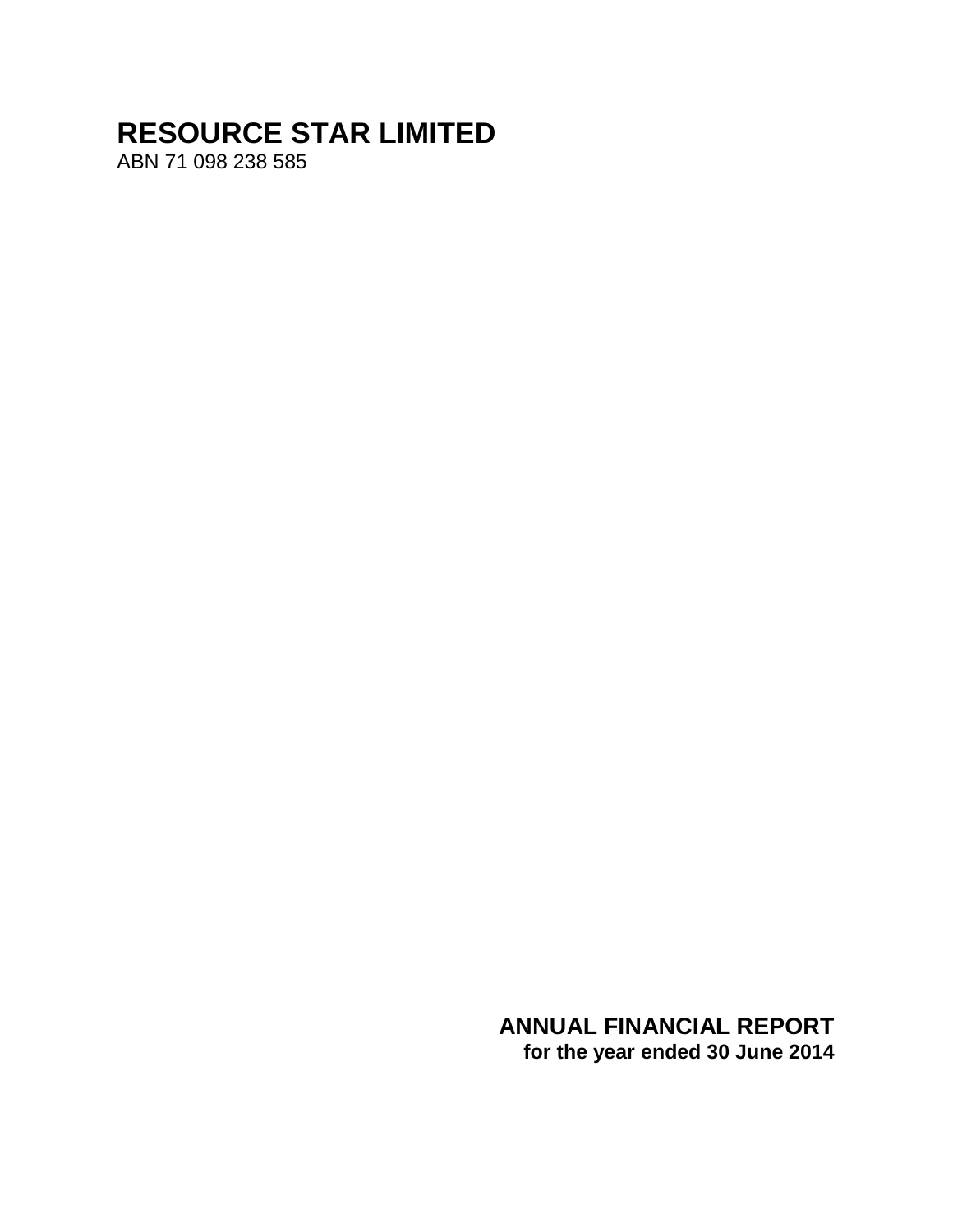## **CONTENTS**

## **Page**

| <b>CORPORATE INFORMATION</b>                                             | 1  |
|--------------------------------------------------------------------------|----|
| DIRECTORS' REPORT                                                        | 2  |
| AUDITOR'S INDEPENDENCE DECLARATION                                       | 13 |
| CORPORATE GOVERNANCE STATEMENT                                           | 14 |
| CONSOLIDATED STATEMENT OF PROFIT AND LOSS AND OTHER COMPREHENSIVE INCOME | 25 |
| CONSOLIDATED STATEMENT OF FINANCIAL POSITION                             | 26 |
| CONSOLDIATED STATEMENT OF CASH FLOWS                                     | 27 |
| CONSOLIDATED STATEMENT OF CHANGES IN EQUITY                              | 28 |
| NOTES TO THE FINANCIAL STATEMENTS                                        | 29 |
| DIRECTORS' DECLARATION                                                   | 54 |
| INDEPENDENT AUDITOR'S REPORT TO THE MEMBERS OF RESOURCE STAR LIMITED     | 55 |
| ASX ADDITIONAL INFORMATION                                               | 57 |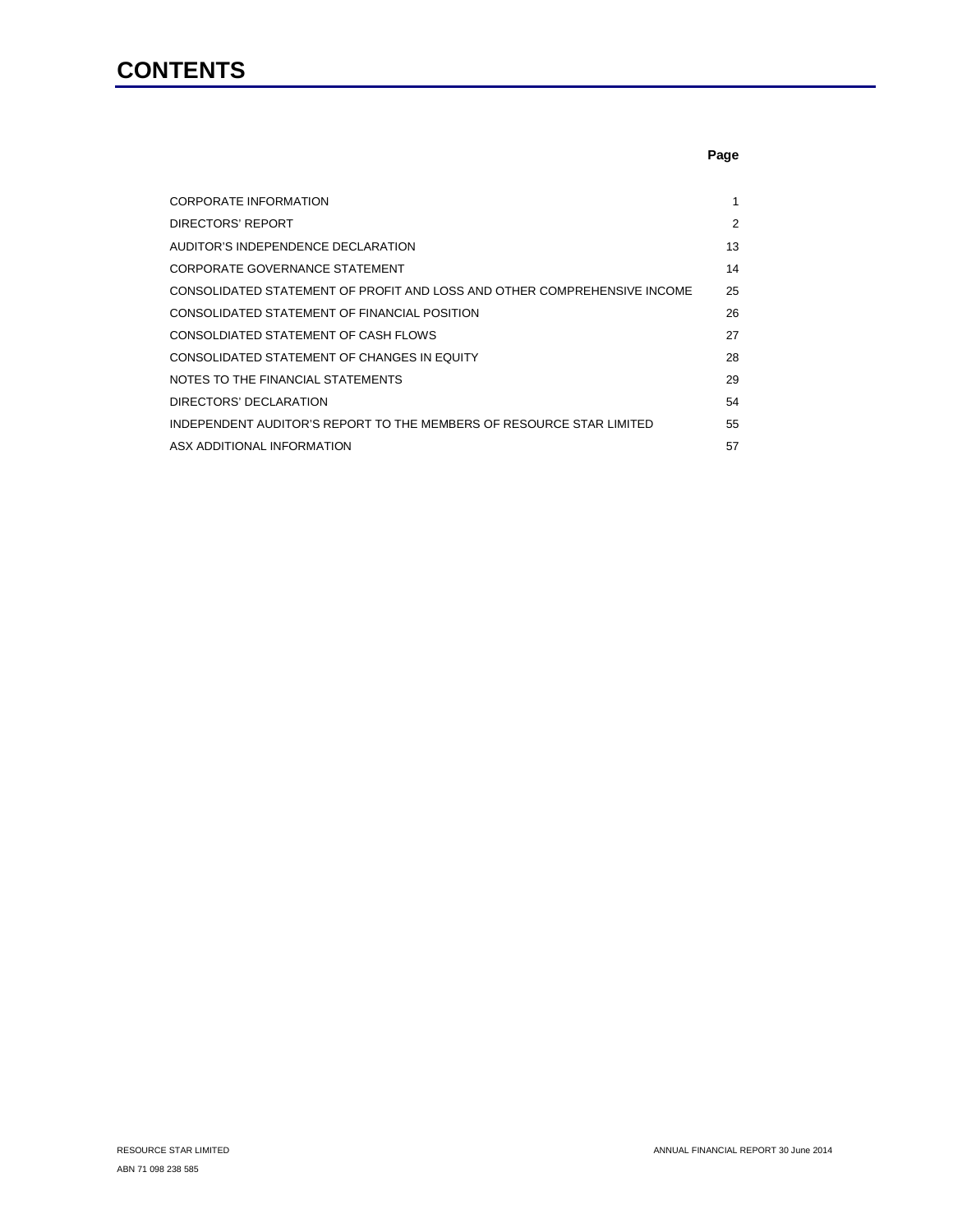## **CORPORATE INFORMATION**

### **DIRECTORS**

Mr A Bell (Non-Executive Chairman) Mr R Parker (Non-Executive Director) Mr M Walker (Non-Executive Director) Mr G Karantzias (Non-Executive Director)

## **COMPANY SECRETARY**

Mr S Cheema

## **REGISTERED OFFICE**

Level 2, 330 Churchill Avenue Subiaco WA 6008

**PRINCIPAL PLACE OF BUSINESS** Level 2, 330 Churchill Avenue Subiaco WA 6008

## **AUDITORS**

HLB Mann Judd (Vic Partnership) Level 9, 575 Bourke Street Melbourne VIC 3000

## **SOLICITORS**

Steinepreis Paganin 6 Milligan St Perth WA 6000

## **SHARE REGISTRY**

Computershare Investor Services Pty Limited Level 2, 45 St Georges Terrace Perth WA 6000

**INTERNET ADDRESS** 

www.resourcestar.com.au

**ASX CODES** 

Shares RSL Options RSLO

## **COUNTRY OF INCORPORATION AND DOMICILE**

Australia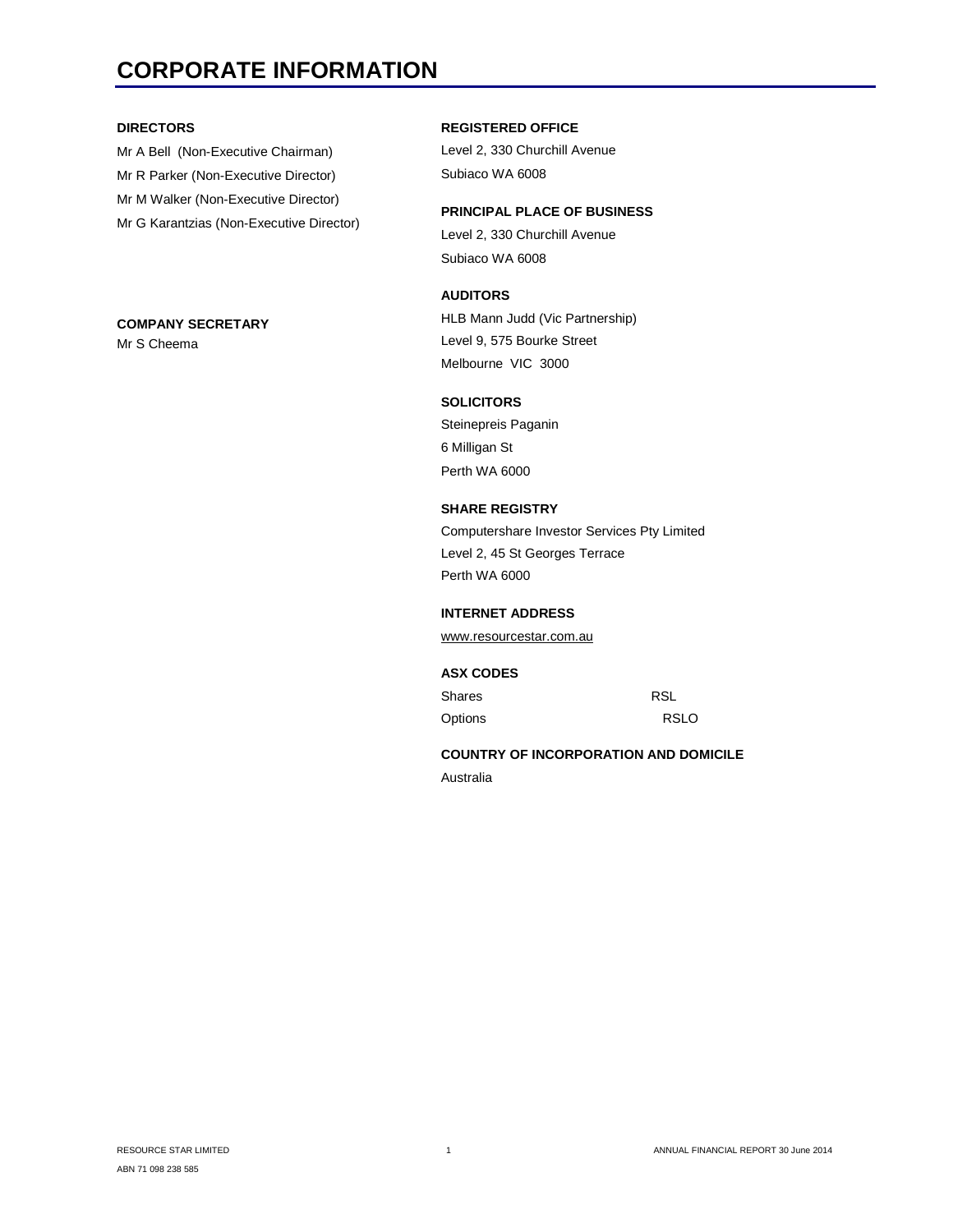## **DIRECTORS' REPORT**

Your directors submit the annual financial report together with the consolidated financial statements of Resource Star Limited ("the Company") which include the financial statements of the Group. The Group comprises the Company and the entities it controlled during the year ended and as at 30 June 2014. In order to comply with the provisions of the Corporations Act 2001, the directors report as follows:

#### **Directors**

The names of directors who held office during or since the end of the year and until the date of this report are as follows. Directors were in office for this entire period unless otherwise stated.

#### **Names, qualifications, experience and special responsibilities**

**A Bell**, (Non-Executive Chairman) MA, LLB Appointed 6 August 2007

Mr Bell was appointed director and chairman on 6 August 2007. Mr Bell is a former Mining Analyst, Fund Manager, and Investment Banker and is Chairman of Regency Mines plc and of Red Rock Resources plc, both companies listed on the AIM market of the London Stock Exchange.

Mr Bell was the Company's acting Chief Executive Officer from 5 July 2010 to 1 May 2011.

Mr Bell is currently a non-executive director of the following ASX listed company:

Jupiter Mines Limited – May 2008 to current

During the past three years he has not served as a director of any other ASX listed companies.

#### **R Parker**, (Non-Executive Director) Appointed 2 July 2014

Mr Parker is a businessman based in Western Australia, with over twenty years in managing and developing various projects in Australia. His earlier experience in the transport and mining industries included management positions responsible for plant and maintenance, health and safety, and mine safety.

During the past three years he has not served as a director of any other ASX listed companies.

### **M Walker,** (Non-Executive Director) Appointed 1 August 2014

Mr Walker has extensive experience in public company management and in the provision of corporate advice. Specialising in the natural resources sector, Mr Walker has served as executive Chairman or Managing Director for public companies with mineral interests in North America, South America, Africa, Eastern Europe, Australia and Asia.

Currently he serves as a director of West Peak Iron Limited (ASX: WPI) and Chairman of Blue River Mining Limited. He is a director of boutique investment banking firm Alto Capital based in Perth, Western Australia and Chairman of corporate advisory firm Cicero Corporate Services based in London, UK. For twenty years Mr Walker has served as a director of his family livestock business, which was sold in part to Australia's largest beef cattle producer the Australian Agricultural Company Limited (ASX: AAC) in 2006, described by AAC at the time as "the world's largest and most credentialed full blood herd outside of Japan and is viewed as Australia's premier Wagyu Business". Mr Walker is a member of the Australian Institute of Company Directors and holds a Bachelor of Business from the University of Technology, Sydney.

#### **G Karantzias,** (Non-Executive Director) Appointed 18 December 2013

Mr Karantzias is a director of Alpha Securities Pty Ltd, a boutique financial services company based in Sydney. He has over twenty years' experience in a variety of senior roles in the financial industry, including as Head of Operations at Etrade Australia Securities Ltd.

During the past three years he has not served as a director of any other ASX listed companies.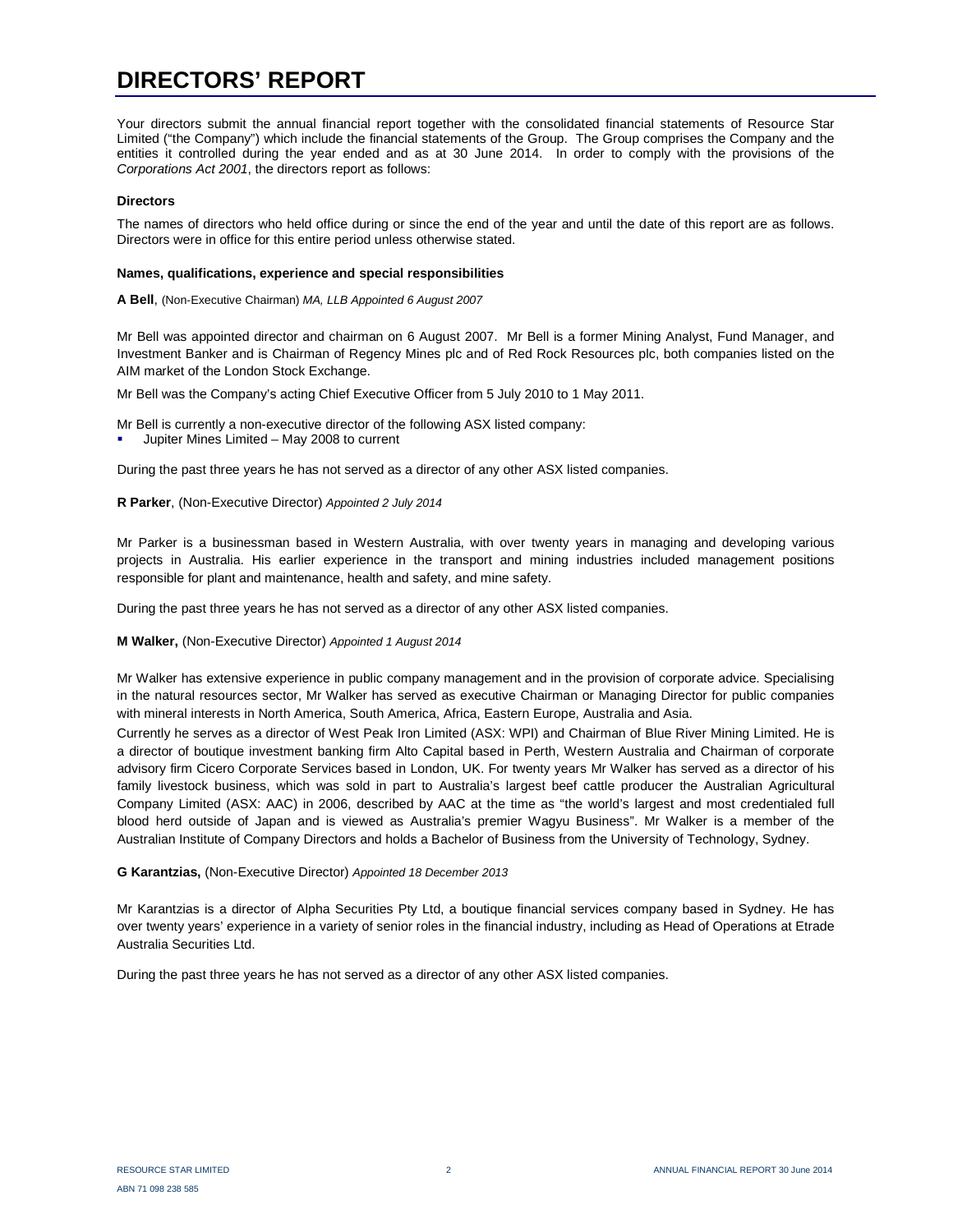## **DIRECTORS' REPORT (continued)**

**C Burrell**, (Executive Director) LLB, Graduate Diploma in Legal Practice Resigned 18 December 2013

**C Guy,** (Non-Executive Director) BSc Resigned 2 July 2014

#### **Company secretary**

**S Cheema**, B.Bus Appointed 12 September 2014

Mr Cheema was appointed Company Secretary of Resource Star effective 12th September 2014. He has experience with Australian, American, Mongolian and West African based mineral exploration companies and has previously served as Company Secretary for Mongolian Resource Corporation Limited (ASX: MUB) and Black Fire Minerals Limited (ASX: BFE). Currently Mr Cheema is Company Secretary for West Peak Iron Limited (ASX: WPI) and Vesuvius Minerals Limited. Mr Cheema has completed a Bachelor of Commerce majoring in Accounting at Curtin University and is currently enrolled in the CPA program.

Mr Cheema is not an executive of the Company.

Ms E Kestel resigned as Company Secretary effective 12th September 2014.

#### **Interest in the shares and options of the company**

As at the date of this report, the interests of the directors in the shares and options of the Company were:

|              | Number of              | Number of      |
|--------------|------------------------|----------------|
|              | <b>Ordinary Shares</b> | <b>Options</b> |
| A Bell       | 65,335,134             | 5,213,290      |
| R Parker     | Nil                    | Nil            |
| M Walker     | 50,000,000             | 14,986,544     |
| G Karantzias | Nil                    | Nil            |
| C Burrell    | Nil                    | Nil            |
| C Guy        | Nil                    | Nil            |

• The interest in shares and options displayed for Mr Bell are the shares and options owned by Red Rock Resources plc. Mr Bell is a director of Red Rock Resources plc.

#### **Share options Unissued shares**

As at the date of this report, there were 77,974,534 (2013: nil) unissued ordinary shares under options. Details of unissued ordinary shares under options are:

| Unissued ordinary shares under options                                                         | 30 June 2014 | <b>Reporting date</b> |
|------------------------------------------------------------------------------------------------|--------------|-----------------------|
| Unlisted options exercisable as follows:<br>■ Exercisable at \$0.004 and expire 31 March 2016. | 78,000,000   | 77.974.534            |
| Total                                                                                          | 78.000.000   | 77.974.534            |

Option holders do not have any right, by virtue of the option, to participate in any share issue of the Company or any related body corporate or in the interest issue of any other registered scheme.

There have been no unissued shares or interests under option of any controlled entities within the Group during or since reporting date. For details of options issued to directors and executives as remuneration, refer to the Remuneration Report. No person entitled to exercise the option had or has any right by virtue of the option to participate in any share issue of any other body corporate.

#### **Dividends**

No dividends have been paid or declared since the start of the year and the directors do not recommend the payment of a dividend in respect of the year ended 30 June 2014 (30 June 2013: \$Nil).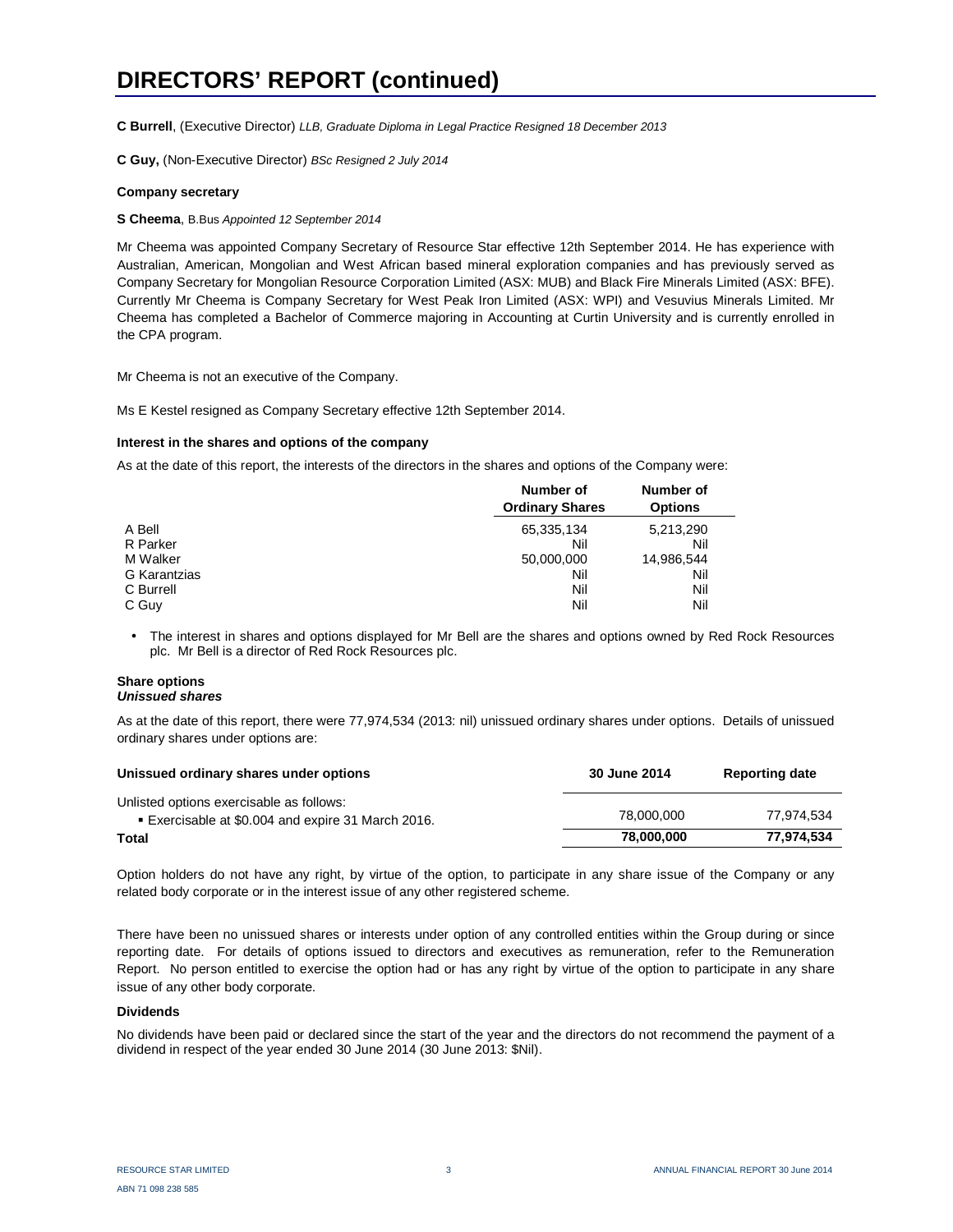#### **Principal activities**

The principal activity of the entities within the Group during the year was the exploration for natural resources. There have been no other significant changes in the nature of those activities during the period.

#### **Review of operations**

The Company's main focus was building its cash position and strengthening its balance sheet and in the process increasing its shareholder base as new shareholders came in to support the future growth of the business.

Resource Star successfully carried out a one for one non-renounceable Entitlement Offer at \$0.004 per Share to raise \$624,000 before costs during the quarter.

The Company held \$460,485 in cash as at 30 June 2014, compared to \$13,240 at 30 June 2013. Fund raising for the twelve months to 30 June 2014 was \$641,000 before costs. The Company has cash resources and liquidity for the near term but as it looks forward is still reliant on the ongoing support of significant shareholders and directors.

The year ended June 2014 was challenging for the Company with limited funding opportunities and with the decision not to pursue the proposed new oil project on the agreed terms, the focus was on disciplined, restraint and cost cutting measures pending identification of a suitable transaction.

During the twelve (12) month period to 30 June 2014 the Company completed the following:

#### **Ilomba Hill Rare Earth Project – Malawi**

No work has been undertaken; other than care and maintenance on EPL0264/08.

#### **Spinifex Uranium Project**

The Spinifex project continues to be identified as the near-term priority for Resource Star and the Company is currently reviewing the minimum expenditure condition of \$70,000 by October 2014.

The reports and applications have been submitted to the Department of Mines for an extension of term.

#### **Northern Territory Tenements**

Work completed on the Northern Territory tenements were of a developmental nature, as opposed to exploratory. On this basis there are no exploration activities to report during in relation to the Northern Territory tenements during the June 2014 quarter.

All tenements in the Northern Territory are applications only.

The Company has until 31 October 2014 to re-apply to the Northern Land Council for the granting of ELA25884 and ELA271749 at Edith River. There was no exploration expenditure on ELA25884 and ELA271749 during the quarter.

The Application For Consent Pursuant to Section 41(2(b) and in accordance with Section 41(5) and 41(6) of the Aboriginal Land Rights in respect to Mt Celica Project ELA24414 is still being reviewed by the Northern Land Council.

#### **Operating results for the year**

The statement of comprehensive income shows a net loss attributable to members of \$614,347 (2013: loss of \$3,459,124).

#### **Significant changes in state of affairs**

On 26 July 2013, the Company announced finalisation of the Spinifex Uranium Project Acquisition in accordance with the Agreement for Sale of Mining Assets.

On 2 August 2013, the Company announced that it had entered into a binding terms sheet to acquire a 50% shareholding in D-Bar Leasing Inc. which holds a 100% working interest in 8 oil producing lease groups, 96 wells covering approximately 2,732 acres located in Abilene, Texas, USA.

On 12 August 2013, the Company announced the lapse of 3,000,000 Unlisted Options previously issued to the Managing Director due to the significant price differential between the exercise and share price.

On 5 September 2013, the Company announced the issue of 110,000 Unsecured Convertible Note and the subsequent conversion to 800,000 Fully Paid Ordinary Shares on 13 September 2013 in accordance with the terms and conditions of the Unsecured Convertible Note Deed.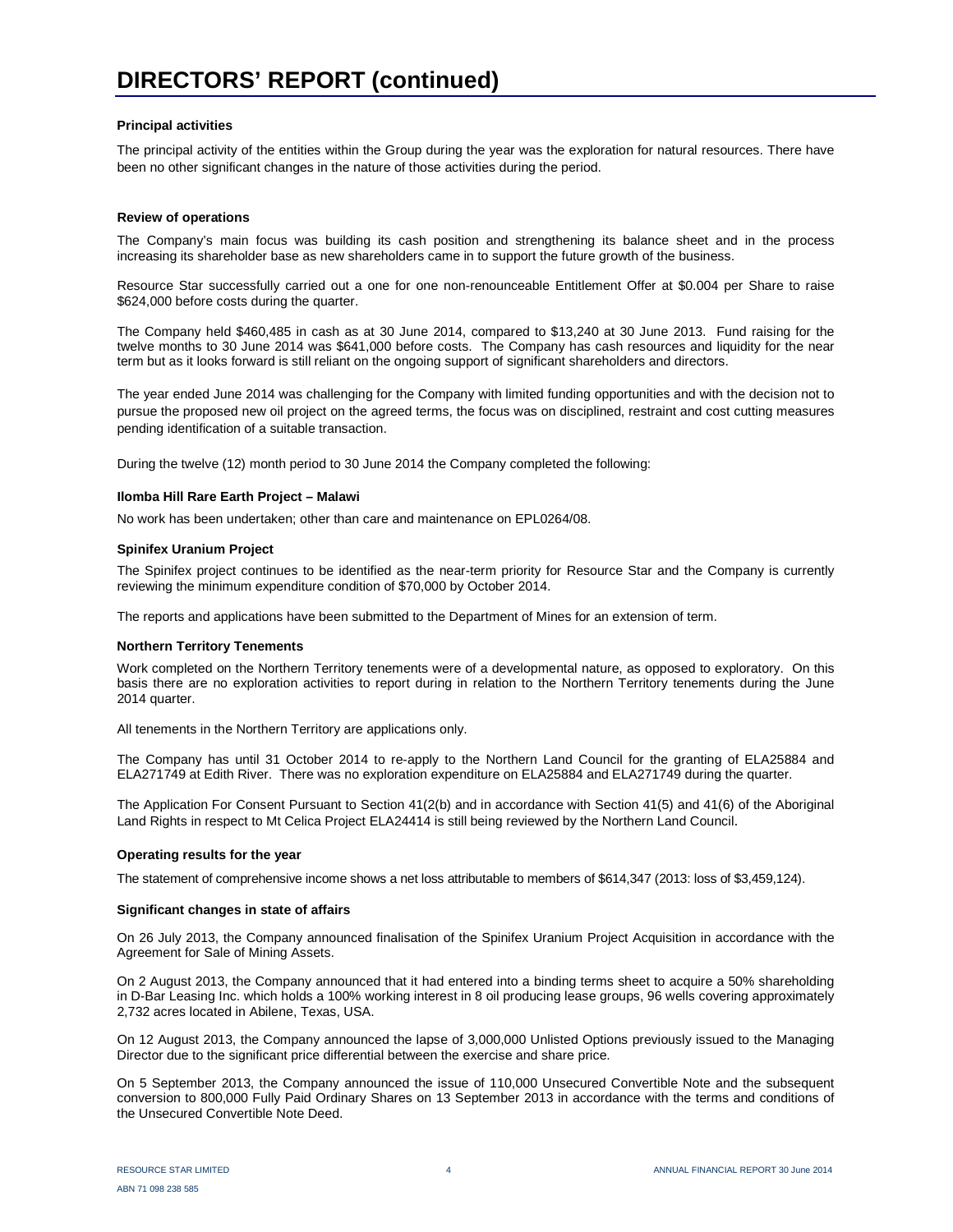## **DIRECTORS' REPORT (continued)**

On 18 December 2013, the Company announced the appointment of Mr G Karantzias as non-executive director. At the same time Mr C Burrell stepped down as a director.

On 4 February 2014, Resource Star announced the completion and allotment of 20,026,912 fully paid Ordinary Shares following the receipt of a short term funding application form. Following the allotment, the Ordinary Shares are now a part of the class of quoted securities.

On 28 May 2014, the Company announced the completion of the non-renounceable entitlement offer to raise up to \$624,000 (before costs) which opened on 8 April 2014 and closed on 19 May 2014.

#### **Significant events after the reporting date**

On 2 July 2014, Mr C Guy resigned as a Non-executive director to the Company. Mr R Parker was appointed as Nonexecutive director.

On 1 August 2014, Resource Star announced that it has executed a binding terms sheet pursuant to which it has been granted an exclusive Option to conduct due diligence on Western Australian based cloud services provider Cloud Lands for the purpose of determining whether to acquire 100% of the issued capital of Cloud Lands. Due diligence continues up to the date of this report.

On 1 August 2014, Mr M Walker was appointed as Non-executive director to the Company.

On 12 September 2014, Mr S Cheema was appointed as Company Secretary with Ms Eryn Kestel subsequently resigning as Company Secretary.

On 19 September, Resource Star raised \$140,000 before costs through issue of 35,000,000 shares under its placement capacity which was approved at the 16 September General Meeting of Shareholders.

Other than the above, there has not been any matter or circumstance that has arisen after the end of the reporting period that has significantly affected, or may significantly affect, the operations of the Group, the results of those operations, or the state of affairs of the Group in future financial periods.

#### **Likely developments and future results**

The management team and Board of Directors ("the Board") of the Company are continuing to review opportunities available to the Company and have secured an exclusive Option to acquire 100% of the issued capital of Australian cloud computing service and infrastructure provider Cloud Lands Digital Fortress Pty Ltd. Due diligence continues up to the date of this report.

Any additional information has not been provided since the Directors believe that there may be an unreasonable prejudice to the Company.

#### **Environmental regulation and performance**

The Company's operations are subject to environmental regulations under Commonwealth and State legislation in Australia and Malawi. The Board believes that the Company has adequate systems in place for the management of its environmental requirements and is not aware of any breach of those environmental requirements as they apply to the Group.

#### **Indemnification and insurance of officers and auditors**

During the year, the Company paid a premium in respect of a contract insuring the directors of the Company (as named above), the company secretary and all executive officers of the Company and of any related body corporate against a liability incurred as a director, secretary or executive officer to the extent permitted by the Corporations Act 2001. The contract of insurance prohibits disclosure of the nature of the liability and the amount of the premium.

The Company has not otherwise, during or since the period, except to the extent permitted by law, indemnified or agreed to indemnify an officer or auditor of the Company or of any related body corporate against a liability incurred as such an officer or auditor.

#### **Proceedings on behalf of the Company**

No person has applied for leave of Court to bring proceedings on behalf of the Company or intervene in any proceedings to which the Company is a party for the purpose of taking responsibility on behalf of the Company for all or any part of those proceedings.

The Company was not a party to any such proceedings during the year.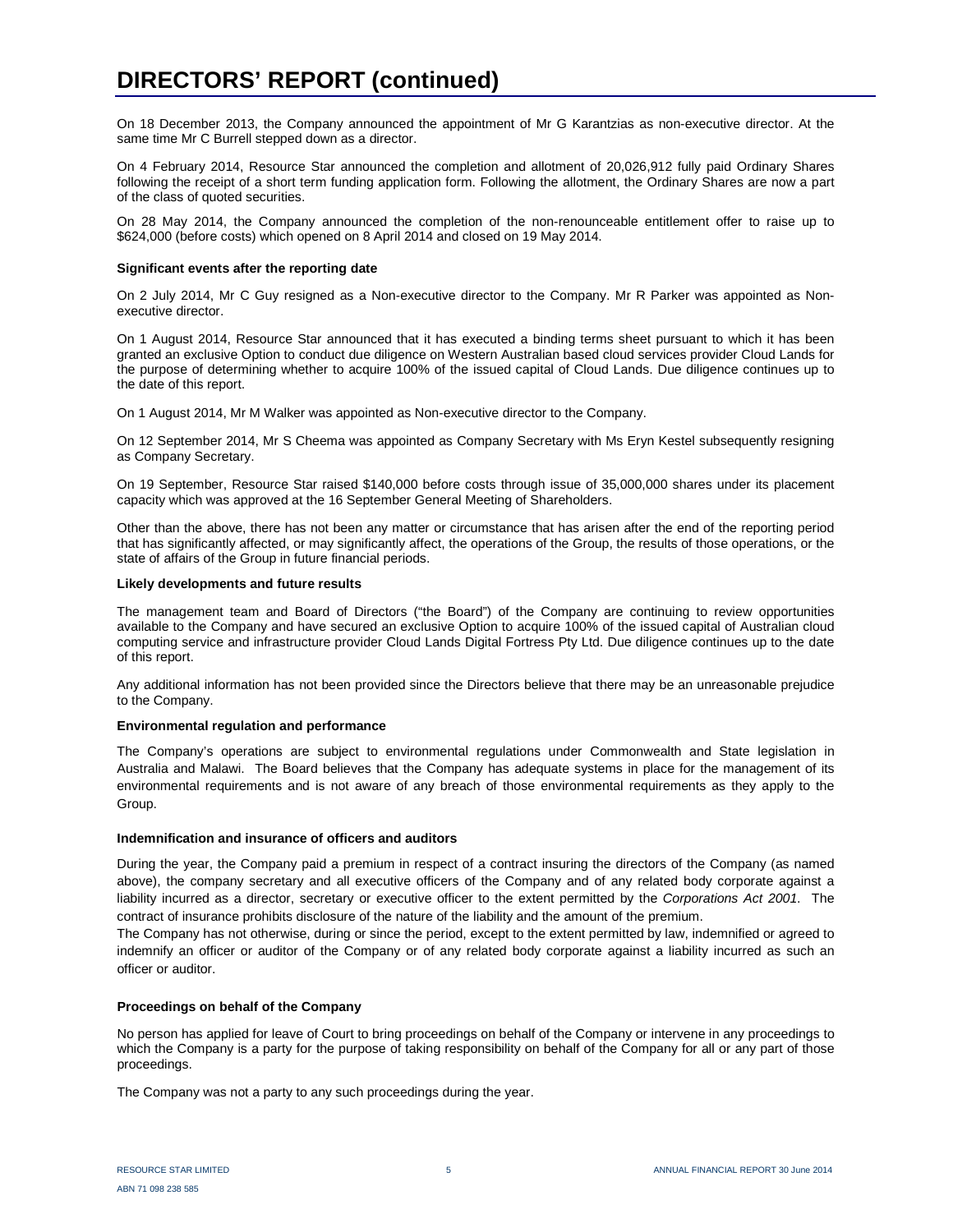## **DIRECTORS' REPORT (continued)**

#### **Remuneration report (audited)**

This report outlines the remuneration arrangements in place for key management personnel of the Company.

| The following persons acted as directors during or since the end of the financial year: |  |  |
|-----------------------------------------------------------------------------------------|--|--|
|                                                                                         |  |  |

| Mr A Bell       | Director (non-executive) – appointed 6 August 2007                       |
|-----------------|--------------------------------------------------------------------------|
| Mr R Parker     | Director (non-executive) – appointed 2 July 2014                         |
| Mr M Walker     | Director (non-executive) – appointed 1 August 2014                       |
| Mr G Karantzias | Director (non-executive) – appointed 18 December 2013                    |
| Mr C Burrell    | Director (executive) – appointed 9 April 2013, resigned 18 December 2013 |
| Mr C Guy        | Director (non-executive) - appointed 9 April 2013, resigned 2 July 2014  |

The term 'senior management' is used in this remuneration report to refer to Mr M Walker, Mr R Parker and Mr G Karantzias.

The Board believes that the remuneration policy is appropriate and effective in its ability to attract and retain the best senior management to run and manage the Group.

#### Remuneration philosophy

The performance of the Group depends upon the quality of the directors and senior management. The philosophy of the Group in determining remuneration levels is to:

- set competitive remuneration packages to attract and retain high calibre employees;
- ensure that there is transparency in setting of corporate arrangements;
- link executive rewards to shareholders' value creation; and
- establish appropriate, demanding performance hurdles for variable executive remuneration. Incentives are only paid once pre-determined KPI's have been met.

The Board of Directors of the Company is responsible for determining and reviewing compensation arrangements for the directors and senior management.

The Board of Directors assesses the appropriateness of the nature and amount of remuneration of directors and senior executives on a periodic basis by reference to relevant employment market conditions with an overall objective of ensuring maximum stakeholder benefit from the retention of a high quality Board and executive team.

#### Remuneration structure

In accordance with best practice Corporate Governance, the structure of non-executive director and executive remuneration is separate and distinct.

#### Non-executive director remuneration

The Board seeks to set aggregate remuneration at a level that provides the Company with the ability to attract and retain directors of the highest calibre, whilst incurring a cost that is acceptable to shareholders.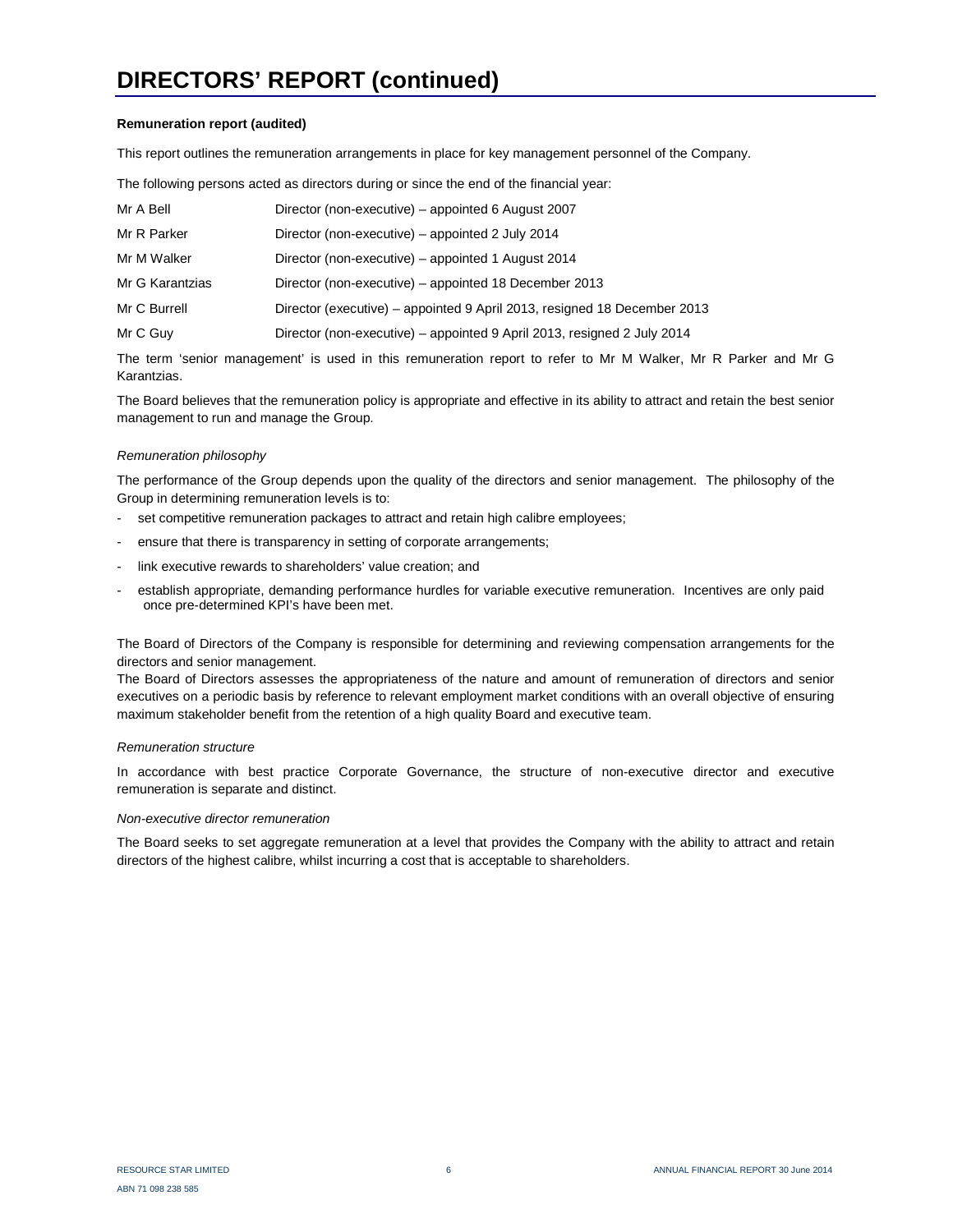#### **Remuneration report (audited) (continued)**

The ASX Listing Rules specify that the aggregate remuneration of non-executive directors shall be determined from time to time by a general meeting. The latest determination was at the Annual General Meeting held on 28 February 2007 when shareholders approved an aggregate remuneration of \$210,000 per year.

The amount of aggregate remuneration sought to be approved by shareholders and the manner in which it is apportioned amongst directors is reviewed annually. The Board considers advice from external advisors as well as the fees paid to non-executive directors of comparable companies when undertaking the annual review process. No external advice was received during the year.

Each director receives a fee for being a director of the Company.

#### Senior Management and Executives

Remuneration consists of fixed remuneration and variable remuneration (comprising short-term and long-term incentive schemes).

#### Fixed remuneration

Fixed remuneration is reviewed annually by the Board. The process consists of a review of relevant comparative remuneration in the market and internally and, where appropriate, external advice on policies and practices. The Board has access to external independent advice, where necessary. No such advice was required during the year.

#### Variable remuneration

The objective of the short term incentive program is to link the achievement of the Group's operational targets with the remuneration received by the executives charged with meeting those targets. The total potential short term incentive available is set at a level so as to provide sufficient incentive to the senior manager to achieve the operational targets and such that the cost to the Group is reasonable in the circumstances.

#### Employment contracts

#### **Executives**

There are no executive employment contracts as at the date of this report.

#### **Performance of shareholders' wealth**

In considering the Group's performance and benefits for shareholder wealth, the Board has regard to the following indices in respect of the current financial year and the previous four financial years:

| As at 30 June                     | 2014    | 2013   | 2012 | 2011   | 2010   |
|-----------------------------------|---------|--------|------|--------|--------|
| Profit / (Loss) per share (cents) | (0.374) | (2.85) | 1.25 | (2.27) | (2.77) |
| Share price                       | .003    | 0.008  | 0.02 | 0.05   | 0.061  |

The following table provides details of the components of remuneration for each member of the key management personnel of the Group. All remuneration to Key Management Personnel is valued at the cost to the Group and expensed.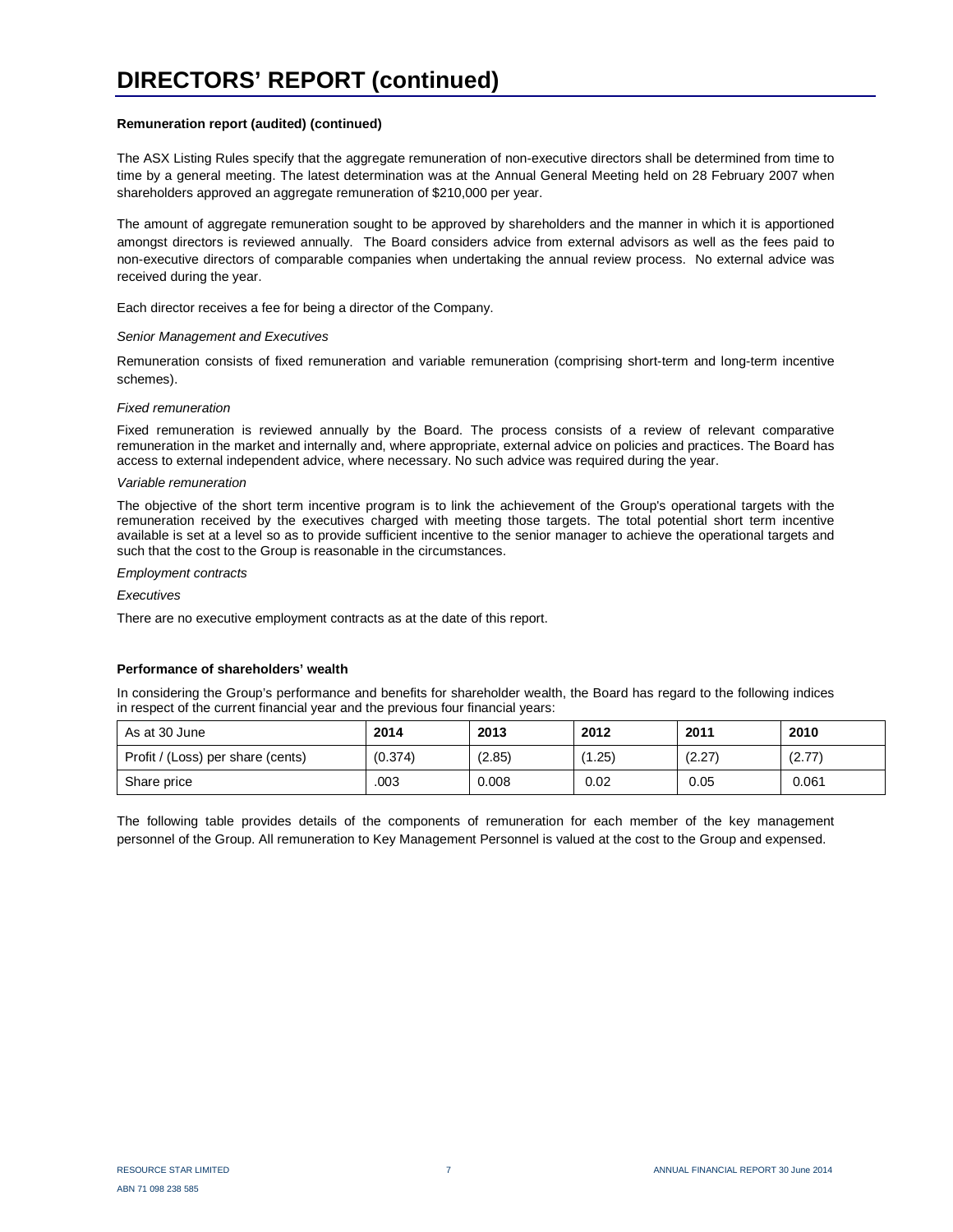## **DIRECTORS' REPORT (continued)**

#### **Remuneration report (audited) (continued)**

**Remuneration of directors and named executives** 

**Table 1: Directors' remuneration for the years ended 30 June:** 

|                             |      | <b>Short Term</b>        |                          |                          |                                           | <b>Post Employment</b>   |                          |                                 |                          |                          |                             |
|-----------------------------|------|--------------------------|--------------------------|--------------------------|-------------------------------------------|--------------------------|--------------------------|---------------------------------|--------------------------|--------------------------|-----------------------------|
|                             |      | Salary &<br>Fees         | <b>Cash STI</b>          | LTI                      | Non<br><b>Monetary</b><br><b>Benefits</b> | Super-<br>annuation      | Retirement               | <b>Equity</b><br><b>Options</b> | Other                    | <b>Total</b>             | %<br>Performance<br>Related |
| A Bell                      | 2013 | 45,000                   |                          |                          | $\overline{\phantom{a}}$                  |                          |                          |                                 |                          | 45,000                   | $\overline{\phantom{a}}$    |
| Director                    | 2014 | 45,000                   | $\overline{\phantom{a}}$ |                          | $\overline{\phantom{a}}$                  | $\overline{\phantom{a}}$ | $\overline{\phantom{a}}$ | ٠                               | ٠                        | 45,000                   | $\overline{\phantom{a}}$    |
| G Karantzias <sup>(1)</sup> | 2013 |                          |                          |                          |                                           |                          |                          |                                 |                          |                          | $\overline{\phantom{a}}$    |
| Director                    | 2014 | 10,083                   | $\overline{\phantom{a}}$ | $\overline{\phantom{a}}$ | $\overline{\phantom{a}}$                  | $\overline{\phantom{0}}$ | $\overline{\phantom{a}}$ | ٠                               | ٠                        | 10,083                   | $\overline{\phantom{a}}$    |
| $C$ Guy <sup>(2)</sup>      | 2013 | 10,000                   |                          |                          |                                           |                          |                          |                                 | -                        | 10,000                   | $\overline{\phantom{0}}$    |
| Director                    | 2014 | 42,020                   | $\overline{\phantom{a}}$ | $\overline{\phantom{0}}$ | $\overline{\phantom{a}}$                  | $\overline{\phantom{0}}$ | $\overline{\phantom{a}}$ | $\overline{\phantom{a}}$        | ٠                        | 42,020                   | $\overline{\phantom{a}}$    |
| R Kestel <sup>(3)</sup>     | 2013 | 18,750                   | $\overline{\phantom{a}}$ |                          | $\overline{\phantom{a}}$                  | 1,688                    | $\overline{\phantom{a}}$ |                                 | $\overline{\phantom{a}}$ | 20,438                   | $\overline{\phantom{a}}$    |
| Director                    | 2014 | $\overline{\phantom{a}}$ | $\overline{\phantom{a}}$ | $\overline{\phantom{a}}$ | $\overline{\phantom{a}}$                  | $\overline{\phantom{a}}$ | $\overline{\phantom{a}}$ | $\overline{\phantom{a}}$        | $\overline{\phantom{a}}$ | $\overline{\phantom{a}}$ | $\overline{\phantom{a}}$    |
| R Benussi <sup>(4)</sup>    | 2013 | 30,000                   |                          |                          |                                           |                          | $\overline{\phantom{a}}$ |                                 | $\overline{\phantom{a}}$ | 30,000                   | $\overline{\phantom{a}}$    |
| Director                    | 2014 | $\overline{\phantom{a}}$ | $\overline{\phantom{a}}$ | $\overline{\phantom{0}}$ | ٠                                         | $\overline{\phantom{0}}$ | $\overline{\phantom{a}}$ | $\overline{\phantom{a}}$        | $\overline{\phantom{a}}$ | $\overline{\phantom{a}}$ | ۰                           |
| <b>Total</b>                | 2013 | 103,750                  | $\blacksquare$           | $\blacksquare$           | ۰.                                        | 1,688                    | $\blacksquare$           | --                              | ۰.                       | 105,438                  | $\blacksquare$              |
|                             | 2014 | 97,103                   | ٠                        | $\overline{\phantom{a}}$ | ۰                                         | $\blacksquare$           | ٠                        |                                 | ۰                        | 97,103                   | ۰                           |

<sup>(1)</sup> Appointed 18 December 2013<sup>(2)</sup> Resigned 2 July 2014<sup>(3)</sup> Resigned 27 November 2012<sup>(4)</sup> Resigned 31 March 2013

**Table 2: Executive Directors' and named executives remuneration for the period/year ended 30 June:** 

|                            |      |                          | <b>Short Term</b>        |                          |                                           | <b>Post Employment</b>   |                          |                                 |       |              |                                |
|----------------------------|------|--------------------------|--------------------------|--------------------------|-------------------------------------------|--------------------------|--------------------------|---------------------------------|-------|--------------|--------------------------------|
|                            |      | Salary &<br>Fees         | Cash STI                 | LTI                      | Non<br><b>Monetary</b><br><b>Benefits</b> | Super-<br>annuation      | Retirement               | <b>Equity</b><br><b>Options</b> | Other | <b>Total</b> | $\%$<br>Performance<br>Related |
| $C$ Burrell <sup>(5)</sup> | 2013 | 24,000                   | $\overline{\phantom{a}}$ |                          |                                           |                          |                          |                                 |       | 24,000       |                                |
| Director                   | 2014 | 7,818                    | $\overline{\phantom{a}}$ | $\overline{\phantom{a}}$ | $\overline{\phantom{a}}$                  | $\overline{\phantom{0}}$ |                          |                                 |       | 7,818        |                                |
| S Heggen <sup>(6)</sup>    | 2013 | 132,381                  |                          |                          | $\overline{\phantom{0}}$                  | 11,813                   |                          | 3,120                           |       | 147,314      | 2%                             |
| <b>Managing Director</b>   | 2014 | $\overline{\phantom{a}}$ | $\overline{\phantom{a}}$ | $\overline{\phantom{a}}$ | $\overline{\phantom{a}}$                  | $\overline{\phantom{a}}$ |                          | $\overline{\phantom{a}}$        |       |              | 0%                             |
| <b>Total</b>               | 2013 | 156,381                  | $\blacksquare$           |                          | $\sim$                                    | 11,813                   | $\blacksquare$           | 3,120                           |       | 171,314      | $\sim$                         |
|                            | 2014 | 7,818                    | $\blacksquare$           |                          | $\overline{\phantom{0}}$                  |                          |                          |                                 |       | 7,818        |                                |
| <b>Grand Total</b>         | 2013 | 260.131                  | $\blacksquare$           | $\overline{\phantom{0}}$ | . .                                       | 13,501                   | $\overline{\phantom{a}}$ | 3,120                           |       | 276,752      | $\sim$                         |
|                            | 2014 | 104,921                  |                          |                          |                                           | $\overline{\phantom{a}}$ |                          |                                 |       | 104,921      |                                |

 $<sup>(5)</sup>$  Resigned 18 December 2013<sup>(6)</sup> Resigned 5 April 2013</sup>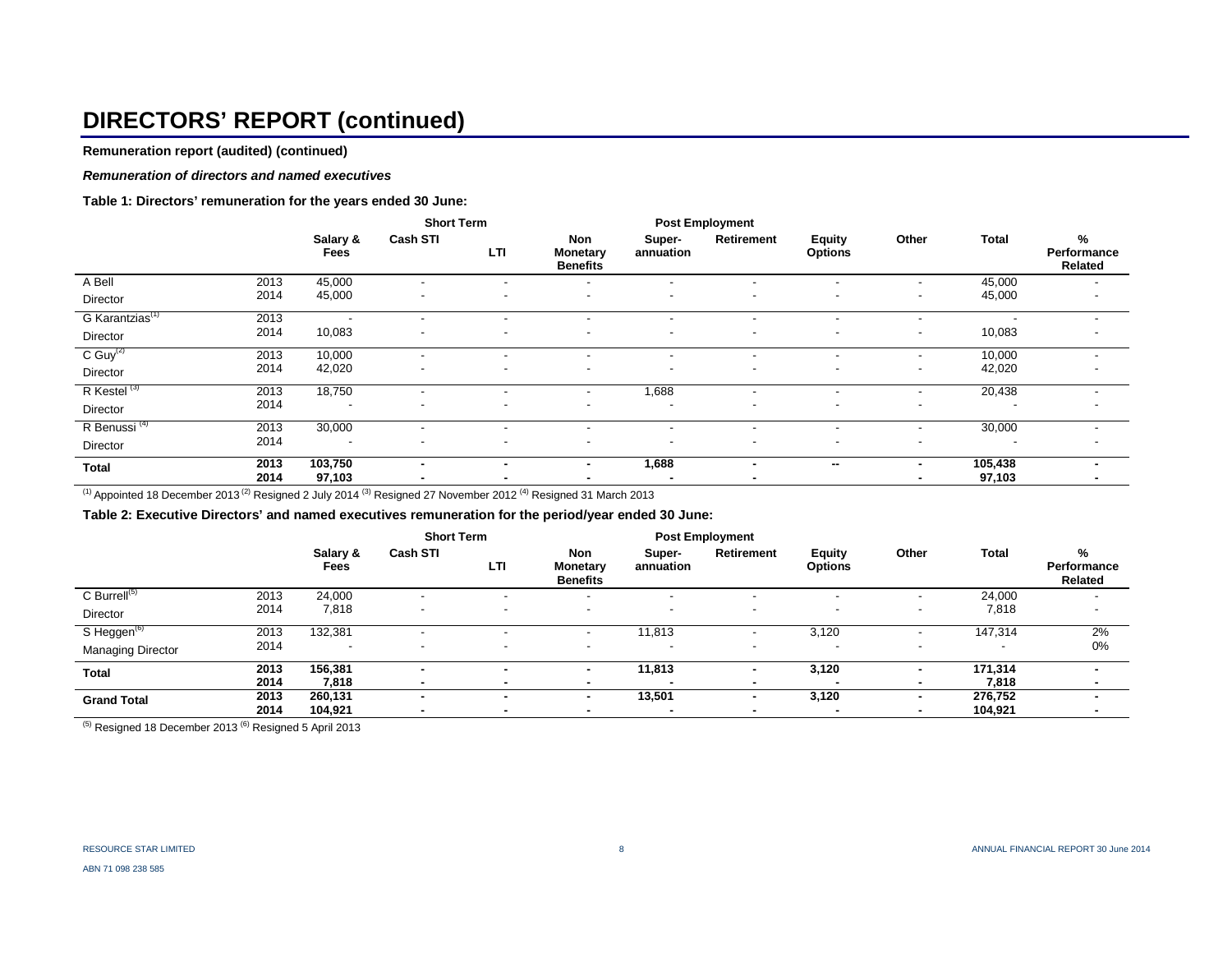### **Remuneration report (audited) (continued)**

### **Remuneration of directors and named executives**

#### **Shareholdings of KMP**

Shares held in the Company (number)

| 2014                        | Balance at<br>beginning of<br>year<br>01 July 2013 | Exercise<br>options | Net Change<br>/ Other | Balance at<br>date of<br>resignation | Balance at<br>30 June<br>2014 |
|-----------------------------|----------------------------------------------------|---------------------|-----------------------|--------------------------------------|-------------------------------|
| A Bell                      | 46,908,554                                         |                     | 18,426,580            |                                      | 65,335,134                    |
| M Walker <sup>(7)</sup>     |                                                    |                     | 50,000,000            |                                      | 50,000,000                    |
| G Karantzias <sup>(1)</sup> |                                                    |                     |                       |                                      |                               |
| $C$ Guy $^{(2)}$            |                                                    |                     |                       |                                      |                               |
| $R$ Parker $^{(8)}$         |                                                    |                     |                       |                                      |                               |
| C Burrell <sup>(5)</sup>    |                                                    |                     |                       |                                      |                               |
| Total                       | 46,908,554                                         |                     | 68,426,580            |                                      | 115,335,134                   |
|                             |                                                    |                     |                       |                                      |                               |
|                             | Balance at                                         | Exercise            | Net Change            | Balance at                           | Balance at                    |
|                             | beginning of                                       | options             | / Other               | date of                              | 30 June                       |
|                             | year                                               |                     |                       | resignation                          | 2013                          |
| 2013                        | 01 July 2012                                       |                     |                       |                                      |                               |
| A Bell                      | 45,908,745                                         |                     | 999,809               | N/A                                  | 46,908,554                    |
| C Burrell <sup>(5)</sup>    |                                                    |                     |                       | N/A                                  |                               |
| C Guy                       |                                                    |                     |                       | N/A                                  |                               |
| $R$ Kestel $^{(3)}$         |                                                    |                     |                       |                                      | N/A                           |
| R Benussi $(4)$             | 1,000,000                                          |                     |                       | (1,000,000)                          | N/A                           |
| S Heggen <sup>(6)</sup>     |                                                    |                     | 212,074               | (212,074)                            | N/A                           |

 $^{(1)}$  Appointed 18 December 2013<sup>(2)</sup> Resigned 2 July 2014<sup>(3)</sup> Resigned 27 November 2012<sup>(4)</sup> Resigned 31 March 2013 <sup>(5)</sup> Resigned 18 December 2013 <sup>(6)</sup> Resigned 5 April 2013<sup>(7)</sup> Appointed 1 August 2014<sup>(8)</sup> Appointed 2 July 2014

### **Option holdings of KMP**

Options held in the Company (number)

| $\sim$<br>2014              | Balance at<br>beginning of<br>year<br>01 July 2013 | Options<br>Issued | Options<br>Forfeited | Balance of<br>date of<br>resignation | Balance<br>at<br>30 June<br>2014 |
|-----------------------------|----------------------------------------------------|-------------------|----------------------|--------------------------------------|----------------------------------|
| A Bell                      |                                                    | 5,213,290         |                      |                                      | 5,213,290                        |
| M Walker <sup>(7)</sup>     |                                                    | 14,986,544        |                      |                                      | 14,986,544                       |
| G Karantzias <sup>(1)</sup> |                                                    |                   |                      |                                      |                                  |
| $C$ Guy $^{(2)}$            |                                                    |                   |                      |                                      |                                  |
| R Parker <sup>(8)</sup>     |                                                    |                   |                      |                                      |                                  |
| C Burrell <sup>(5)</sup>    |                                                    |                   |                      |                                      |                                  |
| Total                       |                                                    | 20,199,834        | ۰                    | ۰                                    | 20,199,834                       |
|                             | Balance at<br>beginning of                         | Options<br>Issued | Options<br>Forfeited | Balance of<br>date of                | Balance<br>at                    |
|                             | year                                               |                   |                      | resignation                          | 30 June                          |
| 2013                        | 01 July 2012                                       |                   |                      |                                      | 2013                             |
| A Bell                      | 11,947,648                                         |                   | (11, 947, 648)       | N/A                                  |                                  |
| $C$ Burrell <sup>(5)</sup>  |                                                    |                   |                      | N/A                                  |                                  |
| $C$ Guy $^{(2)}$            |                                                    |                   |                      | N/A                                  |                                  |
| R Kestel <sup>(3)</sup>     |                                                    |                   |                      |                                      | N/A                              |
| R Benussi <sup>(4)</sup>    |                                                    |                   |                      |                                      | N/A                              |
| S Heggen <sup>(6)</sup>     | 3,000,000                                          |                   |                      | (3,000,000)                          | N/A                              |
| Total                       | 14,947,648                                         |                   | (11, 947, 648)       | (3,000,000)                          |                                  |

 $^{(1)}$  Appointed 18 December 2013<sup>(2)</sup> Resigned 2 July 2014<sup>(3)</sup> Resigned 27 November 2012<sup>(4)</sup> Resigned 31 March 2013 (5) Resigned 18 December 2013 <sup>(6)</sup> Resigned 5 April 2013<sup>(7)</sup> Appointed 1 August 2014<sup>(8)</sup> Appointed 2 July 2014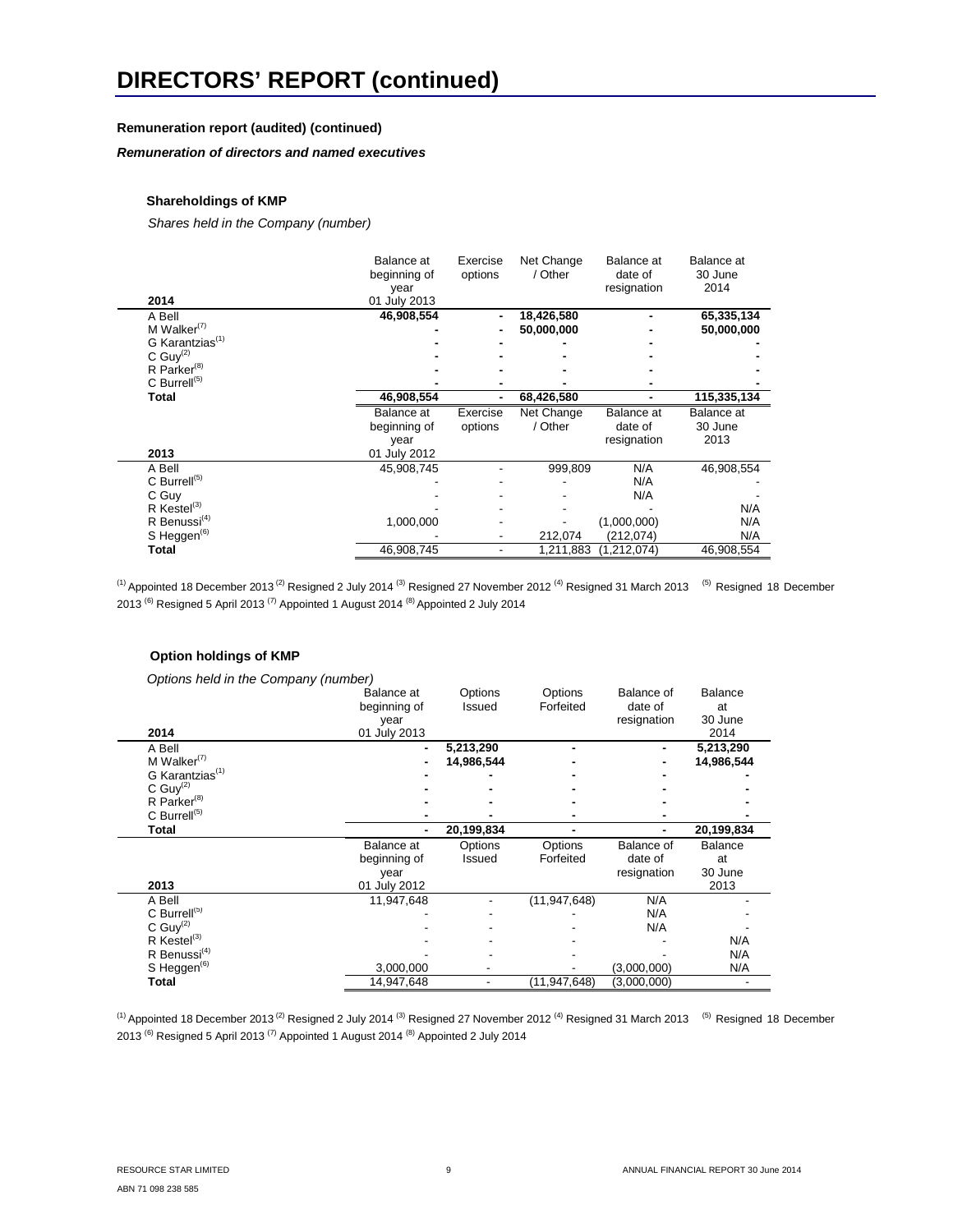#### **Remuneration report (audited) (continued)**

#### **Other transactions with directors**

Other transactions with the Company or its controlled entities

The terms and conditions of transactions with Directors and Executives and their related entities were no more favourable than those available, or which might reasonably be expected to be available, on similar transactions to non-Director related entities on an arms length basis unless otherwise stated. The aggregate amount recognised during the year to Specified Directors and Specified Executives and their related entities were as follows:

#### Red Rock Resources plc

Red Rock Resources Plc (Red Rock) is a substantial shareholder of the Company and holds more than 35% of the issued capital. The amount owed to Red Rock by the Group at 30 June 2014 was \$Nil (2013: \$86,806). Interest of \$Nil (2013: \$Nil) was due to Red Rock during the period. Post borrowings were non-interest bearing.

#### George Karantzias

An amount of \$10,083 was owing to George Karantzias by the Group at 30 June 2014 for Directors Fees (2013: \$NiL)

#### Andrew Bell

An amount of \$45,000 was owing to Andrew Bell by the Group at 30 June 2014 for Directors Fees (2013: \$30,000)

#### Chris Burrell

There was nothing owing to Chris Burrell by the Group at 30 June 2014 for Directors Fees or any reimbursement of expenses (2013: \$29,000).

#### Bill Guy

An amount of \$42,020 was owing to Bill Guy by the Group at 30 June 2014 for Directors Fees (2013: \$10,018).

#### Ross Kestel

There was nothing owing to Ross Kestel by the Group at 30 June 2014 for Directors Fees or any reimbursement of expenses (2013: \$4,087).

#### Robert Benussi

There was nothing owing to Ross Kestel by the Group at 30 June 2014 for Directors Fees or any reimbursement of expenses (2013: \$18,333).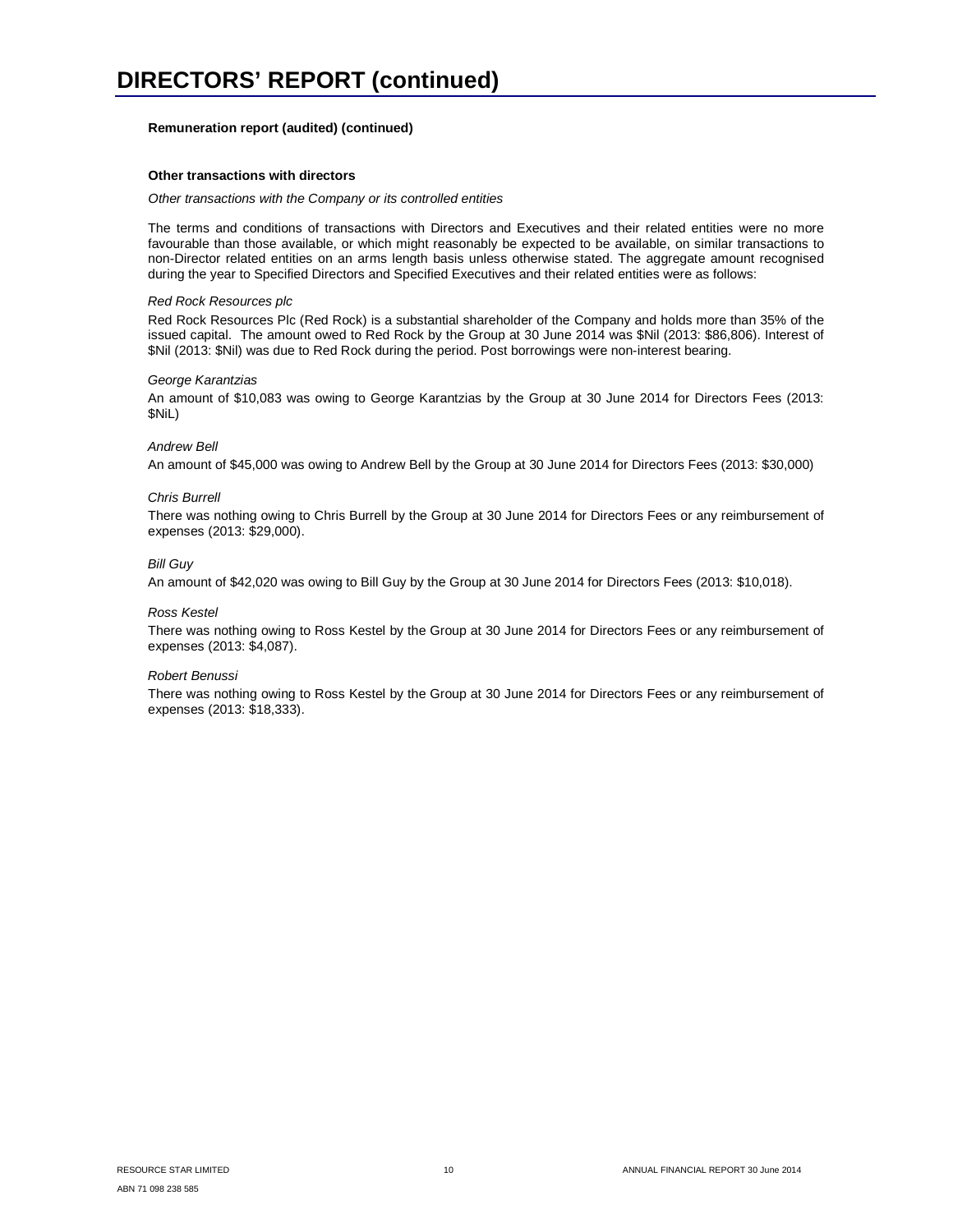#### **Options granted as part of remuneration:**

During the 2014 year, 3,000,000 unlisted options previously issued for remuneration expired unexercised. There were no options granted as part of remuneration

The following table illustrates the number (No.) and weighted average exercise prices of and movements in share options issued during the year and the prior year:

|                                          | 30 June<br>2014<br>No. | 30 June<br>2014<br>Weighted<br>average<br>exercise<br>price | 30 June<br>2013<br>No. | 30 June 2013<br>Weighted average<br>exercise price |
|------------------------------------------|------------------------|-------------------------------------------------------------|------------------------|----------------------------------------------------|
| Outstanding at the beginning of the year | 3,000,000              | 0.1875                                                      | 5.500.000              | 0.1941                                             |
| Granted during the year                  |                        | $\blacksquare$                                              |                        |                                                    |
| Forfeited during the year                | (3,000,000)            | 0.1875                                                      | (2,550,000)            | 0.2020                                             |
| Outstanding at the end of the year       | ۰                      | ٠                                                           | 3.000.000              | 0.1875                                             |
| Exercisable at the end of the year       | ۰                      |                                                             |                        |                                                    |

There was no outstanding balance as at 30 June 2014 as all options had been forfeited.

The outstanding balance as at 30 June 2013 is represented by:

- 1,500,000 options over ordinary shares with an exercise price of \$0.15 each, exercisable until 1 December 2013;
- 750,000 options over ordinary shares with an exercise price of \$0.20 each, exercisable until 1 December 2013;
- 750,000 options over ordinary shares with an exercise price of \$0.25 each, exercisable until 1 December 2013.

The weighted average remaining contractual life for the share options outstanding as at 30 June 2014 is Nil (2013: 0.42 years). The weighted average exercise price for options outstanding for the year ending 30 June 2014 was Nil (2013: \$0.1875). The fair value of options granted during the year was \$Nil (2013: Nil).

The fair value of options forfeited during the year was \$24,451 (2013: \$451,972).

The fair value of the equity-settled share options granted under the option plan is estimated as at the date of grant using a binomial model taking into account the terms and conditions upon which the options were granted.

**This concludes the remuneration report, which has been audited.**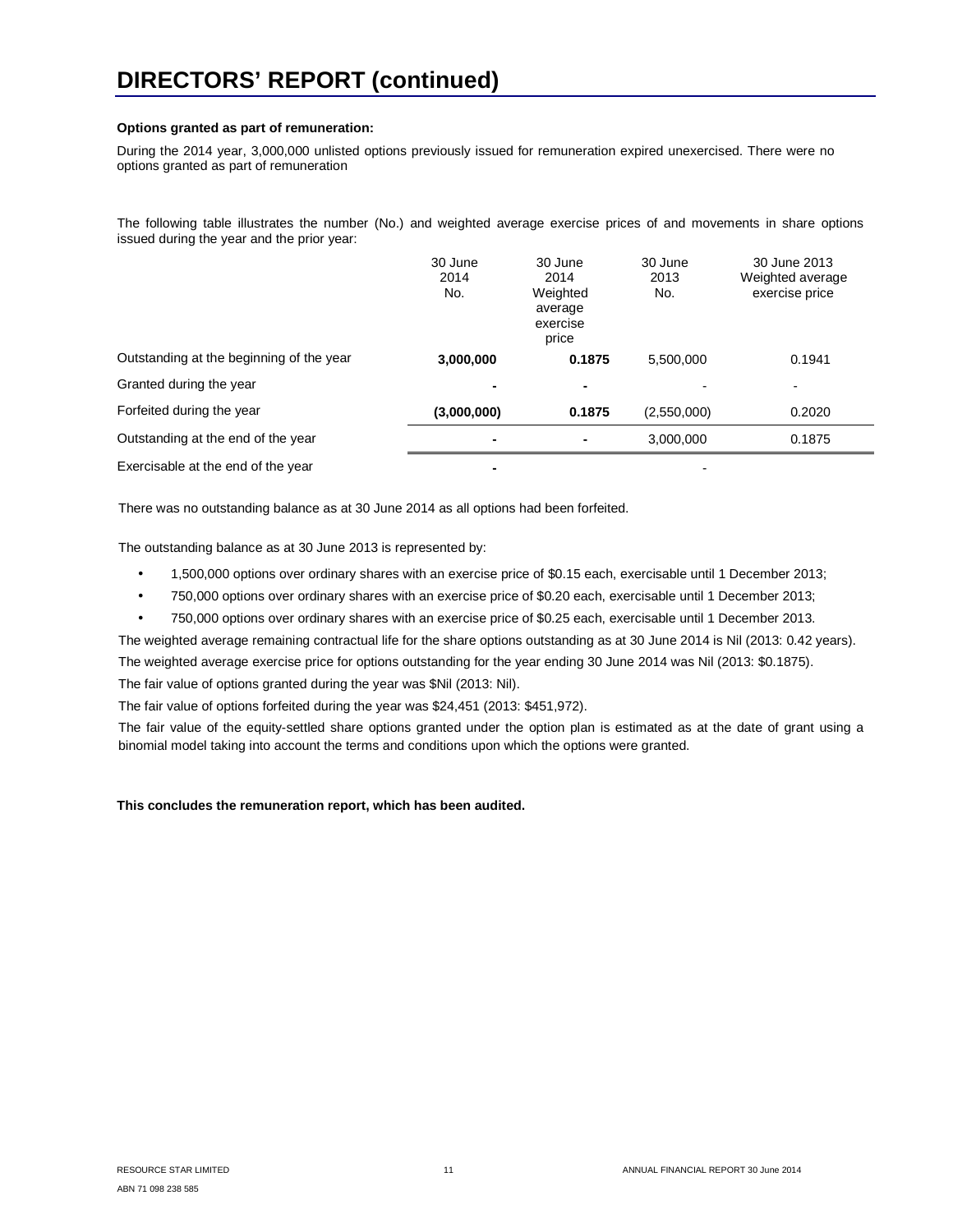### **Directors' meetings**

The number of meetings of directors (including meetings of committees of directors) held during the year and the number of meetings attended by each director were as follows:

|                 | Directors'<br><b>Meetings eligible</b><br>to attend | Directors'<br><b>Meetings</b><br>attended | <b>Audit and Risk</b><br><b>Management</b><br><b>Committee</b><br><b>Meetings</b><br>eligible to<br>attend | <b>Audit and Risk</b><br><b>Management</b><br><b>Committee</b><br><b>Meetings</b><br>attended |
|-----------------|-----------------------------------------------------|-------------------------------------------|------------------------------------------------------------------------------------------------------------|-----------------------------------------------------------------------------------------------|
|                 |                                                     |                                           |                                                                                                            |                                                                                               |
| Mr A Bell       | 13                                                  | 13                                        |                                                                                                            |                                                                                               |
| Mr R Parker     |                                                     |                                           |                                                                                                            |                                                                                               |
| Mr M Walker     |                                                     |                                           |                                                                                                            |                                                                                               |
| Mr G Karantzias | 6                                                   |                                           |                                                                                                            |                                                                                               |
| Mr C Burrell    |                                                     | 5                                         |                                                                                                            |                                                                                               |
| Mr C Guy        | 13                                                  | 13                                        |                                                                                                            |                                                                                               |

#### **Auditor's Independence and non-audit services**

Section 307C of the Corporations Act 2001 requires our auditors, HLB Mann Judd, to provide the directors of the Company with an Independence Declaration in relation to the audit of the annual report. This Independence Declaration is set out on page 13 and forms part of this directors' report for the year ended 30 June 2014.

Signed in accordance with a resolution of the Board of Directors

de senfer

**Andrew Bell Chairman**  30 September 2014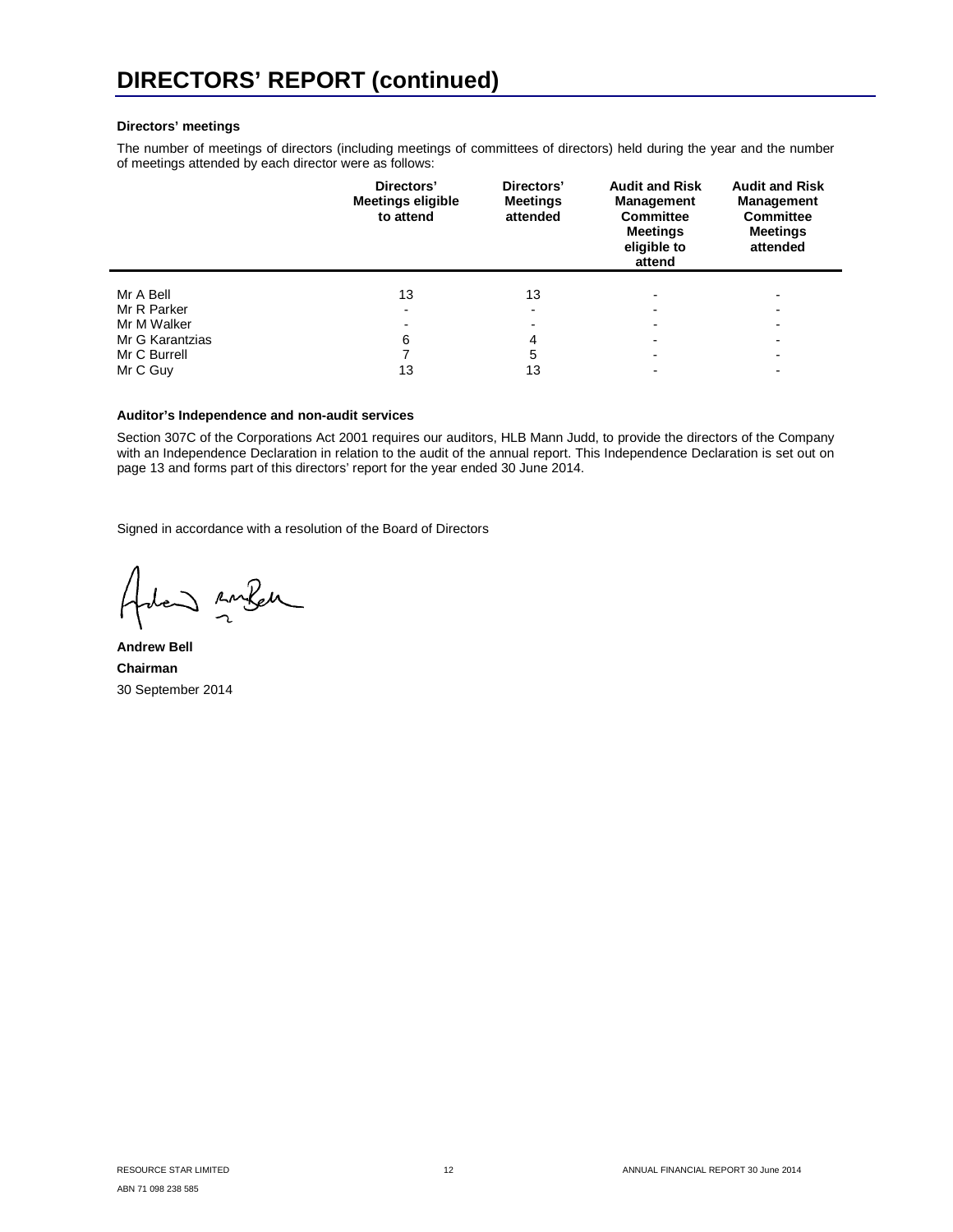

Accountants | Business and Financial Advisers

#### **Auditor's Independence Declaration**

As lead auditor for the audit of the financial report of Resource Star Limited for the year ended 30 June 2014, I declare that to the best of my knowledge and belief, there have been no contraventions of:

- a) the auditor independence requirements of the Corporations Act 2001 in relation to the audit; and
- b) any applicable code of professional conduct in relation to the audit.

This declaration is in respect of Resource Star Limited and to the entities it controlled during the year.

HUB Han fold

**HLB Mann Judd Jude Lau Chartered Accountants** 

Melbourne 30 September 2014

**HLB Mann Judd (VIC Partnership)** 

Level 9, 575 Bourke Street, Melbourne VIC 3000 | GPO Box 2850, Melbourne VIC 3001 | DX 154 Melbourne | Tel: +61 (0)3 9606 3888 | Fax: +61 (0)3 9606 3888 Email: mailbox@hlbvic.com.au | Website: www.hlbvic.com.au Liability limited by a scheme approved under Professional Standards Legislation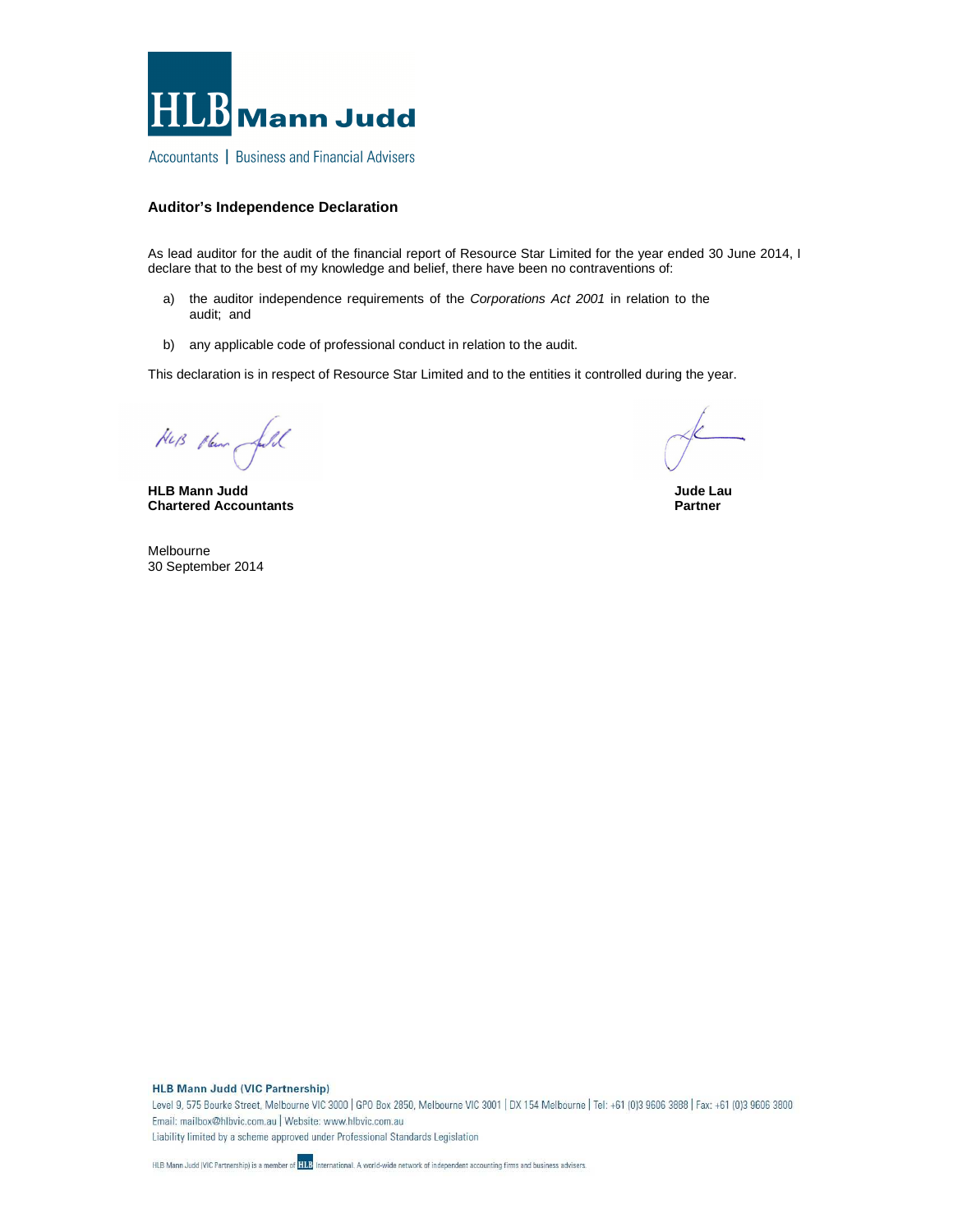#### **CORPORATE GOVERNANCE**

The Board of Directors of Resource Star Limited is responsible for establishing the corporate governance framework of the Group. The Board guides and monitors the business and affairs of the Group on behalf of the shareholders by whom they are elected and to whom they are accountable.

To ensure that the Board is well equipped to discharge its responsibilities, it has established guidelines and accountability as the basis for the administration of corporate governance.

#### **CORPORATE GOVERNANCE DISCLOSURES**

The Board and management are committed to corporate governance and to the extent that they are applicable to the Group have followed the Australian Securities Exchange Corporate Governance Council (**CGC**) published guidelines as well as its own corporate governance principles and recommendations.

**In summary**, Resource Star departs from the CGC's recommendation in six (6) key areas:

• Recommendation 2.1

Duriing the year the majority of the Board were not independent. Only one (1) of the three (3) Directors is considered independent; as one Director is the Executive Director and the other Director is a Director of a Company which is a Substantial Shareholder of Resource Star Limited.

• Recommendation 2.2

The Chair is not deemed to be independent. The current Chair is an Officer of a Company which is a Substantial Shareholder of Resource Star Limited.

• Recommendation 2.4

Resource Star Limited does not have a separate Nomination Committee. The Company is of a size and a level of current activity that enables the full Board to be able to deal with the matters normally attended to by the Nomination Committee.

Remuneration levels are set by the Company in accordance with industry standards to attract suitable qualified and experienced Directors and senior executives.

• Recommendation 3.3

Due to the current nature and scale of Resource Star Limited's activities, the Company is yet to establish measurable objectives for achieving gender diversity to report against.

• Recommendation 4.2

Resource Star Limited has established an Audit Committee which is comprised of the directors the same as the Board. Whilst this is appropriate for a company the size of Resource Star Limited and with the current level of activity it does mean that a number of the recommendations are not met – does not consist of non-executive directors; does not consist of a majority of independent directors and is not chaired by an independent chair. No meeting was held during the year.

The Company will address this issue in the forthcoming year by appointing an additional member to the Committee.

• Recommendation 8.1

Resource Star Limited currently does not have a separate Remuneration Committee. The Company is of a size and a level of current activity that enables the full Board to be able to attend to the matters normally attended to by the Remuneration Committee.

The table below summarises Resource Star Limited's compliance with the CGC's recommendations.

| Recommendation                                                                                                                               | Compliance |
|----------------------------------------------------------------------------------------------------------------------------------------------|------------|
|                                                                                                                                              | Yes/No     |
| Principle 1 – Lay Solid Foundations for management and oversight                                                                             |            |
| 1.1 Companies should formalise the functions reserved to the Board and those delegated to senior<br>executives and disclose those functions. | Yes        |
| The Company's Corporate Governance Polices includes a Board Charter, which discloses the<br>specific responsibilities of the Board.          |            |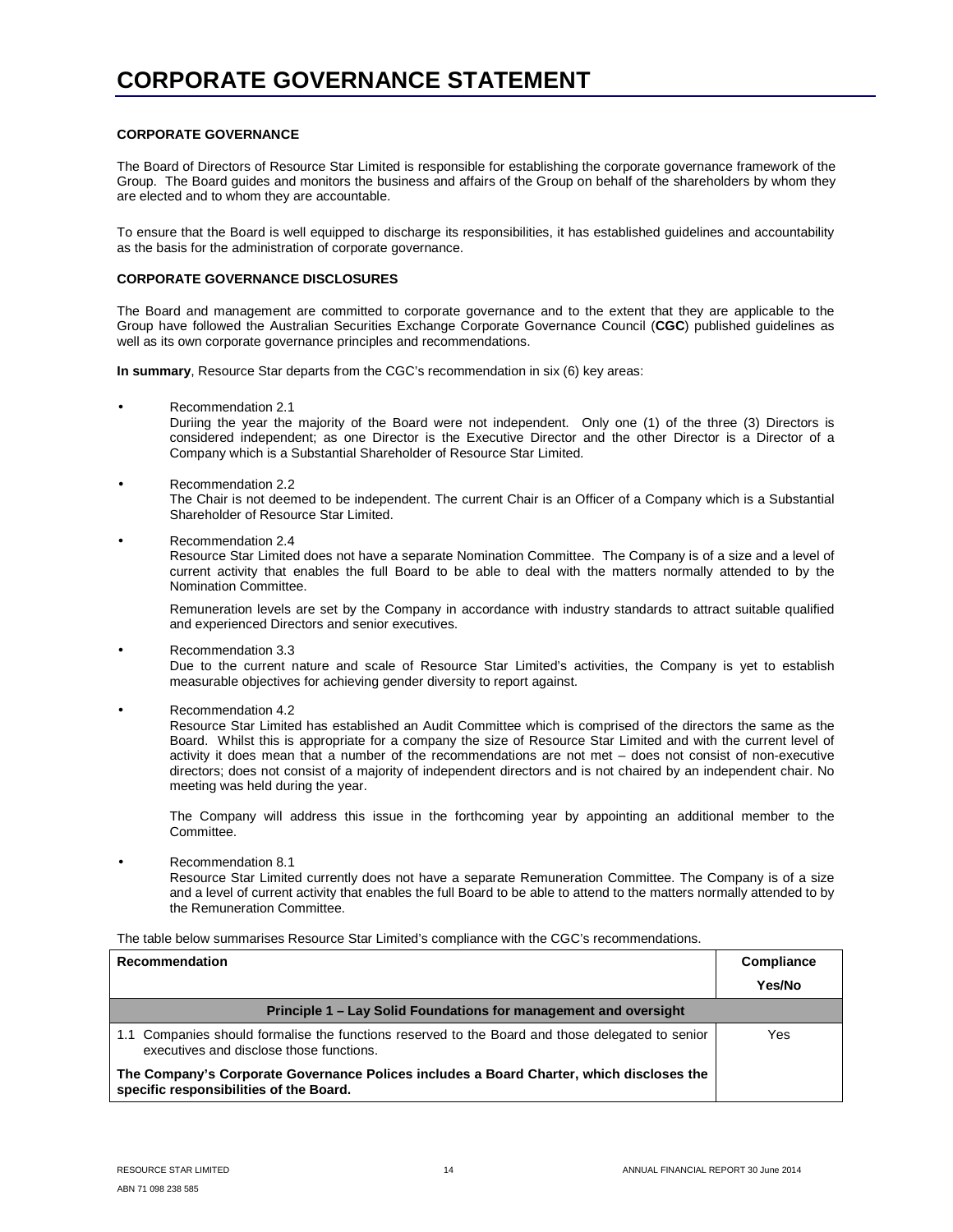| Recommendation                                                                                                                                                                                                                                                                                                                         | Compliance |
|----------------------------------------------------------------------------------------------------------------------------------------------------------------------------------------------------------------------------------------------------------------------------------------------------------------------------------------|------------|
|                                                                                                                                                                                                                                                                                                                                        | Yes/No     |
| 1.2 Companies should disclose the process for evaluating the performance of senior executives.                                                                                                                                                                                                                                         | Yes        |
| The Board monitors the performance of senior management including measuring actual<br>performance against planned performance.                                                                                                                                                                                                         |            |
| 1.3 Companies should provide the information indicated in Guide to reporting on Principle 1.                                                                                                                                                                                                                                           | Yes        |
| The Company has provided details of any departures from Principle 1 in its Annual Report.                                                                                                                                                                                                                                              |            |
| Principle 2 - Structure the board to add value                                                                                                                                                                                                                                                                                         |            |
| 2.1 A majority of the Board should be independent directors.                                                                                                                                                                                                                                                                           | No         |
| During the year only one (1) of the three (3) Board members was independent – one (1)<br>Director is the Executive Director and the other Director is a Director of a company which is a<br><b>Substantial Shareholder of Resources Star Limited.</b>                                                                                  |            |
| 2.2 The Chair should be an independent director                                                                                                                                                                                                                                                                                        | No         |
| The Chair is an officer of a company which is a substantial shareholder.                                                                                                                                                                                                                                                               |            |
| 2.3 The roles of chair and chief executive officer should not be exercised by the same individual.                                                                                                                                                                                                                                     | Yes        |
| The Company has in place a Non-Executive Chairman and an Executive Director so a<br>segregation of duties exists.                                                                                                                                                                                                                      |            |
| 2.4 The board should establish a nomination committee                                                                                                                                                                                                                                                                                  | No         |
| Resource Star Limited is not of a size to justify having a Nomination Committee. Matters<br>typically dealt with by such a Committee are dealt with by the full Board.                                                                                                                                                                 |            |
| 2.5 Companies should disclose the process for evaluating the performance of the board, its<br>committees and the individual Directors.                                                                                                                                                                                                 | Yes        |
| The Board has adopted a policy of evaluating the Board's performance.                                                                                                                                                                                                                                                                  |            |
| 2.6 Companies should provide the information indicated in Guide to reporting on Principle 2.                                                                                                                                                                                                                                           | Yes        |
| The Company has provided details of any departures from Principle 2 in its Annual Report.                                                                                                                                                                                                                                              |            |
| Principle 3 - Promote ethical and responsible decision-making                                                                                                                                                                                                                                                                          |            |
| 3.1 Companies should establish a code of conduct and disclose the code or a summary of the code<br>as to:                                                                                                                                                                                                                              | Yes        |
| the practices necessary to maintain confidence in the Company's integrity:<br>3.1.1                                                                                                                                                                                                                                                    |            |
| 3.1.2<br>the practices necessary to take into account their legal obligations and reasonable<br>expectations of their stakeholders; and                                                                                                                                                                                                |            |
| the responsibility and accountability of individuals for reporting or investigating reports of<br>3.1.3<br>unethical practices.                                                                                                                                                                                                        |            |
| The Company's Corporate Governance Policies include a Directors and Executive officers'<br>Code of Conduct Policy, which provides a framework for decisions and actions in relation to<br>ethical conduct in employment.                                                                                                               |            |
| 3.2 Companies should establish a policy concerning diversity and disclose the policy or a summary of<br>that policy. The policy should include requirements for the board to establish measurable<br>objectives for achieving gender diversity for the board to assess annually both the objectives and<br>progress in achieving them. | Yes        |
| The Company has adopted a Diversity Policy.                                                                                                                                                                                                                                                                                            |            |
|                                                                                                                                                                                                                                                                                                                                        |            |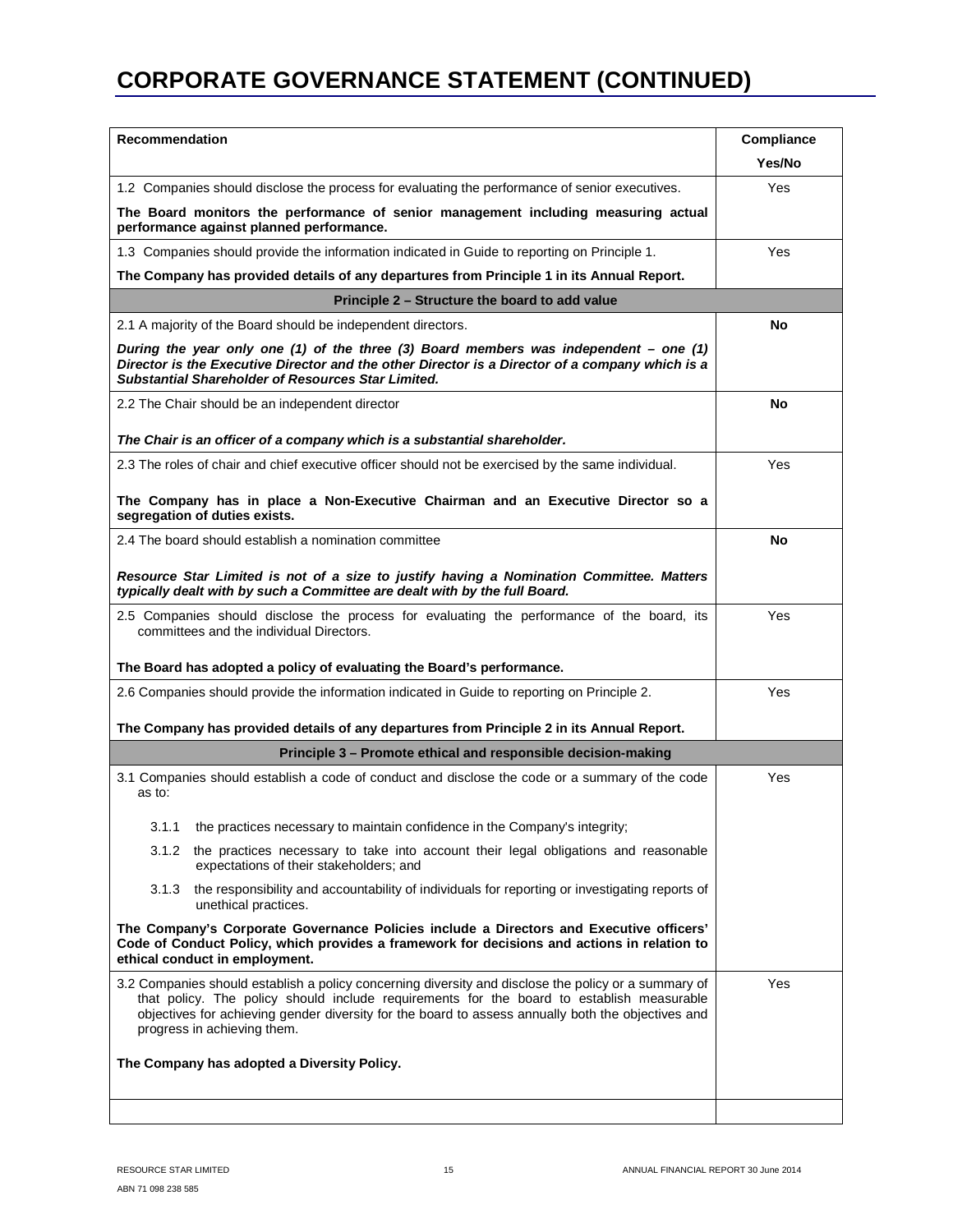| Recommendation                                                                                                                                                                                                                                                               | Compliance<br>Yes/No |
|------------------------------------------------------------------------------------------------------------------------------------------------------------------------------------------------------------------------------------------------------------------------------|----------------------|
| 3.3 Companies should disclose in each annual report the measurable objectives for achieving gender<br>diversity set by the board in accordance with the diversity policy and progress towards achieving<br>them.                                                             | No                   |
| Due to the current nature and scale of Resource Star's activities, the Board is yet to establish<br>measurable objectives for achieving gender diversity to report against.                                                                                                  |                      |
| 3.4 Companies should disclose in each annual report the proportion of women employees in the<br>whole organisation, women in senior executive positions and women on the board.                                                                                              | Yes                  |
| During the year Resource Star Limited had one (1) female employee engaged in a clerical role,<br>one (1) female in a senior position of Company Secretary and no females on the Board.                                                                                       |                      |
| 3.5 Companies should provide the information indicated in Guide to reporting on Principle 3.                                                                                                                                                                                 | Yes                  |
| The Company has provided details of any departures from Principle 3 in its Annual Report.                                                                                                                                                                                    |                      |
| Principle 4 - Safeguard integrity in financial reporting                                                                                                                                                                                                                     |                      |
| 4.1 The Board should establish an audit committee.                                                                                                                                                                                                                           | Yes                  |
| Resource Star Limited has established an Audit and Risk Management Committee. There were<br>no audit meetings during the year.                                                                                                                                               |                      |
| 4.2 The audit committee should be structured so that it:                                                                                                                                                                                                                     |                      |
| Consists only of non-executive directors;<br>٠                                                                                                                                                                                                                               | Yes                  |
| Consists of a majority of independent directors;                                                                                                                                                                                                                             | No                   |
| Is chaired by an independent chair, who is not the chair of the Board; and                                                                                                                                                                                                   | Yes                  |
| Has at least three (3) members                                                                                                                                                                                                                                               | Yes                  |
| The current Committee comprises the same Directors as the Board with all four (4) of the<br>directors being non-executive. The committee didn't meet during the year.                                                                                                        |                      |
| The board collectively reviews the audit requirements of the Group. The audit committee is<br>chaired by an independent non-executive director at all times who is not the chair of the<br>Board.                                                                            |                      |
| 4.3 The audit committee should have a formal operating charter.                                                                                                                                                                                                              | Yes                  |
|                                                                                                                                                                                                                                                                              |                      |
| An Audit and Risk Management Committee Charter has been established and is followed.                                                                                                                                                                                         |                      |
| 4.4 Companies should provide the information indicated in Guide to reporting on Principle 4.                                                                                                                                                                                 | Yes                  |
| The Company has provided details of any departures from Principle 4 in its Annual Report.                                                                                                                                                                                    |                      |
| Principle 5 - Make timely and balanced disclosure                                                                                                                                                                                                                            |                      |
| 5.1 Companies should establish written policies and procedures designed to ensure compliance with<br>ASX Listing Rule disclosure requirements and to ensure accountability at a senior executive level<br>for that compliance.                                               | Yes                  |
| The Company has a Continuous Disclosure Policy which is designed to ensure compliance<br>with the ASX Listing Rules requirements on disclosure and to ensure accountability at a<br>Board level for compliance and factual presentation of the Company's financial position. |                      |
| 5.2 Companies should provide the information indicated in Guide to reporting on Principle 5.                                                                                                                                                                                 | Yes                  |
| The Company has provided details of any departures from Principle 5 in its Annual Report.                                                                                                                                                                                    |                      |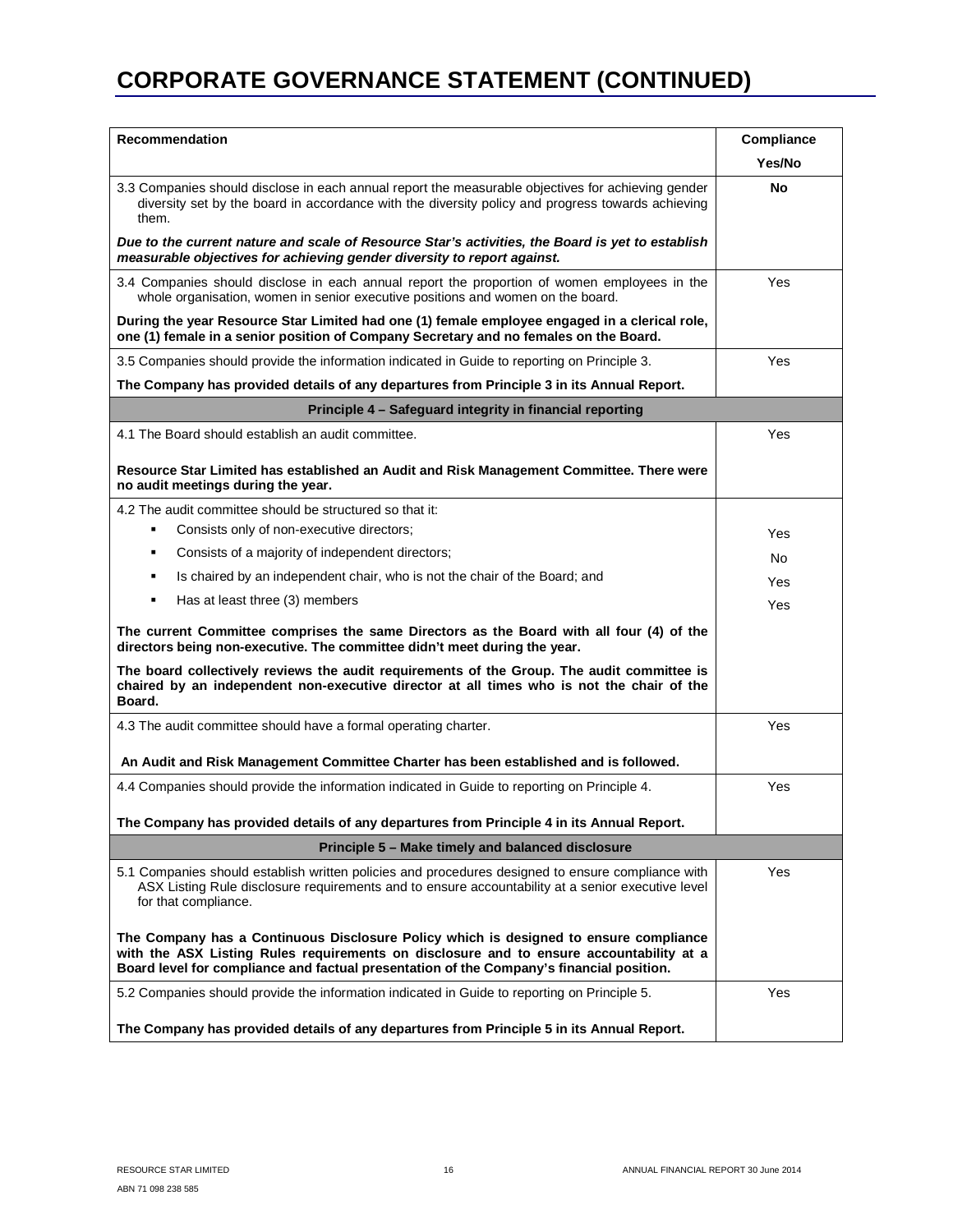| Recommendation                                                                                                                                                                                                                                                                                                                                                                                                                                    | Compliance            |
|---------------------------------------------------------------------------------------------------------------------------------------------------------------------------------------------------------------------------------------------------------------------------------------------------------------------------------------------------------------------------------------------------------------------------------------------------|-----------------------|
| Principle 6– Respect the rights of shareholders                                                                                                                                                                                                                                                                                                                                                                                                   | Yes/No                |
| 6.1 Companies should design and disclose a communications policy to promote effective<br>communication with shareholders and encourage effective participation at general meetings and<br>disclose the policy or a summary of the policy.<br>The Company's Corporate Governance Policies includes a Shareholder Communications                                                                                                                    | Yes                   |
| Policy which aims to ensure that the shareholders are informed of all material developments<br>affecting the Company's state of affairs.                                                                                                                                                                                                                                                                                                          |                       |
| 6.2 Companies should provide the information indicated in Guide to reporting on Principle 6.                                                                                                                                                                                                                                                                                                                                                      | Yes                   |
| The Company has provided details of any departures from Principle 6 in its Annual Report.                                                                                                                                                                                                                                                                                                                                                         |                       |
| Principle 7– Recognise and manage risk                                                                                                                                                                                                                                                                                                                                                                                                            |                       |
| 7.1 Companies should establish policies for the oversight and management of material business risks<br>and disclose a summary of those policies.                                                                                                                                                                                                                                                                                                  | Yes                   |
| The Company's Corporate Governance Policies includes a Risk Management Policy which<br>aims to ensure that all material business risks are identified and mitigated. The Board<br>identifies the Company's "risk profile" and is responsible for overseeing and approving risk<br>management strategies and policies, internal compliance and internal controls.                                                                                  |                       |
| 7.2 The Board should require management to design and implement the risk management and<br>internal control system to manage the Company's material business risks and report to it on<br>whether those risks are being managed effectively. The Board should disclose that management<br>has reported to it as to the effectiveness of the Company's management of its material business<br>risks.                                               | Yes                   |
| The Board requires that the Managing/Executive Director designs and implements continuous<br>risk management and internal control systems and provides reports at relevant times.                                                                                                                                                                                                                                                                 |                       |
| 7.3 The Board should disclose whether it has received assurance from the chief executive officer (or<br>equivalent) and the chief financial officer (or equivalent) that the declaration provided in<br>accordance with section 295A of the Corporations Act is founded on a sound risk management<br>and internal control and that the system is operating effectively in all material respects in relation<br>to the financial reporting risks. | Yes                   |
| The Board seeks, at the appropriate times, the relevant assurances from the<br>Managing/Executive Director and the individual appointed to perform the role of Chief<br><b>Financial Officer.</b>                                                                                                                                                                                                                                                 |                       |
| 7.4 Companies should provide the information indicated in Guide to reporting on Principle 7.                                                                                                                                                                                                                                                                                                                                                      | Yes                   |
| The Company has provided details of any departures from Principle 7 in its Annual Report.                                                                                                                                                                                                                                                                                                                                                         |                       |
| Principle 8– Remunerate fairly and responsibly                                                                                                                                                                                                                                                                                                                                                                                                    |                       |
| 8.1 The Board should establish a remuneration committee.                                                                                                                                                                                                                                                                                                                                                                                          | No                    |
| Resource Star Limited is not of a size to justify having a remuneration committee. Matters<br>typically dealt with by such a committee are dealt with by the full Board.                                                                                                                                                                                                                                                                          |                       |
| 8.2 The remuneration committee should be structured so that it:                                                                                                                                                                                                                                                                                                                                                                                   | <b>Not Applicable</b> |
| Consists of a majority of independent directors;                                                                                                                                                                                                                                                                                                                                                                                                  |                       |
| Is chaired by an independent chair; and<br>٠<br>Has at least three (3) members                                                                                                                                                                                                                                                                                                                                                                    |                       |
|                                                                                                                                                                                                                                                                                                                                                                                                                                                   |                       |
| The remuneration committee when established will be structured as above.                                                                                                                                                                                                                                                                                                                                                                          |                       |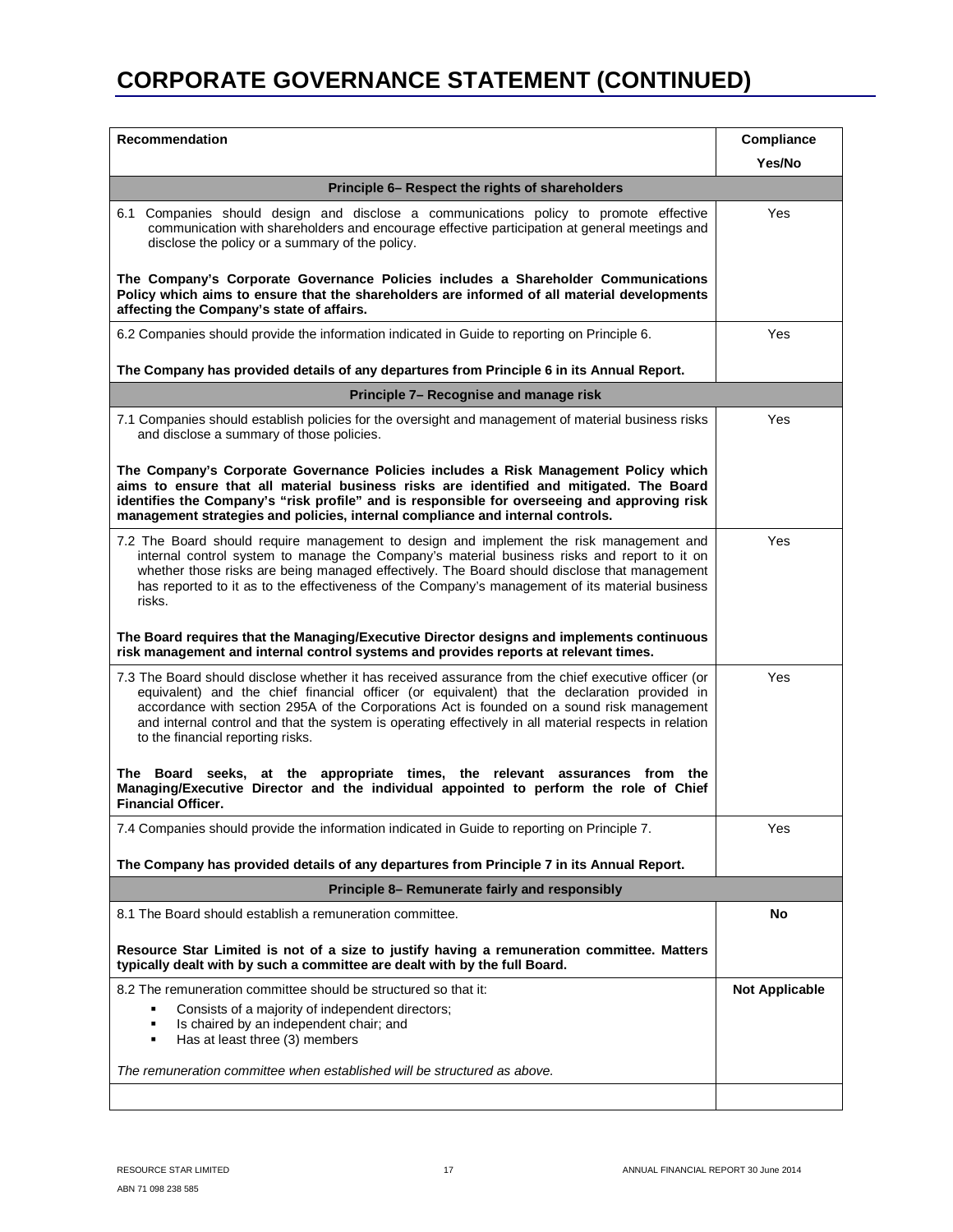| Recommendation                                                                                                                                                                                                                                                                                                           | Compliance |
|--------------------------------------------------------------------------------------------------------------------------------------------------------------------------------------------------------------------------------------------------------------------------------------------------------------------------|------------|
|                                                                                                                                                                                                                                                                                                                          | Yes/No     |
| 8.3 Companies should clearly distinguish the structure of non executive director's remuneration from<br>that of executive directors and senior executives.                                                                                                                                                               | Yes.       |
| The Board distinguishes the structure of non executive director's remuneration from that of<br>executive directors and senior executives. The Company's Constitution provides that the<br>remuneration of non executive directors will not be more than the aggregate fixed sum by a<br>general meeting of shareholders. |            |
| The Board is responsible for determining the remuneration of any director or senior<br>executive, without the participation of the affected director.                                                                                                                                                                    |            |
| 8.4 Companies should provide the information indicated in Guide to reporting on Principle 8.                                                                                                                                                                                                                             | Yes        |
| The Company has provided details of any departures from Principle 8 in its Annual Report.                                                                                                                                                                                                                                |            |

Unless otherwise stated, Resource Star Limited's corporate governance practices were in place throughout the year ended 30 June 2014.

There is a corporate governance section on the Company's website which sets out the various policies, charters and codes of conduct which have been adopted to ensure compliance with the principles and recommendations referred to above.

A description of Resource Star's main corporate governance practices are set out below.

#### **The Board of Directors**

#### **Role and Responsibilities of the Board**

In accordance with ASX Principle 1, the Resource Star Limited Board has established a **Board Charter** which is available on the Company website. This Charter outlines the functions of the Resource Star Board and the senior executives and shows that the role and responsibilities of the Board and the senior executives are quite clear and distinct.

The key responsibilities of the Board include:

- Appointing, evaluating, rewarding and if necessary the removal of the Executive Director and Chair;
- Development of corporate objectives and strategy and approving plans, new investments, major capital and operating expenditures and major funding activities proposed;
- Monitoring actual performance against defined performance expectations and reviewing operating information to understand at all times the state of the health of the Company;
- Overseeing the management of business risks, safety and occupational health, environmental issues and community development;
- Monitoring director performance and implementation of strategy;
- Ensuring appropriate resources are in place and available to the directors;
- Reviewing and approving the remuneration of the senior executives;
- Satisfying itself that the financial statements of the Company fairly and accurately set out the financial position and financial performance of the Company for the period under review;
- Satisfying itself that there are appropriate reporting systems and controls in place to assure the Board that proper operational, financial, compliance, risk management and internal control process are in place and functioning appropriately. Further, approving and monitoring financial and other reporting;
- Assuring itself that appropriate audit arrangements are in place;
- Ensuring that the Company acts legally and responsibly on all matters and assuring itself that the Company has adopted, and that the Company's practice is consistent with, a number of guidelines, being:
	- Directors and Executive Officers Code of Conduct;
	- Dealings in Securities; and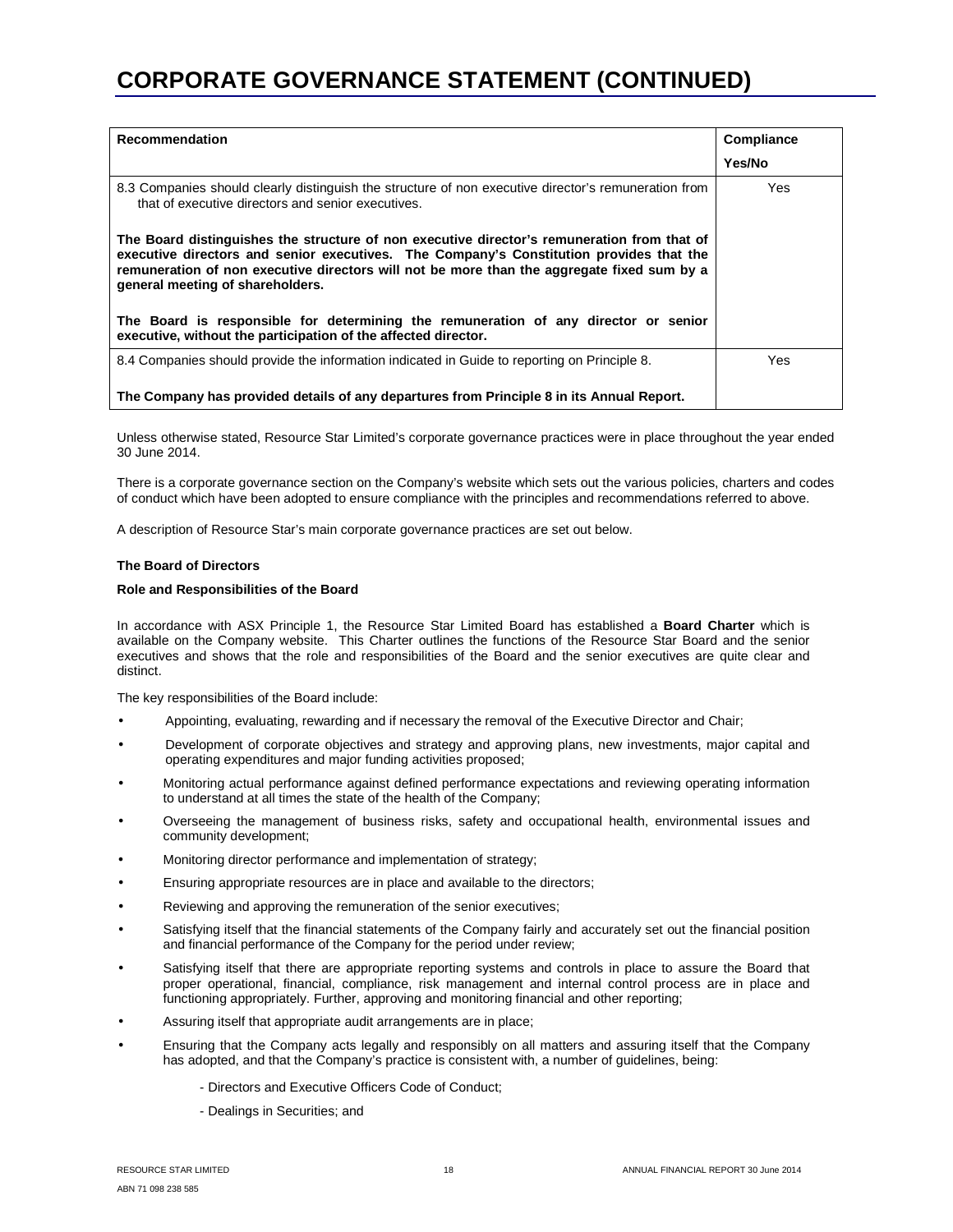- Reporting and Dealing with Unethical Practices.
- Reporting to and advising shareholders.

#### **Composition of the Board**

As at the date of this report, the Resource Star Board totals four (4) of which all are Non-Executive Directors.

The table below sets out the detail of the tenure of each director at the date of this Report.

| <b>Director</b>       | <b>Role of Director</b> | <b>First Appointed</b> | <b>Non Executive</b> | Independent |
|-----------------------|-------------------------|------------------------|----------------------|-------------|
| Andrew Bell           | Non Executive Chair     | 6 August 2007          | Yes                  | No          |
| <b>Richard Parker</b> | Non Executive Director  | 2 July 2014            | Yes                  | Yes         |
| <b>Mathew Walker</b>  | Non Executive Director  | 1 August 2014          | Yes                  | No          |
| George Karantzias     | Non Executive Director  | 18 December 2013       | Yes                  | Yes         |

Details of the Board including their experience, expertise and qualifications are set out in the Directors' Report.

#### **STRUCTURE OF THE BOARD**

#### **Independence**

As outlined in ASX Principle 2, Directors of Resource Star are expected to contribute independent views.

Directors are considered to be independent when they are independent of management and free from any business or other relationship that could materially interfere with or could reasonably be perceived to materially interfere with the exercise of their unfettered and independent judgment.

An independent Director is a non-executive director (i.e. is not a member of management) and:

- is not a substantial shareholder of the Company or an officer of, or otherwise associated directly with, a substantial shareholder of the Company;
- within the last three years has not been employed in an executive capacity by the Company or its subsidiaries, or been a Director after ceasing to hold any such employment;
- is not a principal or employee of a professional adviser to the Company or its subsidiaries whose billings are a material amount of the adviser's total revenue;
- is not a significant supplier or customer of the Company or its subsidiaries, or an officer of or otherwise associated directly or indirectly with a significant supplier or customer. A significant supplier is defined as one whose revenues from the Company are a material amount of the supplier's total revenue. A significant customer is one whose amounts payable to the Company are a material amount of the customer's total operating costs;
- has no material contractual relationship with the Company or its subsidiaries other than as a Director of the Company;
- has not served on the Board for a period which could, or could reasonably be perceived to, materially interfere with the Director's ability to act in the best interests of the Company;
- is free from any interest and any business or other relationship which could, or could reasonably be perceived to, materially interfere with the Director's ability to act in the best interests of the Company.

Mr Bell (substantial shareholder) and Mr Walker (substantial shareholder) are not considered to be independent. Even though only half of the current Board is independent, the Board believes that the current composition of the Board is adequate for the current size and activities and includes an appropriate mix of skills and expertise, relevant to Resource Star's activities.

When a Board vacancy exists, through whatever cause, or where it is considered that the Board would benefit from the service of a new Director with particular skills, in the absence of a Remuneration and Nomination Committee, the Board will consider a candidate or panel of candidates with the appropriate expertise.

The Board then appoints the most suitable candidate who must stand for election at the next general meeting of shareholders.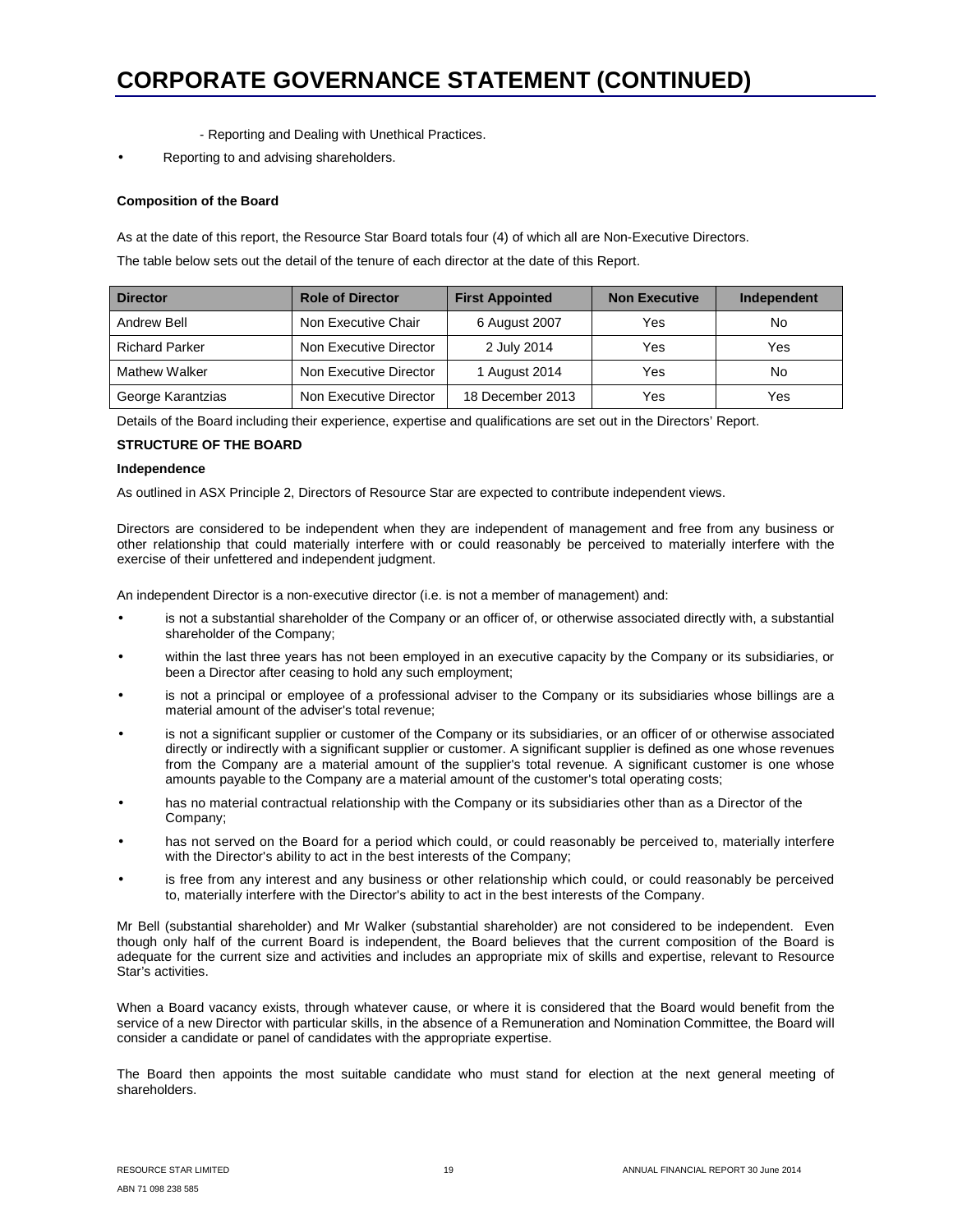#### **Notification**

Resource Star has reviewed and considered the positions of each of the four (4) Directors in office at the date of this Annual Report and consider that only two (2) of the four (4) Directors are independent. Mr Karantzias and Mr Parker are independent Directors in accordance with the definition of independence above.

This composition is not unusual for a company the size of Resource Star Limited and undertaking the level of activity that it currently does.

#### **Chair and Non-Executive Director**

The roles of the Chair and the Non-executive Directors are not to be exercised by the same individual.

The Chair is responsible for leading the Board, ensuring that Board activities are organised, efficiently conducted and ensuring that the Directors are properly briefed for meetings.

The Non-executive Directors are collectively responsible for the day to day activities of the Group.

The Chair must be appropriately qualified and have the required experience to discharge the responsibilities for leading, managing and delegating and in the absence of a Nomination Committee the Board from amongst themselves have nominated the Director that they believe can fulfil the role of Chair.

There are procedures in place, agreed by the Board, to enable the Directors in furtherance of their duties to seek independent professional advice at the Company's expense.

#### **Board Evaluation Process**

In the absence of Nomination and Remuneration Committees, the Resource Star Board reviews its performance and the performance of individual Directors including the Managing/Executive Director.

External consultants are engaged where it is seen to be beneficial to the Company when undertaking the performance evaluation process.

Performance evaluations in respect of the current Board have not yet been completed.

In relation to the term of office, the Constitution specifies that one third of all directors must retire from office annually and are eligible for re-election at the Company's Annual General Meeting.

#### **Remuneration and Nomination Committee**

The Board has not established a formal Remuneration or Nomination Committee.

The full Board attends to the matters normally attended to by a Remuneration or Nomination Committee. The Board acknowledges that when the size and nature of the Company warrants a Remuneration and Nomination Committee then the Committee will operate under a Charter approved by the Board.

The Board is responsible for determining and reviewing compensation arrangements for the Directors themselves with remuneration levels being set in accordance with industry standards to attract suitably qualified and experienced Directors and senior executives.

As at the date of this Report there is no scheme to provide retirement benefits to non executive directors.

Details of the Company's remuneration philosophy and framework and the remuneration received by directors and executives are provided in the Directors' Report under the heading **Remuneration Report.**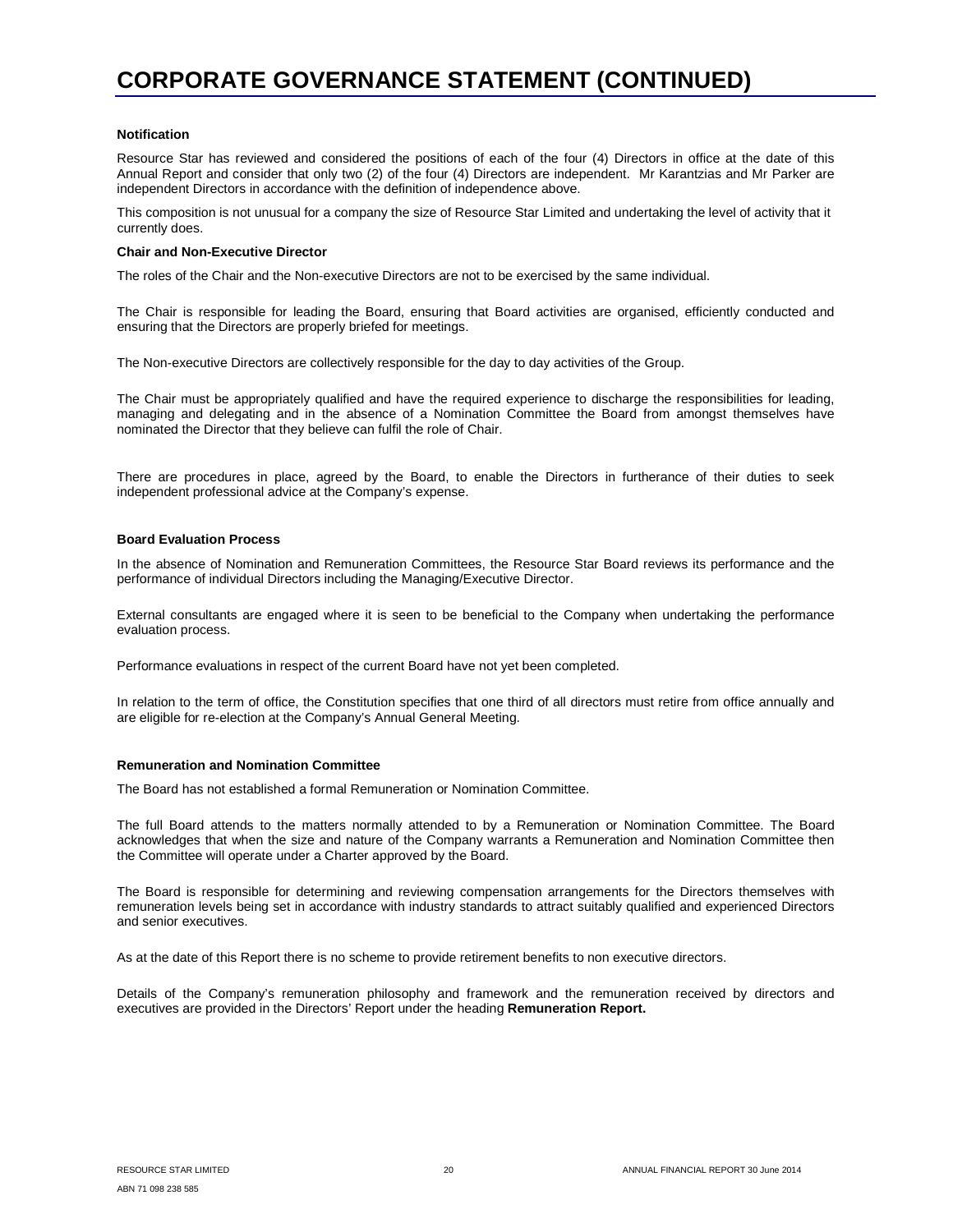#### **Code of Conduct**

The Board acknowledges the need for the highest standards of corporate governance and ethical conduct by all directors and senior executives. In light of this, Resource Star Limited has developed a Code of Conduct which has the full backing of the Board and is to be followed by the directors, senior executives and employees.

This policy is regularly reviewed and updated as necessary.

#### **Diversity Policy**

Resource Star Limited is committed to workplace diversity and recognises the benefits arising from having a broader pool of quality employees, improving employee retention rates and tapping into all available talent. Diversity includes such areas as gender, age and background.

Resource Star Limited developed and approved a Diversity Policy in 2011 which has a focus of improving gender balance and working towards increasing the representation of women in management roles. The Resource Star Limited Diversity Policy aims to achieve:

- developing a culture which takes into account domestic responsibilities of employees;
- as part of the annual remuneration review, assessing the gender pay parity across the business and implementing action plans to address any areas of concern;
- maintaining a workplace culture that supports difference and that enables each staff member to fully contribute to the best of their ability;
- identifying what is getting in the way of diversity success and taking action to address the issues;
- improved employment and career development opportunities for women;
- an environment that encourages the development of necessary skills and experience for leadership roles; and
- a workplace that is free for all forms of discrimination and harassment

#### The proportion of women in Resource Star Limited is as follows:

|                                                  | Women | <b>Proportion</b> |
|--------------------------------------------------|-------|-------------------|
| Employees                                        |       | $0\%$             |
| Senior executive position (Company<br>Secretary) |       | $0\%$             |
| <b>Board of Directors</b>                        |       | $0\%$             |

The Company currently has no full time employees.

#### **Notification**

ASX Principle 3 recommends that companies should disclose in each annual report measurable objectives for achieving gender diversity set by the Board in accordance with the Diversity Policy and progress towards achieving them.

Due to the current nature and scale of Resource Star's activities, the Board is yet to establish measurable objectives for achieving gender diversity to report against. No measurable objectives will be established until the number of employees and level of activities of the Company have increased to sufficient levels to enable meaningful and achievable objectives to be developed.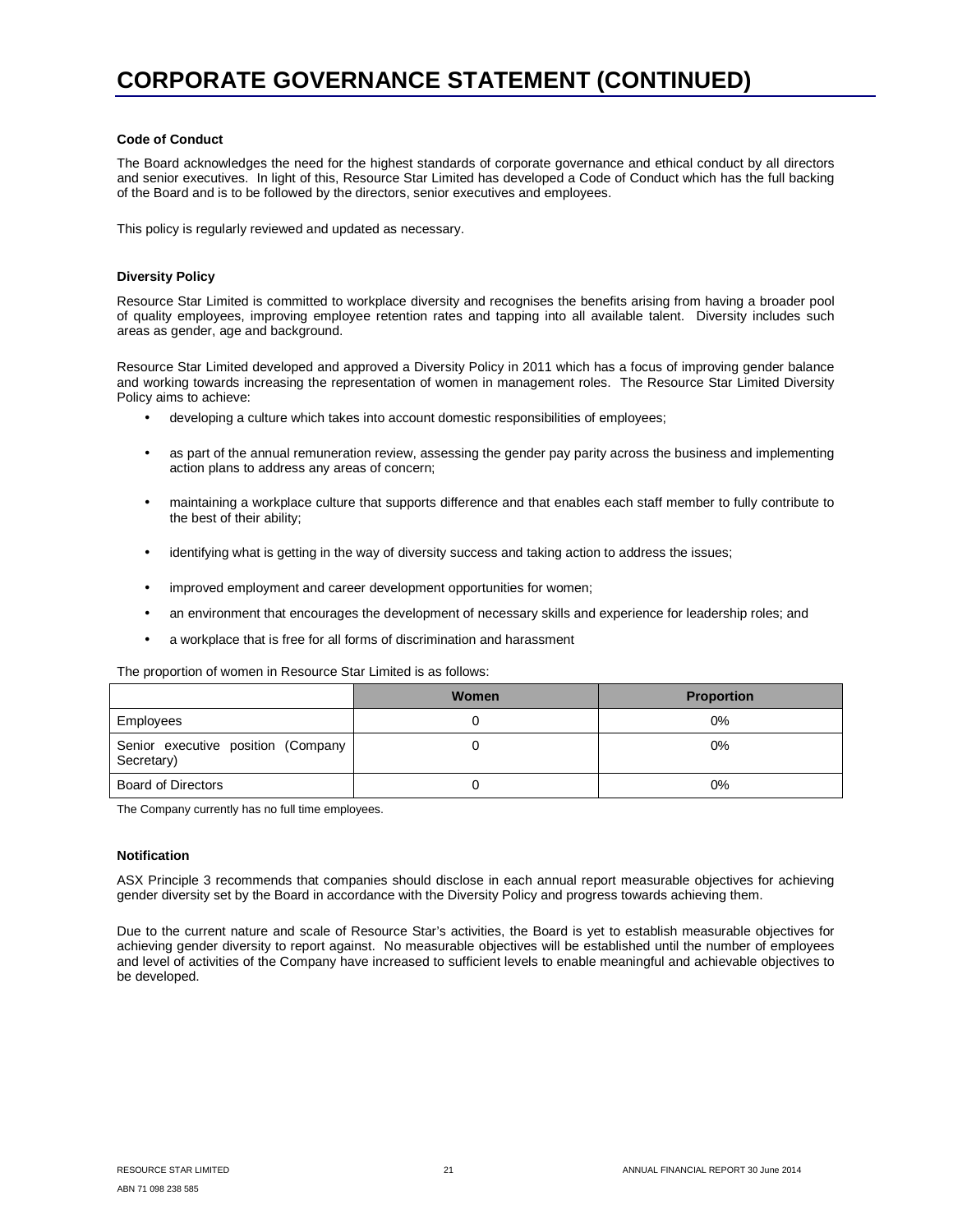#### **Securities Trading**

Resource Star Limited has adopted a **Securities Dealing Policy** which is derived largely from the Corporations Act 2001 requirements that applies to all directors, senior executives and employees.

Under this Policy and the Corporations Act 2001, it is illegal for directors, senior executives and employees who have access to price sensitive information which has not been published or is generally not available to:

- (a) apply for, acquire, dispose of or enter into an agreement to apply for, acquire or dispose of Resource Star Securities;
- (b) procure another person to apply for, acquire, dispose of or enter into an agreement to apply for, acquire or dispose of Resource Star Securities; or
- (c) directly or indirectly communicate the Material Non-Public Information to another person when the Insider knows, or ought reasonably to know, that the other person would or would be likely to:
	- (i) apply for, acquire, dispose of or enter into an agreement to apply for, acquire or dispose of Resource Star Securities; or
	- (ii) procure another person to apply for, acquire, dispose of or enter into an agreement to apply for, acquire or dispose of Resource Star Securities.

#### **Corporate Reporting**

In accordance with ASX Principle 7, a Non-Executive Director and the Chair have made the following certifications to the Board:

- That the Company's financial reports are complete and present a true and fair view, in all material respects, of the financial positions and operational results of Resource Star Limited; and
- The financial reports are founded in a sound system of internal control and risk management which implements the policies adopted by the Board and the Company's risk management and internal controls are operating efficiently in all material respects.

#### **Audit and Risk Management Committee**

The Board has established an Audit and Risk Management Committee comprising of the same members as the board of directors – Mr Bell (Chairman), Mr Guy, Mr Karantzias and Ms Kestel is the Secretary of the Committee. The committee did not meet during the year.

Whilst this is appropriate for a company the size of Resource Star Limited and with the current level of activity it does mean that a number of the recommendations are not met – does not consist of non-executive directors; does not consist of a majority of independent directors and is not chaired by an independent chair

The Committee operates under Charter approved by the Board which is available from the Company's webpage. It is the Committee's responsibility to ensure that an effective internal control framework exists within the Company. The internal controls that the Company have in place include the safeguarding of assets, the maintenance of proper accounting records, identifying and managing risk and attesting to the reliability of financial information as well as non-financial considerations such as the benchmarking of key performance indicators. The Committee also provides the Board with assurance of the reliability of the financial information included in the Interim Financial and Annual Reports. The Audit and Risk Management Committee is also responsible for:

- Liaising with the external auditors on accounting policy and disclosure;
- Reviewing and meeting with the external auditors to review the Interim Financial and Annual Reports before submission to the Board; and
- Overseeing risk management.

In accordance with ASX Principle 7, the Board has established a Risk Management policy, which is designed to safeguard the Group's assets and to ensure the integrity of the financial reporting.

The Company has as a standing Agenda item Risk Management and on a regular basis the Board will assess the Risk Management matrix and amend accordingly.

The Company's Policy is to appoint external auditors who clearly demonstrate independence. The performance of the external auditor is reviewed annually by the Board but when the Committee is established it will be the responsibility of the Committee to complete this review. The auditors have a policy of rotating the audit partner at least every 5 years.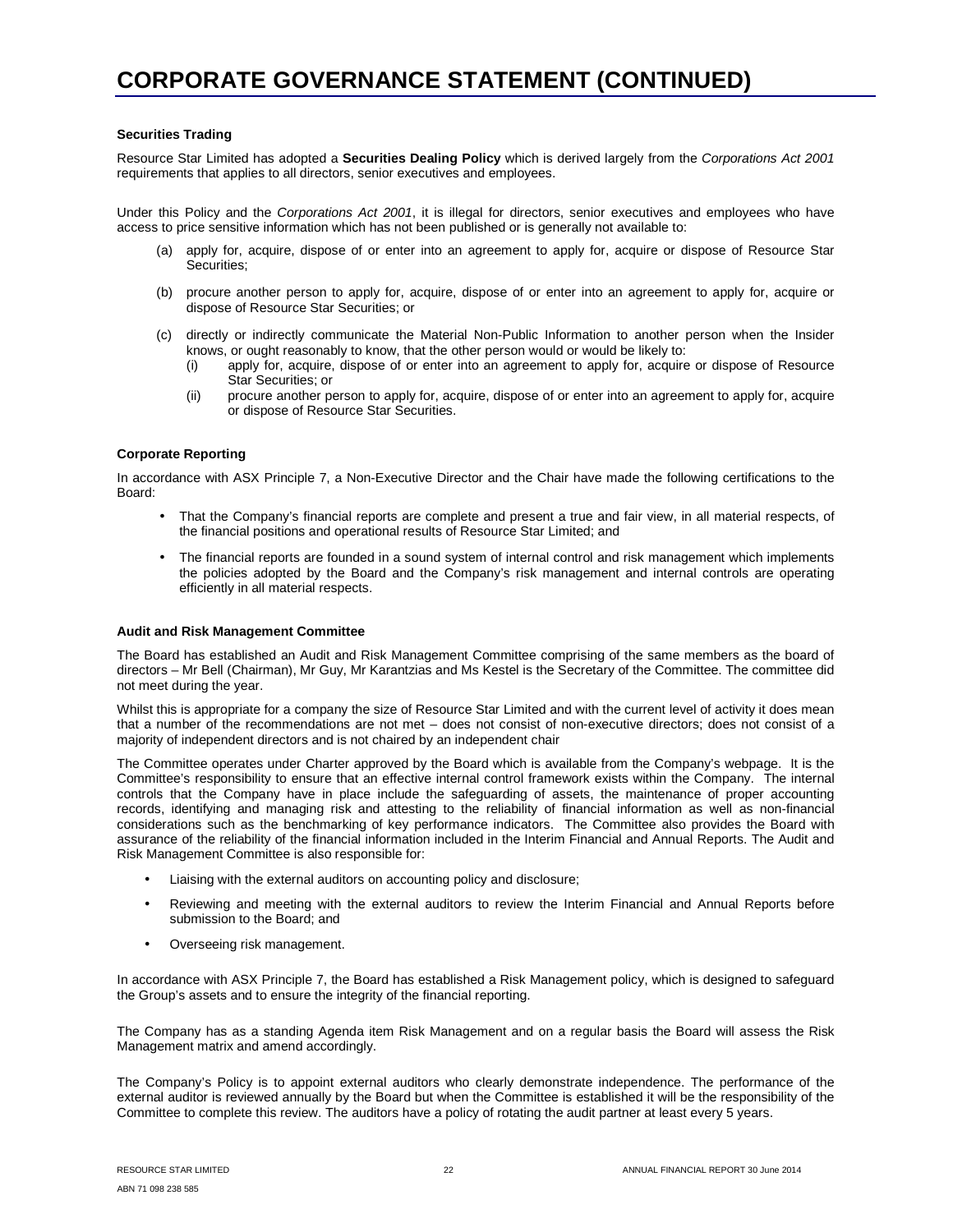#### **External Auditors**

Resource Star Limited's current external auditors are HLB Mann Judd. As noted in the Audit and Risk Management Committee Charter, the performance and independence of HLB Mann Judd is reviewed by the Committee.

HLB Mann Judd attests to their independence by providing a statement as to their independence; which has been included in the 2014 Annual Report for the year ended 30 June 2014.

#### **Risk Management**

The Board recognises that the identification and management of risk, including calculated risk taking, is an essential part of creating long term shareholder value.

The Executive Director reports directly to the Board on the Group's key risks and is responsible for designing, maintaining, implementing and reporting on the adequacy of the risk management and internal control systems.

The Board monitors the performance of the risk management and internal control systems and determines the extent to which it believes the risks are being managed and the adequacy and comprehensiveness of risk reporting from management.

The Board must satisfy itself, on a regular basis, that risk management and internal control systems for the Company have been fully developed and implemented.

The Company has identified specific risk management areas being strategic, operational and compliance. The Board has reviewed risks faced by the Company on a regular basis due to the current finance position of the Company.

A detailed risk identification matrix will be prepared by management. High and very high risk issues will be reported to the Board. The Board is responsible for ensuring the Company complies with its regulatory obligations.

The Board and externally appointed CFO equivalent provide written assurance on an annual basis that to the best of their knowledge and belief, the declaration provided by them in accordance with Section 295A of the Corporations Act is founded on a sound system of risk management and internal control and that the system is operating effectively in relation to financial reporting risks.

These assurances can only be reasonable rather than absolute due to factors such as the need for judgement and possible weaknesses in control procedures.

Any material changes in the Company's circumstances are released to the ASX and included on the Company's website.

#### **Continuous Disclosure**

In accordance with ASX Principle 5, Resource Star Limited has established a Disclosure Policy.

The Policy is committed to:

- Ensuring that shareholders have the opportunity to access externally available information issued by the Company;
- Providing full and timely information to the market about the Company's activities; and
- Complying with the obligations contained in the ASX Listing Rules and the Corporations Act 2001 relating to continuous disclosure.

The Chairman and the Company Secretary have been nominated as the people responsible for communication with the ASX. This involves complying with continuous disclosure requirements outlined in ASX Listing Rules, ensuring that disclosure with the ASX is co-ordinated and being responsible for administering and implementing this Policy.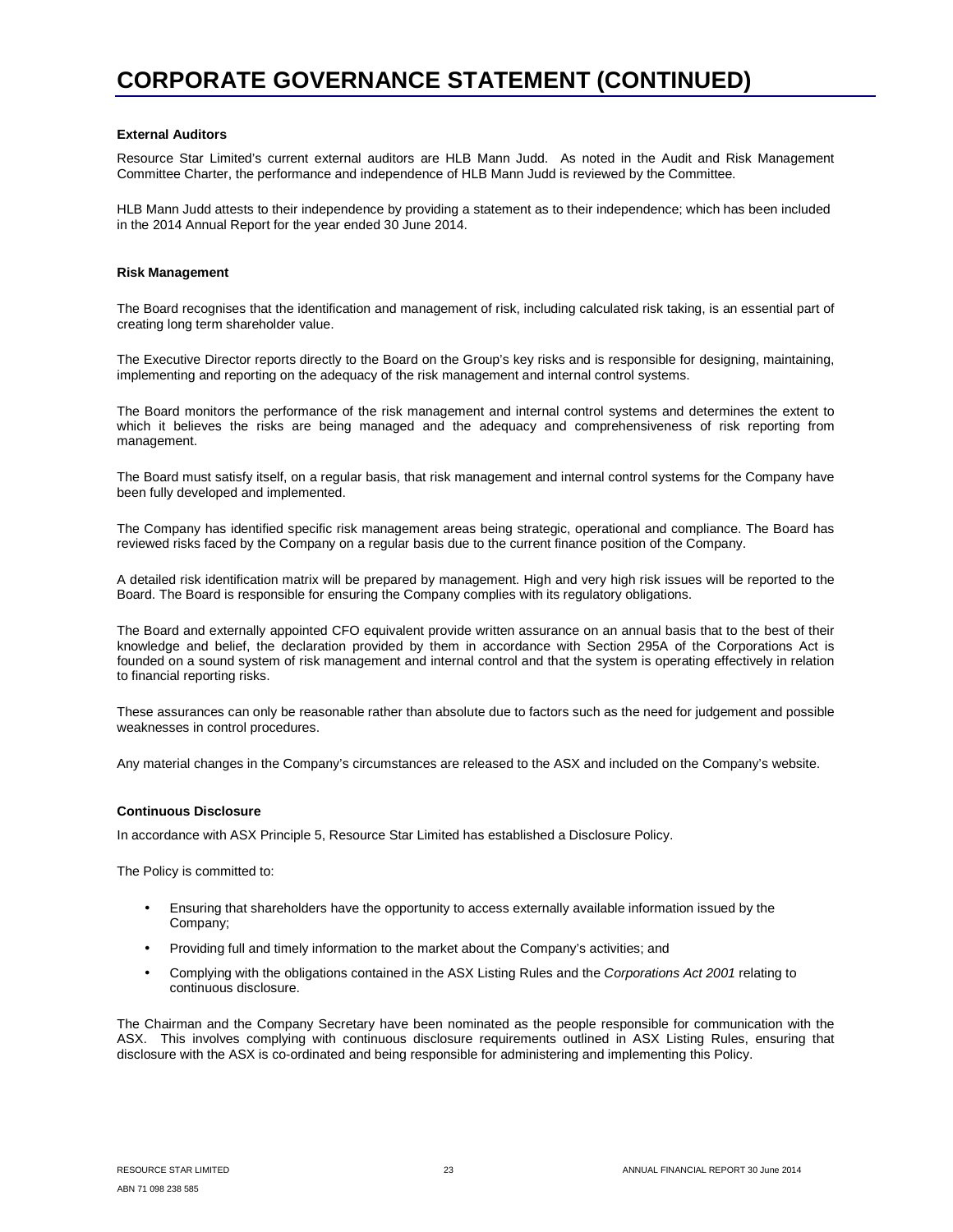#### **Shareholder Communication**

In accordance with ASX Principle 6, Resource Star Limited has established a communications strategy policy.

The directors of Resource Star recognises the importance of forthright communication and in order to prosper and achieve growth, it must (among other things) earn the trust of employees, customers, suppliers, communities and shareholders by being forthright in its communications and consistently delivering on its commitments.

The Board aims to ensure that the shareholders on behalf of whom they act are informed of all information necessary in order to make effective decisions about Resource Star and to be kept informed of all major developments affecting the Company in a timely and effective manner. Resource Star follows three main forms of information disclosure:

- Continuous disclosure which is its core disclosure obligation and primary method of informing the market and shareholders;
- Periodic disclosure in the form of full-year and half-year reporting; and
- Specific information disclosure as and when required, of administrative and corporate details, usually in the form of ASX releases.

Further it is a Corporations Act requirement that the auditor of Resource Star Limited attends the Annual General Meeting. This provides shareholders with the opportunity to ask the auditor questions concerning the conduct of the audit and the preparation and content of the Auditor Report as contained in the 2014 Annual Report.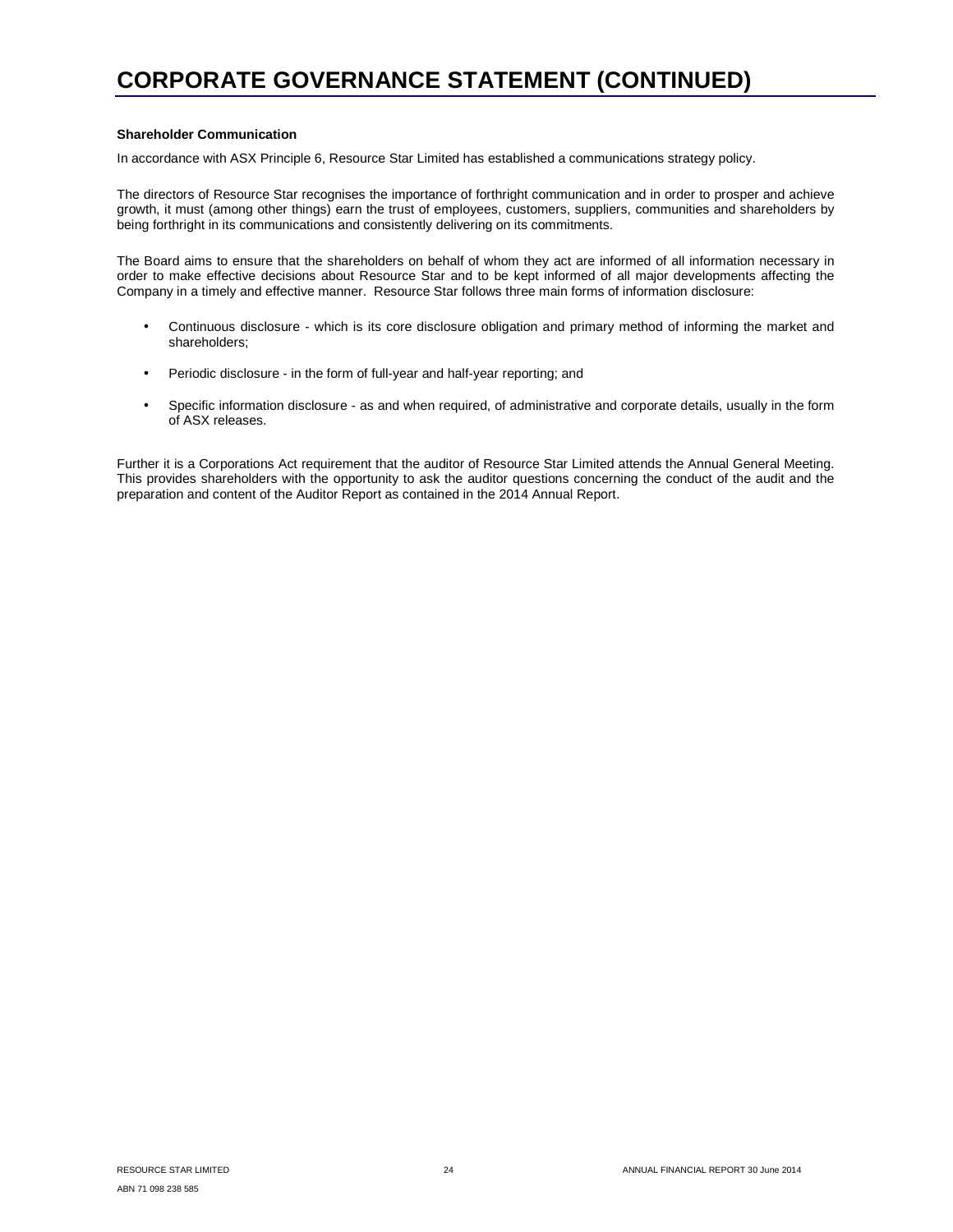## **CONSOLIDATED STATEMENT OF PROFIT OR LOSS AND OTHER COMPREHENSIVE INCOME**

**FOR THE YEAR ENDED 30 JUNE 2014** 

|                                                                                                                                                                                                                                | <b>Notes</b> |                                          | <b>CONSOLIDATED</b>                      |  |
|--------------------------------------------------------------------------------------------------------------------------------------------------------------------------------------------------------------------------------|--------------|------------------------------------------|------------------------------------------|--|
|                                                                                                                                                                                                                                |              | 30 June 2014<br>\$                       | 30 June 2013<br>\$                       |  |
| Other revenue                                                                                                                                                                                                                  | 2(a)         | 21,662                                   | 2,174                                    |  |
| Exploration expenditure written off                                                                                                                                                                                            | 8            | (263, 446)                               | (2,919,130)                              |  |
| Expensed share issue costs                                                                                                                                                                                                     |              |                                          |                                          |  |
| Depreciation                                                                                                                                                                                                                   | 9            | (469)                                    | (1, 116)                                 |  |
| Other expenses                                                                                                                                                                                                                 | 2(b)         | (372,094)                                | (541, 052)                               |  |
| Loss before income tax expense                                                                                                                                                                                                 |              | (614, 347)                               | (3,459,124)                              |  |
| Income tax expense                                                                                                                                                                                                             | 3            |                                          |                                          |  |
| Loss after tax from continuing operations                                                                                                                                                                                      |              | (614, 347)                               | (3,459,124)                              |  |
| Net loss for the year                                                                                                                                                                                                          | 14           | (614, 347)                               | (3,459,124)                              |  |
| Other comprehensive income / (loss)                                                                                                                                                                                            |              |                                          |                                          |  |
| Total comprehensive (loss) for the year                                                                                                                                                                                        |              | (614, 347)                               | (3, 459, 124)                            |  |
| Net loss and comprehensive loss attributable to:                                                                                                                                                                               |              |                                          |                                          |  |
| Owners of the parent entity                                                                                                                                                                                                    |              | (614, 347)                               | (3, 459, 124)                            |  |
| Non-controlling interest                                                                                                                                                                                                       |              |                                          |                                          |  |
|                                                                                                                                                                                                                                |              | (614, 347)                               | (3,459,124)                              |  |
| Basic loss per share (cents per share)<br>Basic loss per share from continuing operations (cents per share)<br>Diluted loss per share (cents per share)<br>Diluted loss per share from continuing operations (cents per share) | 4<br>4<br>4  | (0.374)<br>(0.374)<br>(0.374)<br>(0.374) | (2.979)<br>(2.979)<br>(2.979)<br>(2.979) |  |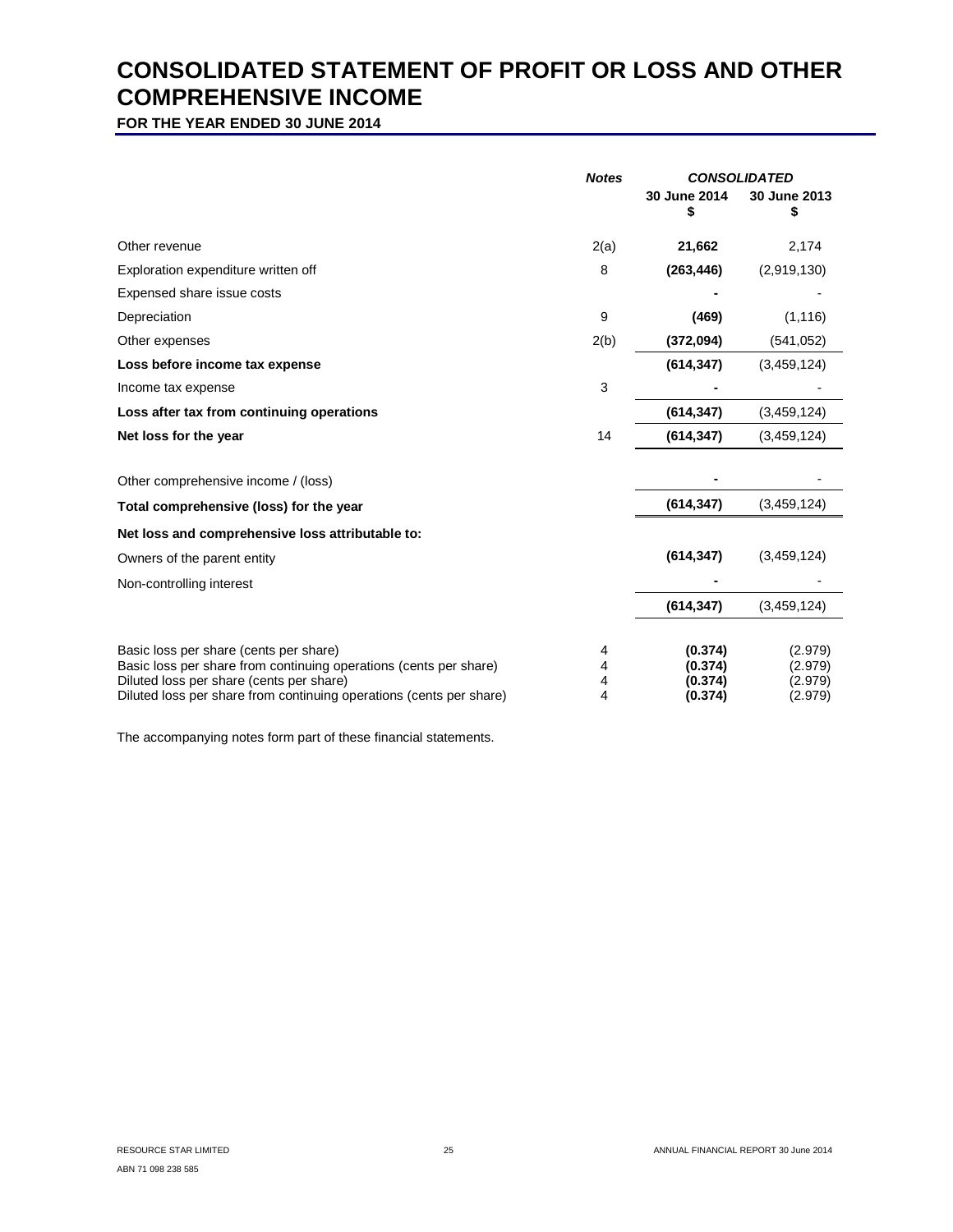## **CONSOLIDATED STATEMENT OF FINANCIAL POSITION**

**AS AT 30 JUNE 2014** 

|                                                      | <b>Notes</b>   |              | <b>CONSOLIDATED</b> |
|------------------------------------------------------|----------------|--------------|---------------------|
|                                                      |                | 2014<br>\$   | 2013<br>\$          |
| <b>Current Assets</b>                                |                |              |                     |
| Cash and cash equivalents                            | 5              | 460,485      | 1,358               |
| Trade and other receivables                          | 6              | 13,240       | 35,864              |
| Other                                                | $\overline{7}$ | 7,454        | 8,484               |
| <b>Total Current Assets</b>                          |                | 481,179      | 45,706              |
| <b>Non-Current Assets</b>                            |                |              |                     |
| Deferred exploration and evaluation expenditure      | 8              |              | 79,023              |
| Property, plant and equipment                        | 9              |              | 1,251               |
| <b>Total Non-Current Assets</b>                      |                |              | 80,274              |
| <b>Total Assets</b>                                  |                | 481,179      | 125,980             |
| <b>Current Liabilities</b>                           |                |              |                     |
| Trade and other payables                             | 10             | 525,228      | 318,429             |
| Borrowings                                           | 11             | 50,000       | 81,644              |
| <b>Total Current Liabilities</b>                     |                | 575,228      | 400,073             |
| <b>Total Liabilities</b>                             |                | 575,228      | 400,073             |
| Net Assets / (Net Liabilities)                       |                | (94, 049)    | (274, 093)          |
| Equity / (Net Deficiency of Assets over Liabilities) |                |              |                     |
| Contributed equity                                   | 12             | 33,569,173   | 32,930,782          |
| Reserves                                             | 13             | 156,000      | 24,450              |
| <b>Accumulated losses</b>                            | 14             | (33,819,222) | (33, 229, 325)      |
| <b>Total Equity / (Net Liabilities)</b>              |                | (94, 049)    | (274, 093)          |
|                                                      |                |              |                     |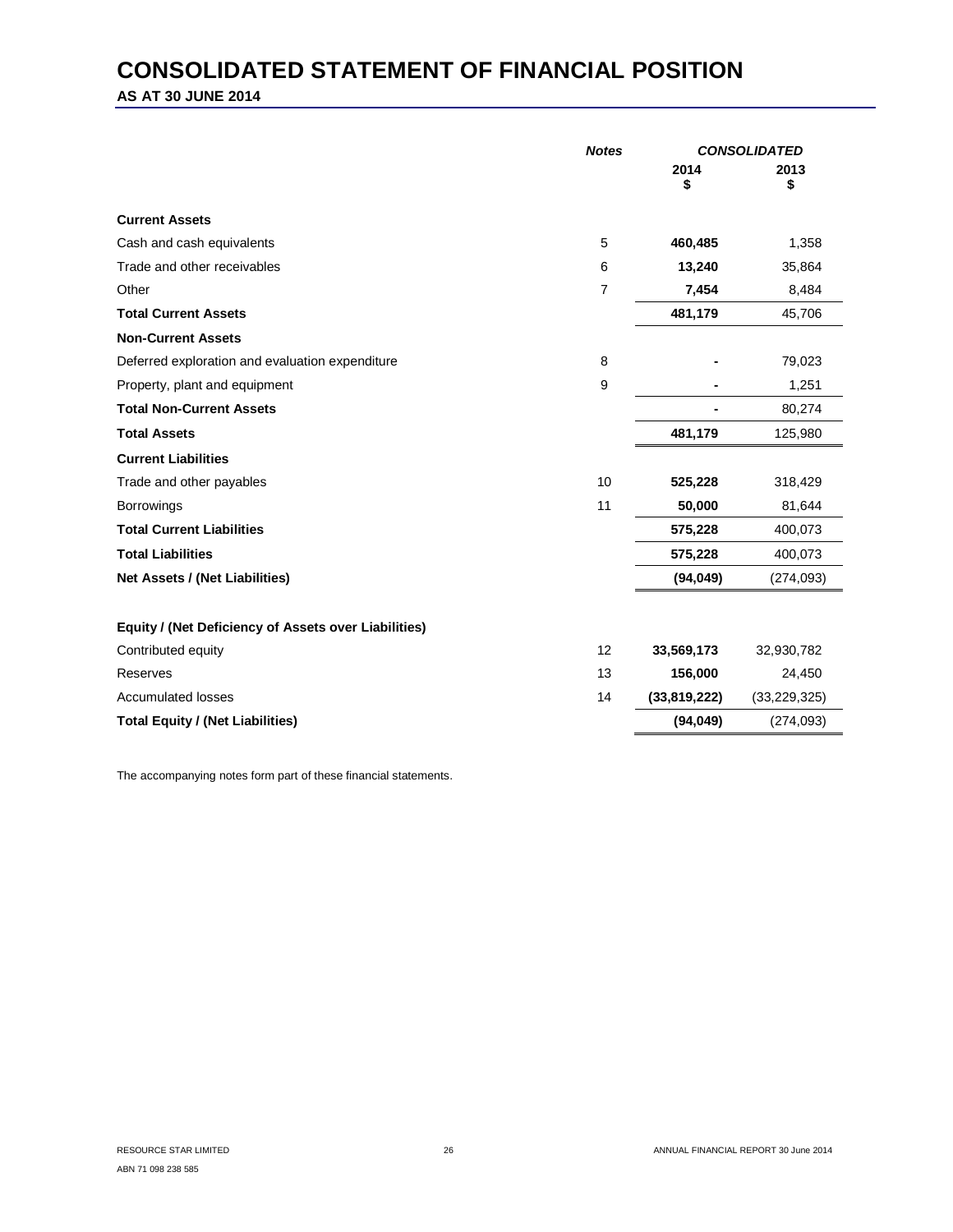## **CONSOLIDATED STATEMENT OF CASH FLOWS**

**FOR THE YEAR ENDED 30 JUNE 2014** 

|                                                           | <b>Notes</b> |                    | <b>CONSOLIDATED</b> |
|-----------------------------------------------------------|--------------|--------------------|---------------------|
|                                                           |              | 30 June 2014<br>\$ | 30 June 2013<br>\$  |
| Cash flows from operating activities                      |              |                    |                     |
| Interest income                                           |              | 373                | 2,428               |
| Payment to suppliers and employees                        |              | (161, 155)         | (291, 921)          |
| Net cash flows provided by/(used in) operating activities | 5(a)         | (160, 782)         | (289, 493)          |
| Cash flows from investing activities                      |              |                    |                     |
| Payments for exploration and evaluation expenditure       |              | (111,008)          | (238, 141)          |
| Payments for plant and equipment                          |              |                    |                     |
| Net cash flows provided by/(used in) investing activities |              | (111,008)          | (238, 141)          |
| Cash flows from financing activities                      |              |                    |                     |
| Proceeds from issue of shares and options                 |              | 647,363            | 110,010             |
| Proceeds from loans                                       |              | 96,880             | 81,644              |
| Repayments of loans                                       |              |                    |                     |
| Share issue costs                                         |              | (13, 326)          | (5,000)             |
| Net cash flows provided by/(used in) financing activities |              | 730,917            | 186,654             |
| Net increase/(decrease) in cash and cash equivalents      |              | 459,127            | (340,980)           |
| Cash and cash equivalents at beginning of year            |              | 1,358              | 342,338             |
| Cash and cash equivalents at the end of the year          | 5            | 460,485            | 1,358               |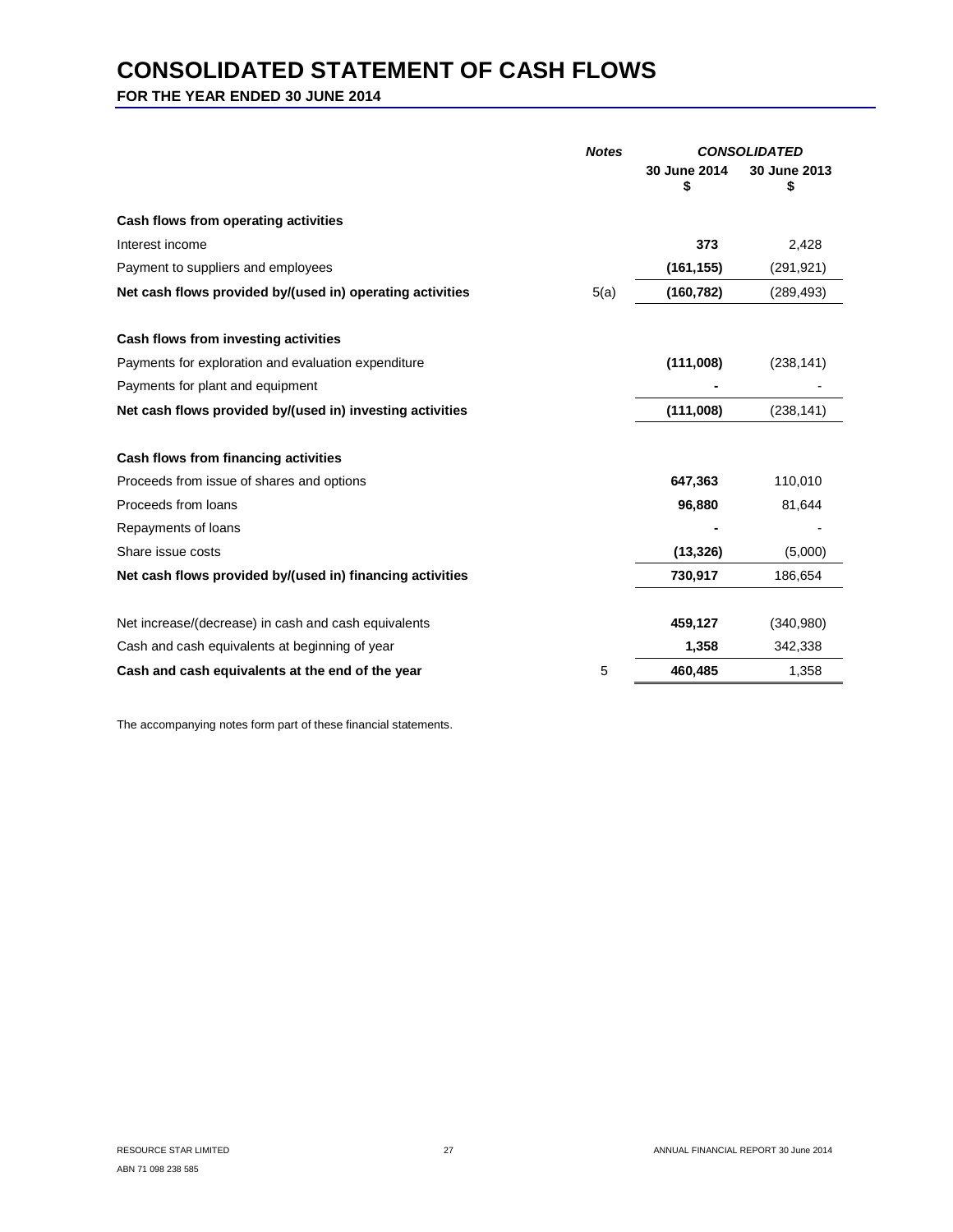## **CONSOLIDATED STATEMENT OF CHANGES IN EQUITY**

**FOR THE YEAR ENDED 30 JUNE 2014**

|                                       | Contributed<br>equity | Accumulated<br>losses | Reserves   | Total<br>Equity/(Net<br>Liabilities) |
|---------------------------------------|-----------------------|-----------------------|------------|--------------------------------------|
|                                       | \$                    | \$                    | \$         | \$                                   |
| Balance at 1 July 2012                | 32,820,772            | (30, 222, 173)        | 473,302    | 3,071,901                            |
| Total comprehensive loss for the year |                       | (3,459,124)           |            | (3, 459, 124)                        |
| Shares issued (net of costs)          | 110,010               |                       |            | 110,010                              |
| Options issued                        |                       |                       | 3,120      | 3,120                                |
| Options forfeited                     |                       | 451,972               | (451, 972) |                                      |
| At 30 June 2013                       | 32,930,782            | (33, 229, 325)        | 24,450     | (274, 093)                           |
| Balance at 1 July 2013                | 32,930,782            | (33, 229, 325)        | 24,450     | (274, 093)                           |
| Total comprehensive loss for the year |                       | (614, 347)            |            | (614, 347)                           |
| Shares issued (net of costs)          | 638,391               |                       | 156,000    | 794,391                              |
| Options issued                        |                       |                       |            |                                      |
| Options forfeited                     |                       | 24,450                | (24, 450)  |                                      |
| At 30 June 2014                       | 33,569,173            | (33,819,222)          | 156,000    | (94, 049)                            |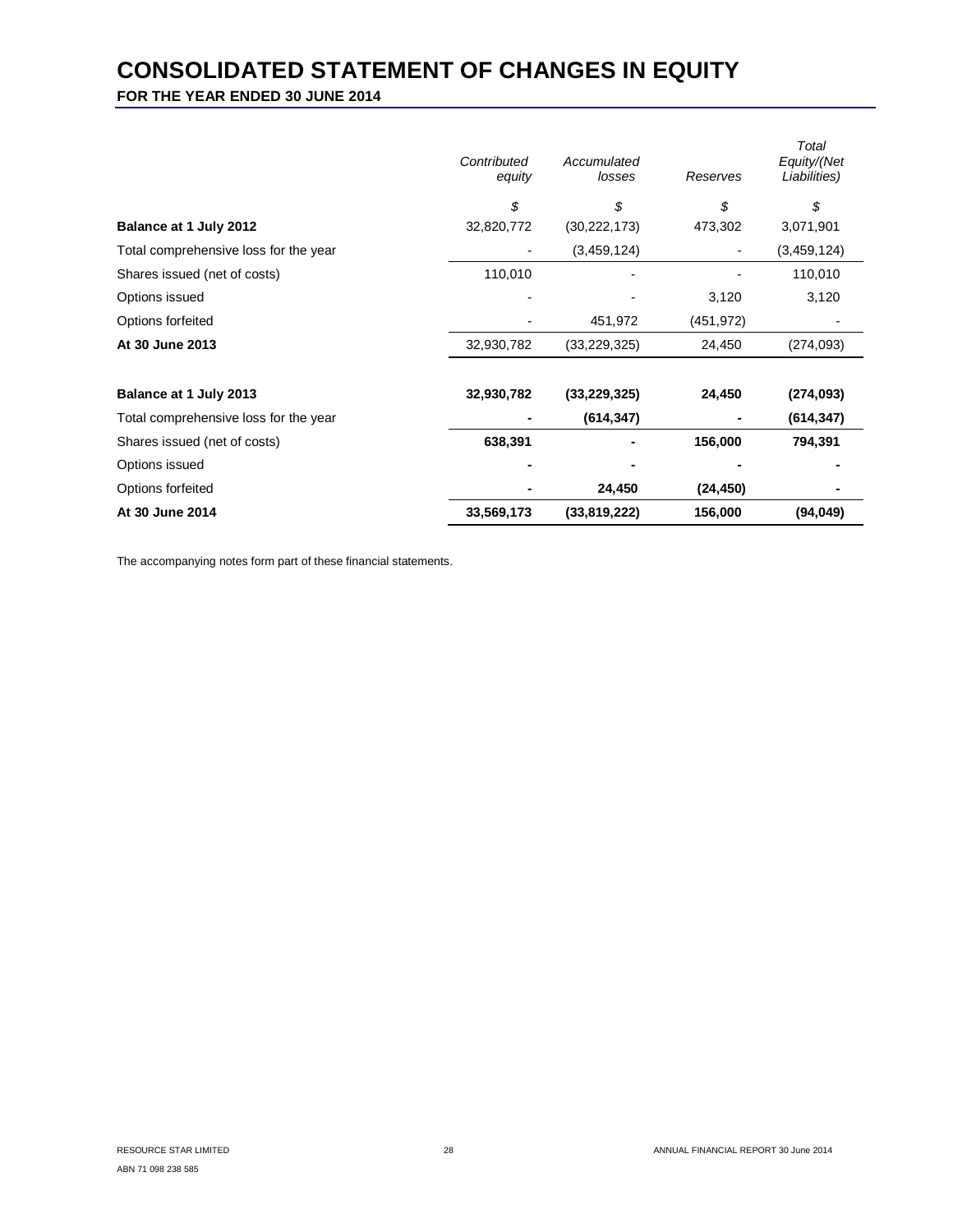### **1. SUMMARY OF SIGNIFICANT ACCOUNTING POLICIES**

#### **(a) Basis of Preparation**

The financial report is a general-purpose financial report, which has been prepared in accordance with the requirements of the Corporations Act 2001, Australian Accounting Standards and Interpretations issued by the Australian Accounting Standards Board ("AASB") and complies with other requirements of the law.

The accounting policies detailed below have been consistently applied to all of the years presented unless otherwise stated. The financial statements are for the consolidated entity consisting of Resource Star Limited and its subsidiaries (collectively referred to as "the Group").

Except for cash flow information, the financial report has also been prepared using the accrual basis and on a historical cost basis, except for certain financial assets and liabilities, which have been measured at fair value. Cost is based on the fair values of the consideration given in exchange for assets.

The Company is a for profit listed public company incorporated in Australia. The Company's principal activity is mineral exploration.

#### **(b) Adoption of new and revised standards**

#### **Changes in accounting policies on initial application of Accounting Standards**

In the year ended 30 June 2014, the Directors have reviewed all of the new and revised Standards and Interpretations issued by the AASB that are relevant to the Group's operations and effective for the current annual reporting period.

Standards and Interpretations adopted with no effect on the financial statements:

It has been determined by the Directors that there is no impact, material or otherwise, of any other new and revised Standards and Interpretations on the Group's business and, therefore, no change is necessary to Group accounting policies.

Standards and Interpretations in issue not yet adopted:

The Directors have also reviewed all new Standards and Interpretations that have been issued but are not yet effective for the year ended 30 June 2014. As a result of this review the Directors have determined that there is no impact, material or otherwise, of the new and revised Standards and Interpretations on the Group's business and, therefore, no change necessary to Group accounting policies.

#### **(c) Statement of Compliance**

The financial report was authorised for issue on the day of the Directors' Report.

The financial report complies with Australian Accounting Standards ("AASB"). Compliance with AASB ensures that the financial report, comprising the financial statements and notes thereto, complies with International Financial Reporting Standards (IFRS).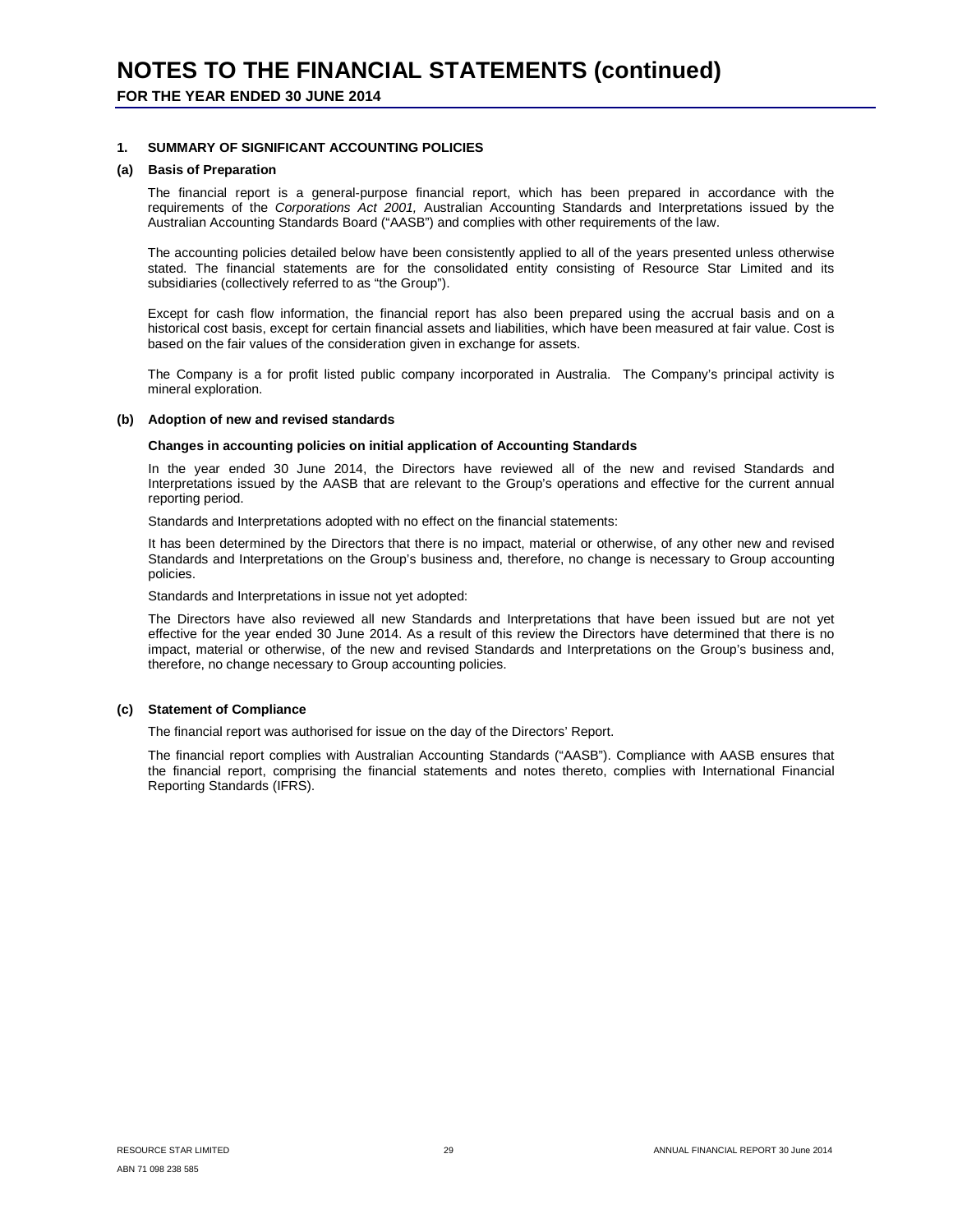#### **(d) Basis of consolidation**

These general purpose consolidated financial statements incorporate the assets and liabilities of all subsidiaries of Resource Star Limited ('company' or 'parent entity') as at 30 June 2014 and the results of all subsidiaries for the year then ended. Resource Star Limited and its subsidiaries are referred to in this financial report as the group or the consolidated entity.

The financial statements of the subsidiaries are prepared for the same reporting period as the parent company, using consistent accounting policies.

In preparing the consolidated financial statements, all intercompany balances and transactions, income and expenses and profit and losses resulting from intra-group transactions have been eliminated in full.

Subsidiaries are fully consolidated from the date on which control is transferred to the Group and cease to be consolidated from the date on which control is transferred out of the Group. The parent controls an entity when it is exposed to, or has rights to, variable returns from its involvement with the entity and has the ability to affect those returns through its power over the entity.

Business combinations have been accounted for using the acquisition method of accounting.

#### **(e) Critical Accounting Estimates and Judgements**

The application of accounting policies requires the use of judgements, estimates and assumptions about carrying values of assets and liabilities that are not readily apparent from other sources. The estimates and associated assumptions are based on historical experience and other factors that are considered to be relevant. Actual results may differ from these estimates.

The estimates and underlying assumptions are reviewed on an ongoing basis. Revisions are recognised in the period in which the estimate is revised if it affects only that period or in the period of the revision and future periods if the revision affects both current and future periods.

#### Exploration and evaluation costs carried forward

The recoverability of the carrying amount of exploration and evaluation costs carried forward has been reviewed by the directors. The Group capitalises expenditure relating to exploration and evaluation where it is considered likely to be recoverable or where the activities have not reached a stage which permits a reasonable assessment of the existence of reserves. While there are certain areas of interest from which no reserves have been extracted, the directors are of the continued belief that such expenditure should not be written off.

#### Recovery of deferred tax assets

Deferred tax assets are only recognised as deductible temporary differences when management considers that it is probable that sufficient future tax profits will be available to utilise those temporary differences. Significant management judgement is required to determine the amount of deferred tax assets that can be recognised, based upon the likely timing and the level of future taxable profits over the next two years together with future tax planning strategies. The Group has been incurring losses and presently, it is not known when the Group will earn taxable income. As such, deferred taxes have not been recognised.

#### **(f) Revenue Recognition**

Revenue is recognised to the extent that it is probable that the economic benefits will flow to the Group and the revenue can be reliably measured. The following specific recognition criteria must also be met before revenue is recognised:

#### (i) Interest income

Interest revenue is recognised on a time proportionate basis that takes into account the effective yield on the financial asset, using the effective interest rate method.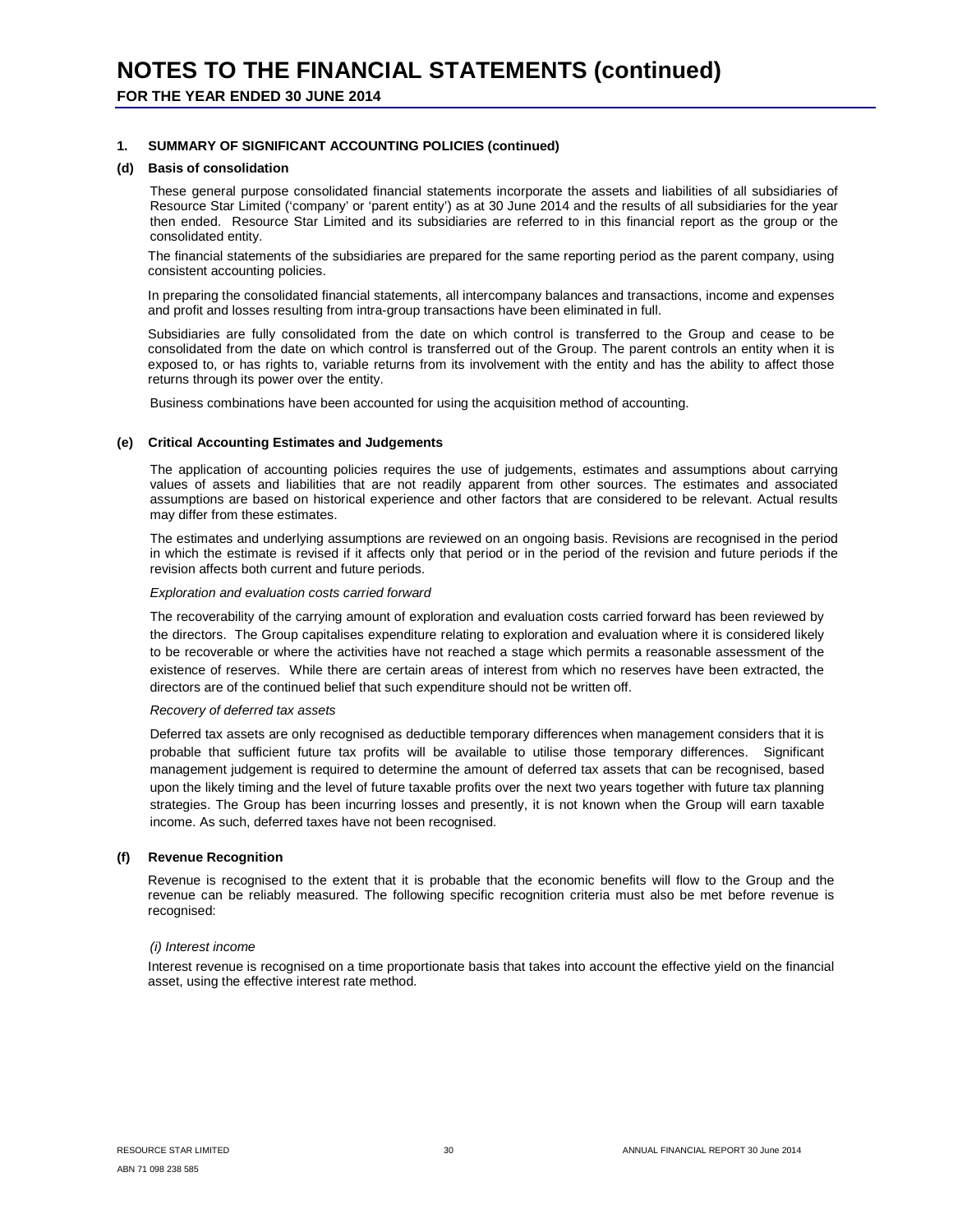#### **(g) Cash and Cash Equivalents**

Cash comprises cash at bank and on hand. Cash equivalents are short term, highly liquid investments with original maturities of three months or less that are readily convertible to known amounts of cash and which are subject to an insignificant risk of changes in value. Bank overdrafts are shown within borrowings in current liabilities in the consolidated statement of financial position.

For the purposes of the consolidated statement of cash flows, cash and cash equivalents consist of cash and cash equivalents as defined above, net of outstanding bank overdrafts.

#### **(h) Trade and other receivables**

Trade receivables are measured on initial recognition at fair value and are subsequently measured at amortised cost using the effective interest rate method, less provision for impairment. Trade receivables are generally due for settlement within periods ranging from 15 days to 30 days.

Impairment of trade receivables is continually reviewed and those that are considered to be uncollectible are written off by reducing the carrying amount directly. An allowance account is used when there is objective evidence that the Group will not be able to collect all amounts due according to the original contractual terms. Factors considered by the Group in making this determination include known significant financial difficulties of the debtor, review of financial information and significant delinquency in making contractual payments to the Group. The impairment allowance is set equal to the difference between the carrying amount of the receivable and the present value of estimated future cash flows, discounted at the original effective interest rate. Where receivables are short-term discounting is not applied in determining the allowance.

The amount of the impairment loss is recognised in profit or loss within other expenses. When a trade receivable for which an impairment allowance had been recognised becomes uncollectible in a subsequent period, it is written off against the allowance account. Subsequent recoveries of amounts previously written off are credited against other expenses in the consolidated statement of profit or loss and other comprehensive income.

#### **(i) Foreign Currency Translation**

Both the functional and presentation currency of the Company and its subsidiaries is Australian dollars. Each entity in the Group determines its own functional currency and items included in the financial statements of each entity are measured using that functional currency.

Transactions in foreign currencies are initially recorded in the functional currency by applying the exchange rates ruling at the date of the transaction. Monetary assets and liabilities denominated in foreign currencies are retranslated at the rate of exchange ruling at the end of the reporting period.

All exchange differences in the consolidated financial report are taken to profit or loss.

Non-monetary items that are measured in terms of historical cost in a foreign currency are translated using the exchange rate as at the date of the initial transaction.

Non-monetary items measured at fair value in a foreign currency are translated using the exchange rates at the date when the fair value was determined.

#### **(j) Income tax**

The income tax expense or benefit for the period is the tax payable on the current year's taxable income (loss) based on the applicable income tax rate for each jurisdiction adjusted by changes in deferred tax assets and liabilities attributable to temporary difference and to unused tax losses.

The current income tax charge (benefit) is calculated on the basis of the tax laws enacted or substantively enacted at the end of the reporting period in the countries where the Company's subsidiaries operate and generate taxable income. Management periodically evaluates positions taken in tax returns with respect to situations in which applicable tax regulation is subject to interpretation. It establishes provisions where appropriate on the basis of amounts expected to be paid to the tax authorities.

Current tax assets and liabilities for the current and prior periods are measured at the amount expected to be recovered from or paid to the taxation authorities. The tax rates and tax laws used to compute the amount are those that are enacted or substantively enacted by the end of the reporting period.

Deferred income tax is provided on all temporary differences at the end of the reporting period between the tax bases of assets and liabilities and their carrying amounts for financial reporting purposes.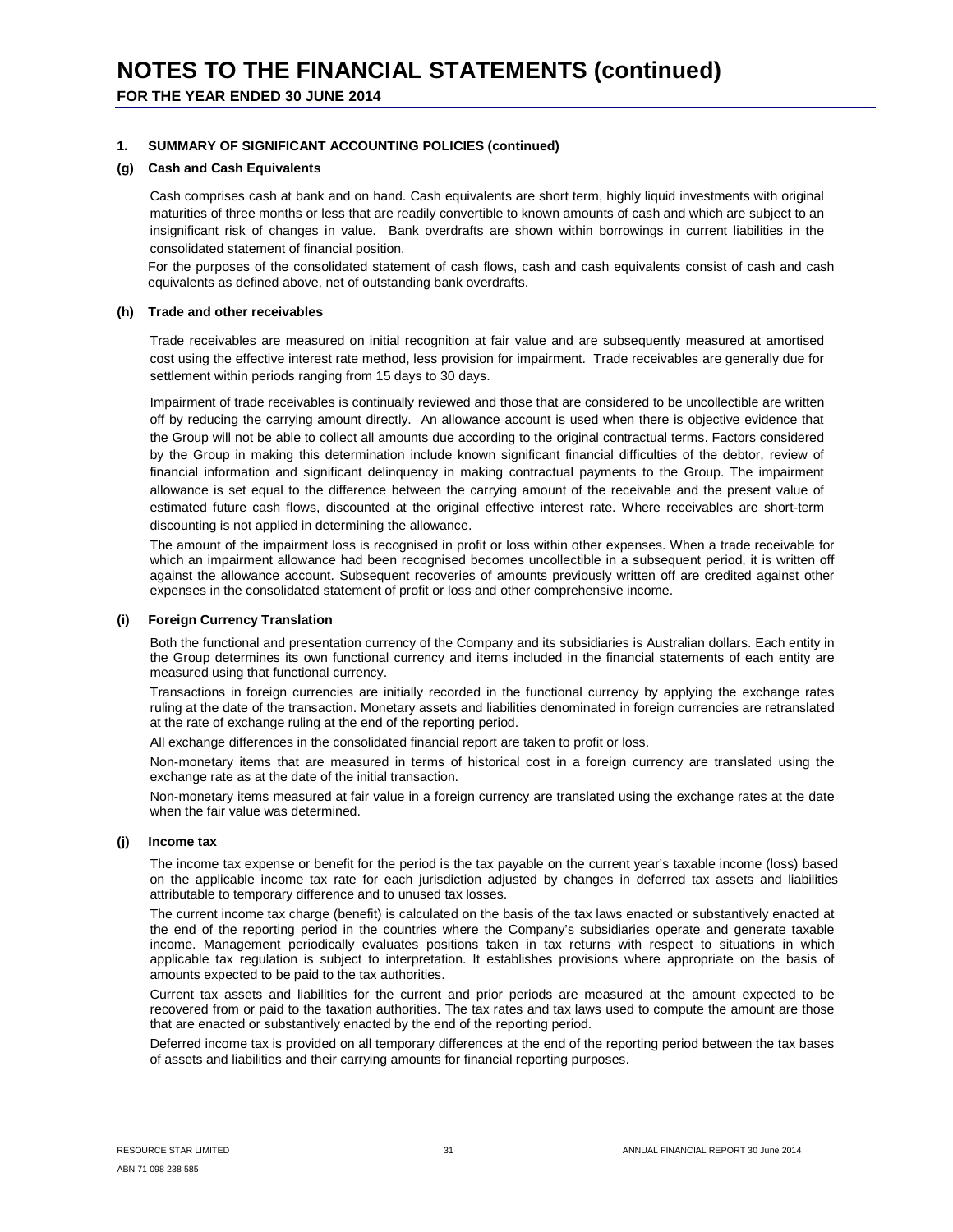#### **(j) Income tax (continued)**

The carrying amount of deferred income tax assets is reviewed at the end of the reporting period and reduced to the extent that it is no longer probable that sufficient taxable profit will be available to allow all or part of the deferred income tax asset to be utilised.

Unrecognised deferred income tax assets are reassessed at the end of the reporting period and are recognised to the extent that it has become probable that future taxable profit will allow the deferred tax asset to be recovered.

Deferred income tax assets and liabilities are measured at the tax rates that are expected to apply to the year when the asset is realised or the liability is settled, based on tax rates (and tax laws) that have been enacted or substantively enacted at the end of the reporting period.

Income taxes relating to items recognised directly in equity are recognised in equity and not in profit or loss.

Deferred tax assets and deferred tax liabilities are offset only if a legally enforceable right exists to set off current tax assets against current tax liabilities and the deferred tax assets and liabilities relate to the same taxable entity and the same taxation authority.

#### **(k) Other taxes**

Revenues, expenses and assets are recognised net of the amount of GST except:

• when the GST incurred on a purchase of goods and services is not recoverable from the taxation authority, in which case the GST is recognised as part of the cost of acquisition of the asset or as part of the expense item as applicable; and

• receivables and payables, which are stated with the amount of GST included.

The net amount of GST recoverable from, or payable to, the taxation authority is included as part of receivables or payables in the consolidated statement of financial position.

Cash flows are included in the consolidated statement of cash flows on a gross basis and the GST component of cash flows arising from investing and financing activities, which is recoverable from, or payable to, the taxation authority are classified as operating cash flows.

Commitments and contingencies are disclosed net of the amount of GST recoverable from, or payable to, the taxation authority.

#### **(l) Property, Plant and Equipment**

Plant and equipment are stated at cost less accumulated depreciation and any accumulated impairment losses. Such cost includes the cost of replacing parts that are eligible for capitalisation when the cost of replacing the parts is incurred.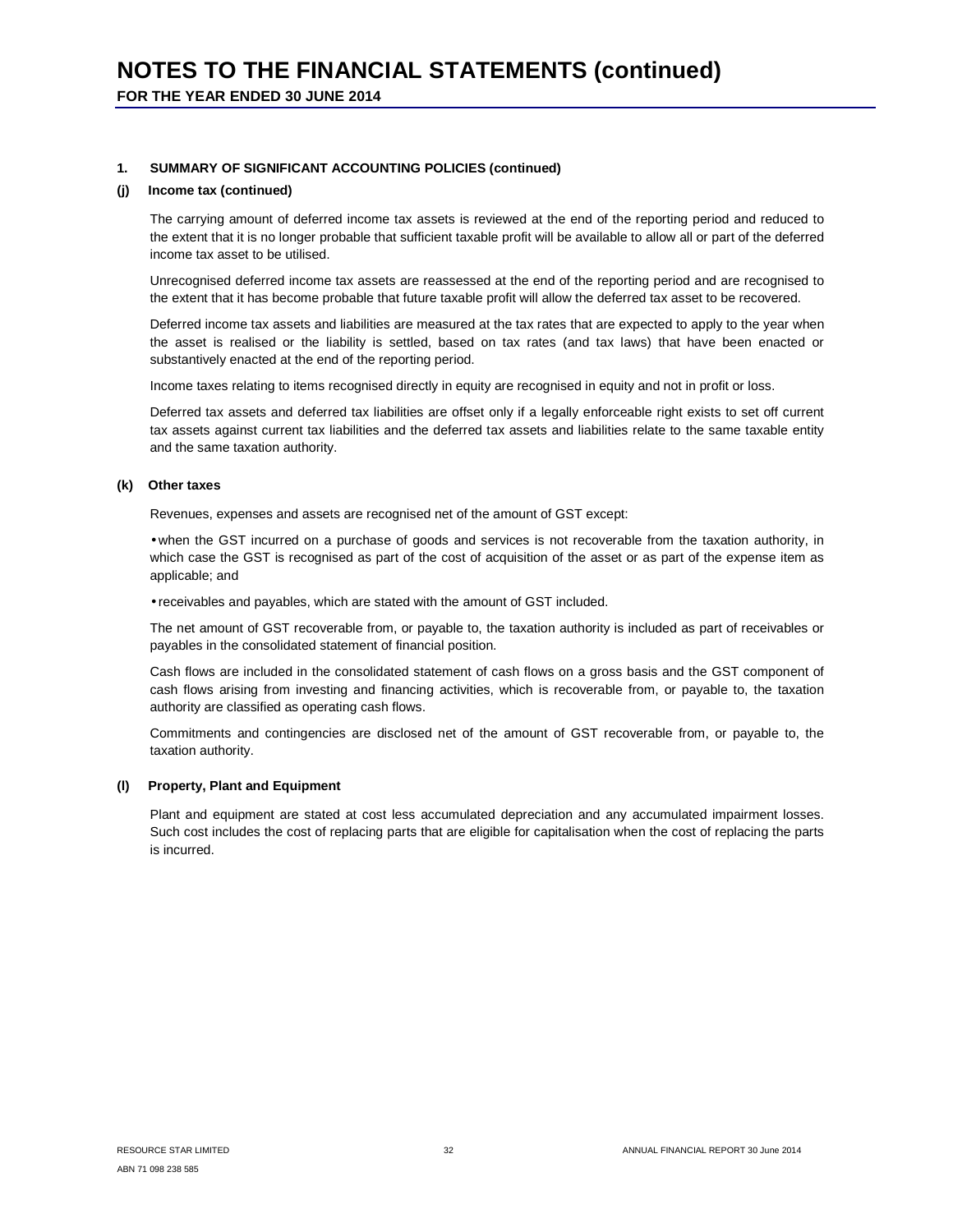#### **1. SUMMARY OF SIGNIFICANT ACCOUNTING POLICIES (continued)**

#### **(l) Property, Plant and Equipment (continued)**

Depreciation is calculated on a straight-line basis over the estimated useful life of the assets as follows:

#### Plant and equipment – over 1 to 7.5 years

The assets' residual values, useful lives and amortisation methods are reviewed, and adjusted if appropriate, at each financial year end.

#### (i) Impairment

The carrying values of plant and equipment are reviewed for impairment at each reporting date, with recoverable amount being estimated when events or changes in circumstances indicate that the carrying value may be impaired.

The recoverable amount of plant and equipment is the higher of fair value less costs to sell and value in use. In assessing value in use, the estimated future cash flows are discounted to their present value using a pre-tax discount rate that reflects current market assessments of the time value of money and the risks specific to the asset.

For an asset that does not generate largely independent cash inflows, recoverable amount is determined for the cash-generating unit to which the asset belongs, unless the asset's value in use can be estimated to be close to its fair value.

An impairment exists when the carrying value of an asset or cash-generating units exceeds its estimated recoverable amount. The asset or cash-generating unit is then written down to its recoverable amount.

For plant and equipment, impairment losses are recognised in profit or loss.

#### (ii) Derecognition and disposal

An item of property, plant and equipment is derecognised upon disposal or when no further future economic benefits are expected from its use or disposal.

Any gain or loss arising on derecognition of the asset (calculated as the difference between the net disposal proceeds and the carrying amount of the asset) is included in profit or loss in the year the asset is derecognised.

#### **(m) Impairment of assets**

The Group assesses at each reporting date whether there is an indication that an asset may be impaired. If any such indication exists, or when annual impairment testing for an asset is required, the Group makes an estimate of the asset's recoverable amount. An asset's recoverable amount is the higher of its fair value less costs to sell and its value in use and is determined for an individual asset, unless the asset does not generate cash inflows that are largely independent of those from other assets or groups of assets and the asset's value in use cannot be estimated to be close to its fair value. In such cases the asset is tested for impairment as part of the cashgenerating unit to which it belongs. When the carrying amount of an asset or cash-generating unit exceeds its recoverable amount, the asset or cash-generating unit is considered impaired and is written down to its recoverable amount.

In assessing value in use, the estimated future cash flows are discounted to their present value using a pre-tax discount rate that reflects current market assessments of the time value of money and the risks specific to the asset. Impairment losses relating to continuing operations are recognised in those expense categories consistent with the nature of the impaired asset.

An assessment is also made at each reporting date as to whether there is any indication that previously recognised impairment losses may no longer exist or may have decreased. If such indication exists, the recoverable amount is estimated. A previously recognised impairment loss is reversed only if there has been a change in the estimates used to determine the asset's recoverable amount since the last impairment loss was recognised. If that is the case the carrying amount of the asset is increased to its recoverable amount. That increased amount cannot exceed the carrying amount that would have been determined, net of depreciation, had no impairment loss been recognised for the asset in prior years.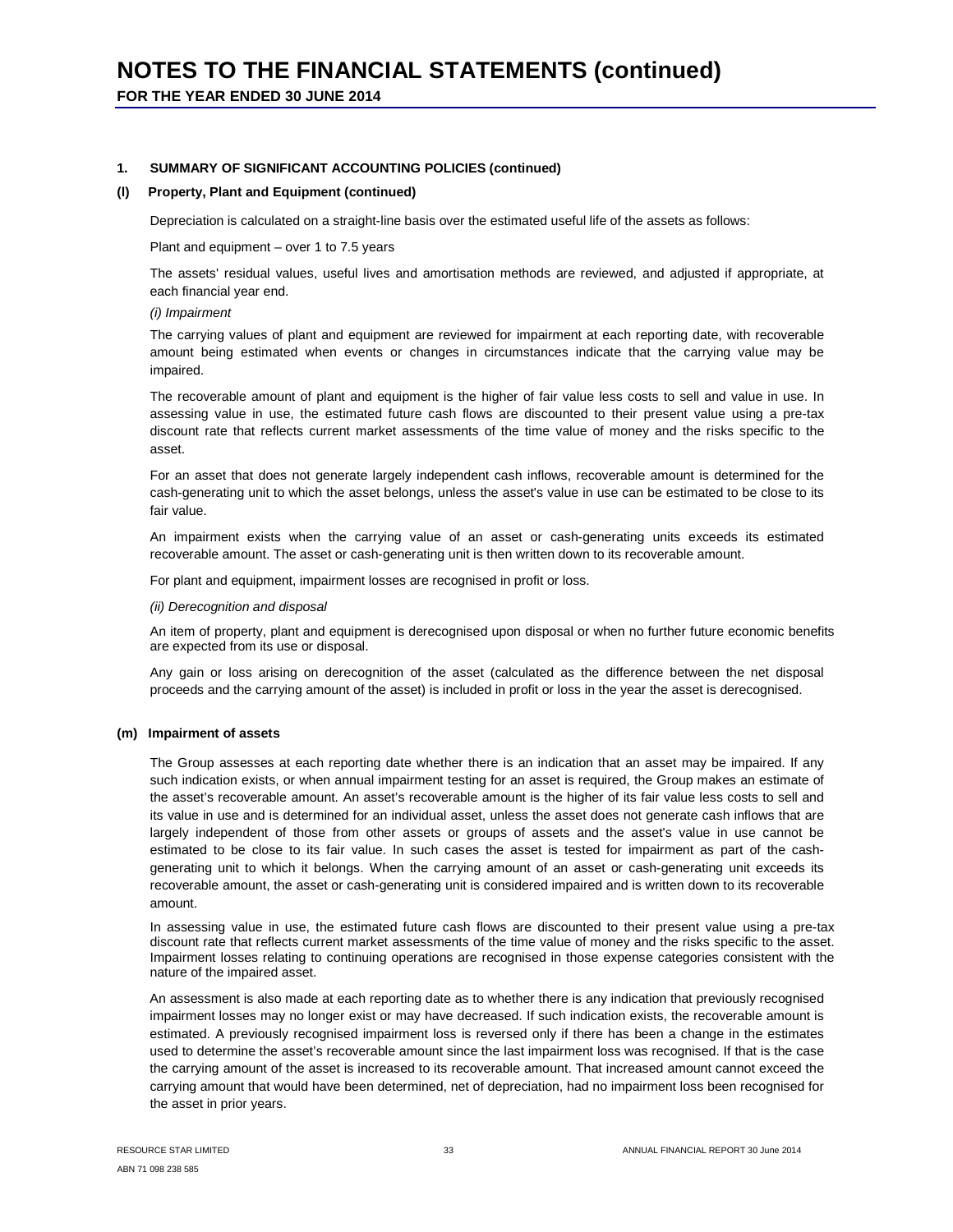### **1. SUMMARY OF SIGNIFICANT ACCOUNTING POLICIES (continued)**

#### **(n) Trade and other payables**

Trade payables and other payables are carried at amortised costs and represent liabilities for goods and services provided to the Group prior to the end of the financial year/period that are unpaid and arise when the Group becomes obliged to make future payments in respect of the purchase of these goods and services.

#### **(o) Borrowing Costs**

Non-derivative financial liabilities are initially recognized at fair value net of directly attributable transaction costs. On subsequent measurement, non-derivative financial liabilities are measured at amortised cost using the effective interest method.

#### Convertible notes

The company has issued convertible notes that can be converted to share capital at the option of the holder. The company has determined the conversion option is a derivative liability that is required to be valued at fair value. Rather than valuing the liability component of the convertible note at amortised cost and the associated derivative liability at fair value the company has elected to value the combined instrument at fair value. The movement in fair value of the convertible note is recognised in the profit and loss as finance charge. The basis of the fair value calculations and the material terms and conditions of the convertible note are set out in Note 11.

The best evidence of fair value of a financial instrument, at initial recognition, is the transaction price, unless the fair value of the instrument is evidenced by comparison with other observable current market transactions in the same instrument or based on valuation technique using variable only obtained from observable markets.

The company has elected to fair value the convertible note using valuation models for which not all the inputs are from observable markets. The convertible note was initially recognised at the transaction price which varied from the fair value obtained from the valuation model used.

#### **(p) Leases**

Leases are classified as finance leases whenever the terms of the lease transfer substantially all the risks and rewards of ownership to the lessee. All other leases are classified as operating leases.

Operating lease payments are recognised as an expense on a straight line basis over the lease term, except where another systematic basis is more representative of the time pattern in which economic benefits from the leased asset are consumed.

#### **(q) Issued capital**

Ordinary shares are classified as equity. Incremental costs directly attributable to the issue of new shares or options are shown in equity as a deduction, net of tax, from the proceeds.

#### **(r) Earnings per share**

Basic earnings per share is calculated as net profit/(loss) attributable to members of the parent entity, adjusted to exclude any costs of servicing equity (other than dividends) divided by the weighted average number of ordinary shares, adjusted for any bonus element.

Diluted earnings per share are calculated as net profit/(loss) attributable to members of the parent, adjusted for:

• costs of servicing equity (other than dividends) and preference share dividends;

• the after tax effect of dividends and interest associated with dilutive potential ordinary shares that have been recognised as expenses; and

• other non-discretionary changes in revenues or expenses during the period that would result from the dilution of potential ordinary shares; divided by the weighted average number of ordinary shares and dilutive potential ordinary shares, adjusted for any bonus element.

#### **(s) Share based payment transactions**

#### Equity settled transactions

The Group provides benefits to employees (including key management personnel) of the Group in the form of sharebased payments, whereby employees render services in exchange for shares or rights over shares ("equity settled transactions").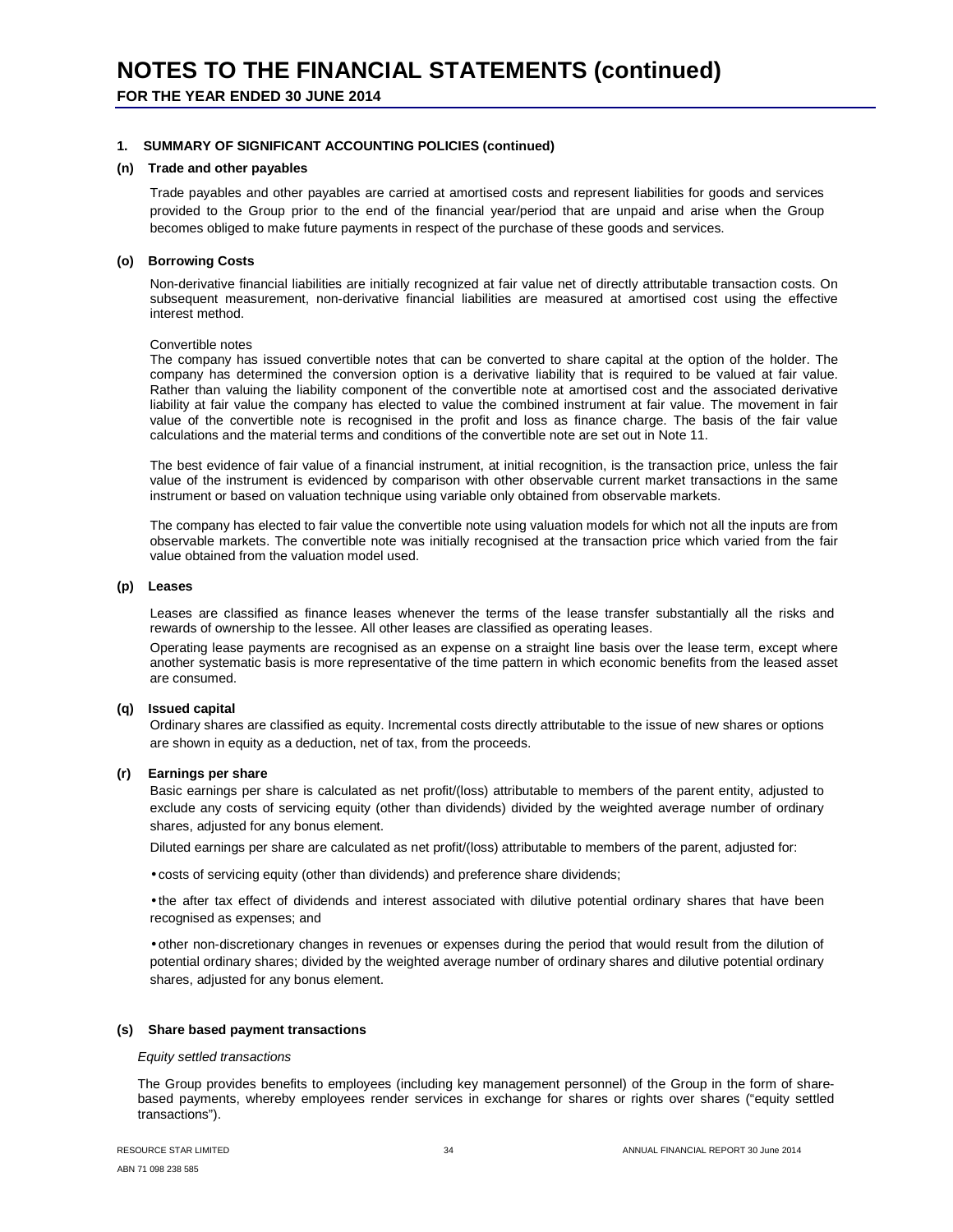### **1. SUMMARY OF SIGNIFICANT ACCOUNTING POLICIES (continued)**

The cost of these equity-settled transactions with employees is measured by reference to the fair value of the equity instruments at the date at which they are granted. The fair value is determined using a binomial model, further details of which are given in Note 15 and the Remuneration Report. The fair value of options issued as approved by the Directors and shareholders are recognised as an employee benefit expense with a corresponding increase in equity. The fair value is measured at grant date and recognised over the period during which the employees become unconditionally entitled to the options.

The fair value at grant date is independently determined using the binomial option pricing model that takes into account the exercise price, the term of the option, the vesting and performance criteria, the impact of dilution, the non tradeable nature of the option, the share price at grant date and expected price volatility of the underlying share, the expected dividend yield and the risk free interest rate for the term of the option. The fair value of the options granted excludes the impact of any non-market vesting conditions (for example (profitability and sales growth targets). Non-market vesting conditions are included in assumptions about the number of options that are expected to become exercisable. At the end of each reporting period, the Group revises its estimate of the number of options that are expected to become exercisable. The employee benefit expense recognised each period takes into account the most recent estimate.

#### **(t) Exploration and evaluation expenditure**

Exploration and evaluation expenditures in relation to each separate area of interest are recognised as an exploration and evaluation asset in the year in which they are incurred where the following conditions are satisfied:

- (i) the rights to tenure of the area of interest are current;
- (ii) at least one of the following conditions is also met:
	- (a) the exploration and evaluation expenditures are expected to be recouped through successful development and exploration of the area of interest, or alternatively, by its sale; or
	- (b) exploration and evaluation activities in the area of interest have not at the reporting date reached a stage which permits a reasonable assessment of the existence or otherwise of economically recoverable reserves, and active and significant operations in, or in relation to, the area of interest is continuing.

Exploration and evaluation assets are initially measured at cost and include acquisition of rights to explore, studies, exploratory drilling, trenching and sampling and associated activities and an allocation of depreciation and amortised of assets used in exploration and evaluation activities. General and administrative costs are only included in the measurement of exploration and evaluation costs where they are related directly to operational activities in a particular area of interest.

Exchange (swaps) of exploration and evaluation assets are accounted for at the carrying amounts of the assets given up with no gain or loss recognised.

Exploration and evaluation assets are assessed for impairment when facts and circumstances suggest that the carrying amount of an exploration and evaluation asset may exceed its recoverable amount. The recoverable amount of the exploration and evaluation asset (for the cash generating unit(s) to which it has been allocated being no larger than the relevant area of interest) is estimated to determine the extent of the impairment loss (if any). Where an impairment loss subsequently reverses, the carrying amount of the asset is increased to the revised estimate of its recoverable amount, but only to the extent that the increased carrying amount does not exceed the carrying amount that would have been determined had no impairment loss been recognised for the asset in previous years.

Where a decision has been made to proceed with development in respect of a particular area of interest, the relevant exploration and evaluation asset is tested for impairment and the balance is then reclassified to development.

An 'area of interest' is an individual geological area which is considered to constitute a favourable environment for the presence of a mineral deposit or an oil or natural gas field, or has been proved to contain such a deposit or field.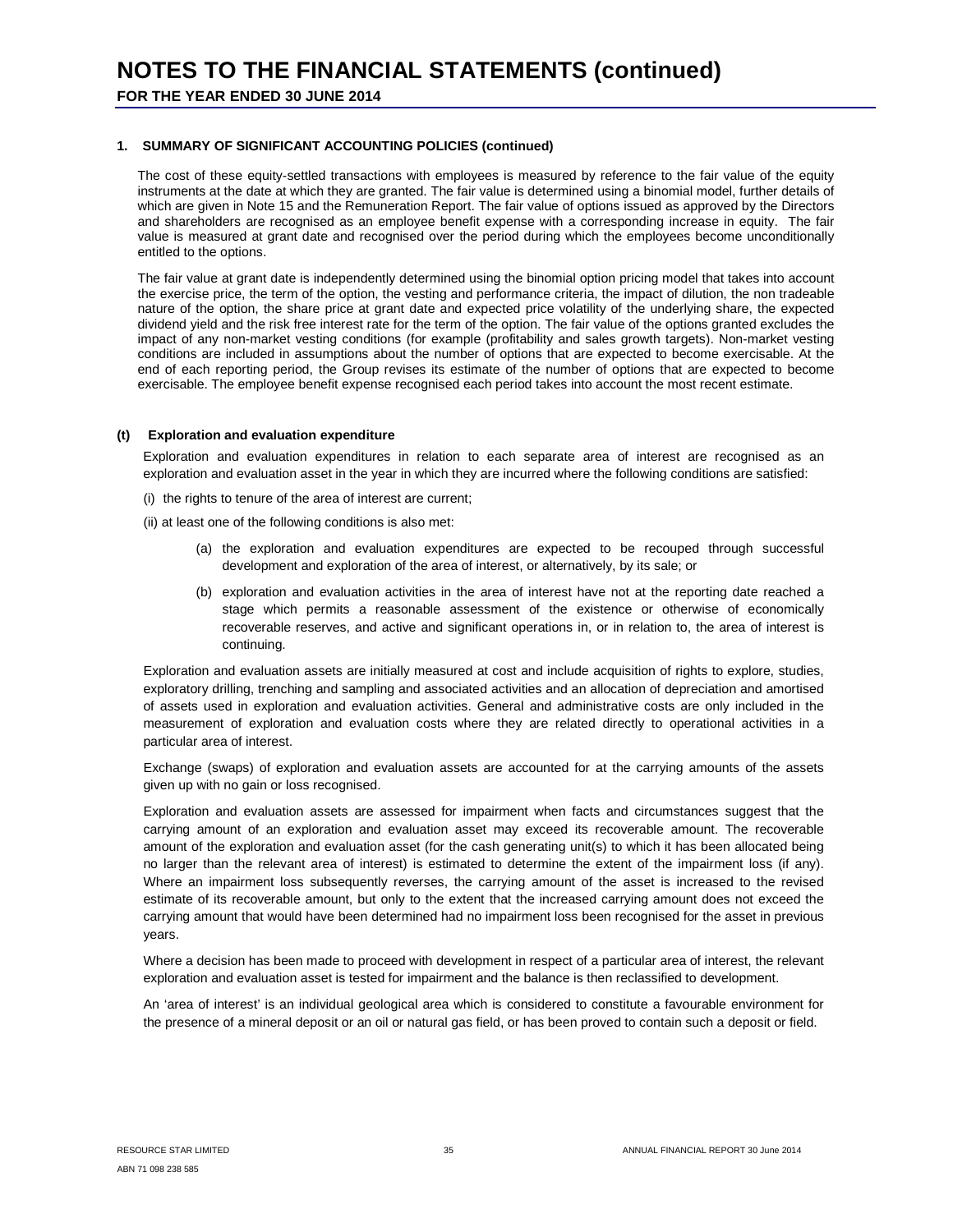### **(u) Going concern**

In the year ended 30 June 2014 the Company recorded a net loss of \$614,347 (2013: \$3,459,124) and a net operating cash outflow of \$160,782 (2013:\$ 289,493), resulting in the Group having a net liabilities position of \$94,049 (2013: net liabilities of \$274,093), despite the Group having a market capitalisation of approximately \$0.936 million as at 30 June 2014.

On 28 May 2014, the Company announced the completion of the non-renounceable entitlement offer to raise up to \$624,000 (before costs) which opened on 8 April 2014 and closed on 19 May 2014. All Shares available under the Offer had been taken up through a combination of entitlement applications, shortfall applications and the Underwriting Agreement. The number of new ordinary shares subscribed by Shareholders was 28,736,050 or 18% of the total available under the Offer. The remaining 127,263,950 Shares were available to the Underwriter.

The Directors anticipate in order to meet its working capital requirements and progress its planned operational expenditure further funding will be required within the next twelve (12) months and having prepared a cash flow budget of the Group's working capital requirements for the next 12 months to September 2015 and have already commenced planning to access additional funding.

The Company's ability to raise funds is further evident when post 30 June 2014, the Company raised \$140,000 from a sophisticated investor through the issue of shares under its 15% Placement Capacity. The funds were used for short term working capital. The Placement Capacity of the Company was revised at the General Meeting of Shareholders on 16 September 2014 and the board intends finalise the issue and allotment of the remaining placement capacity to raise a further \$312,000 before costs.

Based on the above factors, the Board has a reasonable degree of confidence in securing sufficient additional funding for at least the next 12 months to September 2015 and believe it would be able to negotiate with interested parties, regarding a number of funding options that includes further debt and capital raisings. Should the Group be unable to raise sufficient funds, it would consider selectively reducing administrative costs It is recognised that in the event that the Company is unable to secure additional funding, it is likely to result in the existence of a material uncertainty that may cast significant doubt about the Group's ability to continue as a going concern and therefore the Group may be unable to realise its assets and discharge its liabilities in the normal course of business and at the amounts stated in the accounts.

### **(v) Parent entity information**

In accordance with the Corporations Act 2001, these financial statements present the results of the consolidated entity only. The financial information for the Parent Entity is disclosed in note 23 and has been prepared on the same basis as the consolidated financial statements.

#### **(w) Operating segments**

Operating segments are presented in a manner consistent with the internal reporting provided to the chief operating decision makers ("CODM"). The CODM is responsible for the allocation of resources to operating segments and assessing their performance, and has been identified as the Board Directors of the Company.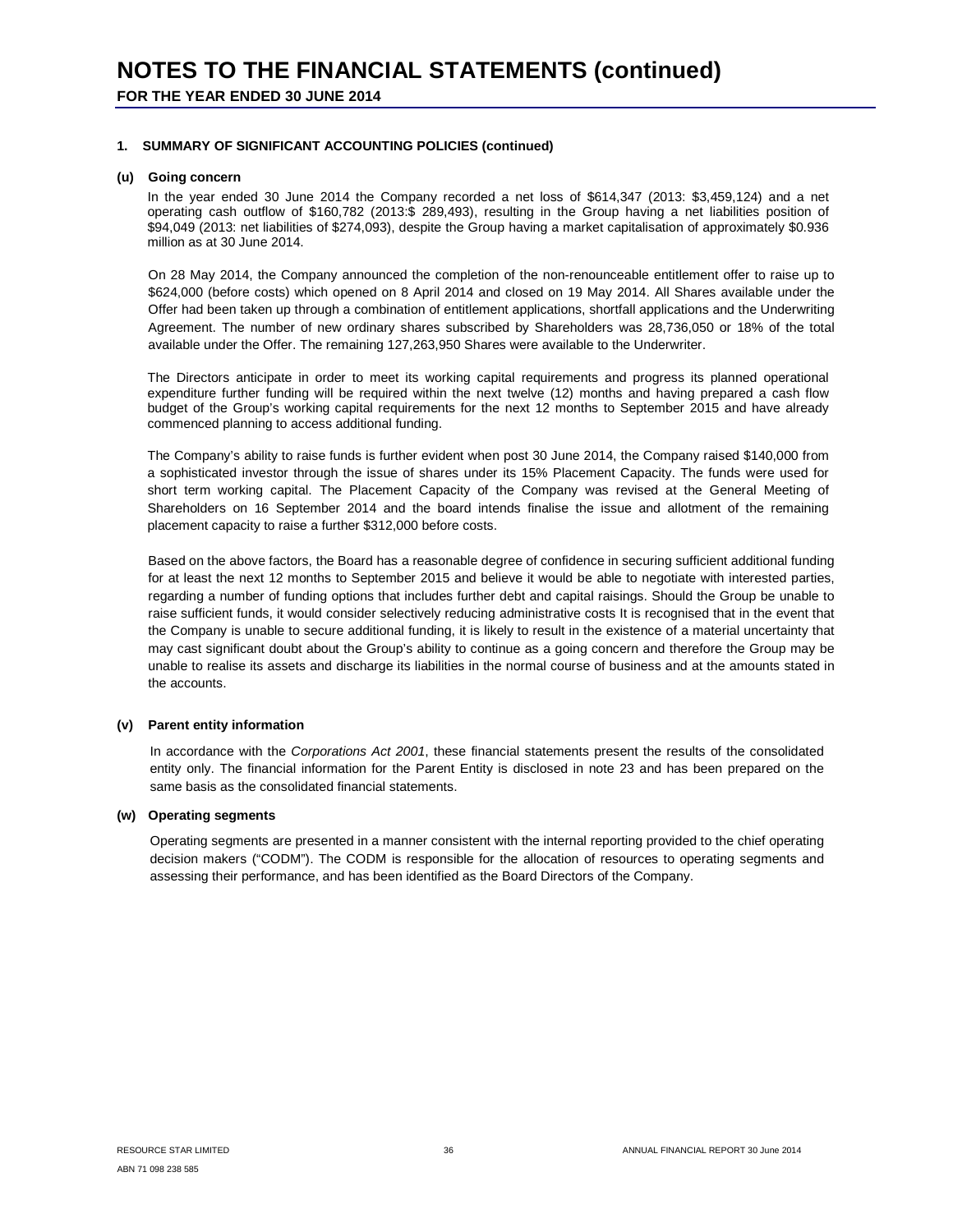**FOR THE YEAR ENDED 30 JUNE 2014**

|     |                                                                                                                                                       | CONSOLIDATED |                    |
|-----|-------------------------------------------------------------------------------------------------------------------------------------------------------|--------------|--------------------|
|     |                                                                                                                                                       | 30 June 2014 | 30 June 2013<br>\$ |
| 2.  | <b>REVENUES AND EXPENSES</b>                                                                                                                          | \$           |                    |
|     |                                                                                                                                                       |              |                    |
| (a) | Other revenue                                                                                                                                         |              |                    |
|     | Finance revenue - bank interest                                                                                                                       | 368          | 2,174              |
|     | Gain on Convertible Note                                                                                                                              | 7,665        |                    |
|     | Foreign exchange gain                                                                                                                                 | 13,644       |                    |
|     |                                                                                                                                                       | 21,662       | 2,174              |
| (b) | <b>Other expenses</b>                                                                                                                                 |              |                    |
|     | Administration expenses                                                                                                                               | 129,395      | 154,054            |
|     | Auditor's remuneration                                                                                                                                | 29,385       | 36,211             |
|     | ASX fees                                                                                                                                              | 20,594       | 14,938             |
|     | Directors' fees and salaries                                                                                                                          | 65,502       | 209,418            |
|     | Secretarial fees                                                                                                                                      | 60,635       | 64,561             |
|     | Professional accounting fees                                                                                                                          | 62,746       | 53,750             |
|     | Foreign exchange loss                                                                                                                                 | 391          |                    |
|     | Interest paid                                                                                                                                         | 3,446        |                    |
|     | Share based payments                                                                                                                                  |              | 8,120              |
|     |                                                                                                                                                       | 372,094      | 541,052            |
| 3.  | <b>INCOME TAX EXPENSE</b>                                                                                                                             |              |                    |
|     | The prima facie tax on profit/(loss) from continuing<br>Operations before income tax is reconciled to the income<br>tax expense/(benefit) as follows: |              |                    |
|     | Prima facie (benefit)/expense on profit/(loss) from continuing<br>operations (30%)                                                                    | (184, 304)   | (1,037,737)        |
|     | Tax effect of capitalised exploration costs                                                                                                           | (55, 327)    | (75,040)           |
|     | Tax effect of permanent differences                                                                                                                   | 791          | 2,535              |
|     |                                                                                                                                                       | (238, 840)   | (1, 110, 242)      |
|     | Deferred tax asset not brought to account                                                                                                             | 238,840      | 1,110,242          |
|     | Income tax expense for the year                                                                                                                       |              |                    |

The amounts of tax losses available have not been recognised at the date of the report. It is expected that a certain amount of tax losses would be deductible against future taxable income on the condition that certain criteria imposed by the tax legislation have been met.

The DTA not brought to account will only be realised if:

(a) future assessable income is derived of a nature and of an amount sufficient to enable the benefit to be realised;

(b) the conditions for deductibility imposed by tax legislation continue to be complied with; and

(c) the Company and Group are able to meet the continuity of business and/or continuity of ownership tests.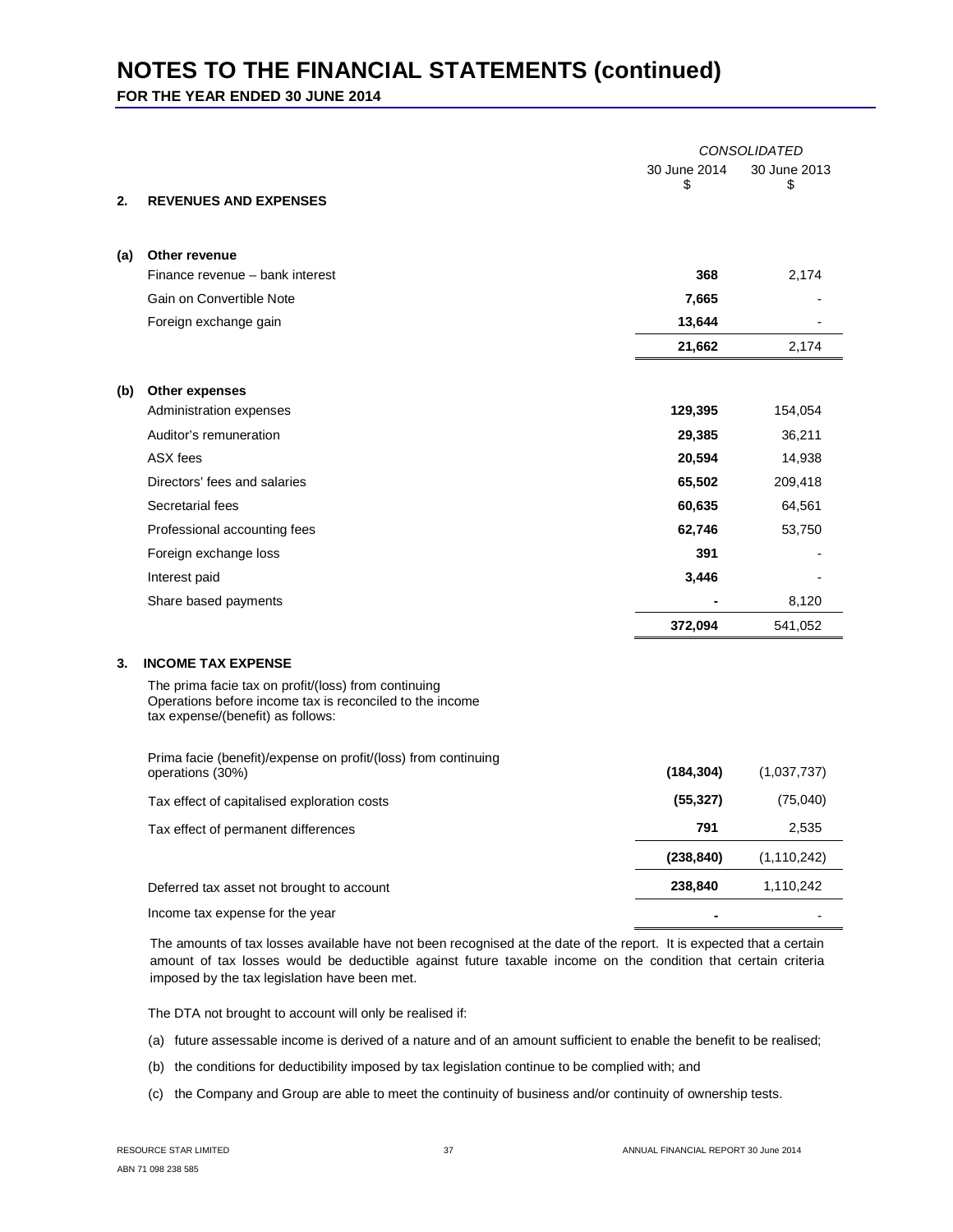**FOR THE YEAR ENDED 30 JUNE 2014**

|                                                                                                                          | <b>CONSOLIDATED</b> |                 |
|--------------------------------------------------------------------------------------------------------------------------|---------------------|-----------------|
|                                                                                                                          | 2014                | 2013            |
|                                                                                                                          | Cents per share     | Cents per share |
| <b>EARNINGS/(LOSS) PER SHARE</b>                                                                                         |                     |                 |
| Basic loss per share:                                                                                                    |                     |                 |
| Total basic loss per share                                                                                               | (0.374)             | (2.979)         |
| Diluted loss per share                                                                                                   |                     |                 |
| Total diluted loss per share                                                                                             | (0.374)             | (2.979)         |
| The earnings and weighted average number of ordinary shares used in<br>the calculation of basic per share is as follows: | \$                  | \$              |
| Loss                                                                                                                     | (614,347)           | (3,459,124)     |
|                                                                                                                          | Number              | Number          |
| Weighted average number of ordinary shares for the purposes of basic<br>loss per share                                   | 164,044,483         | 116,113,942     |
| Effect of dilution:                                                                                                      |                     |                 |
| Share options (a)                                                                                                        |                     |                 |
| Weighted average number of ordinary shares for the purposes of basic<br>and diluted loss per share                       | 164,044,483         | 116,113,942     |

|            | <b>CONSOLIDATED</b> |
|------------|---------------------|
| 2014<br>\$ | 2013<br>\$          |
|            |                     |
|            |                     |
| 460,485    | 1,358               |
| 460,485    | 1,358               |
|            |                     |

Cash at bank earns interest at floating rates based on daily bank deposit rates.

There were no Deposits at call at the end of the 2013 or 2014 financial years.

The Group has no credit standby arrangements, loan or overdraft facilities.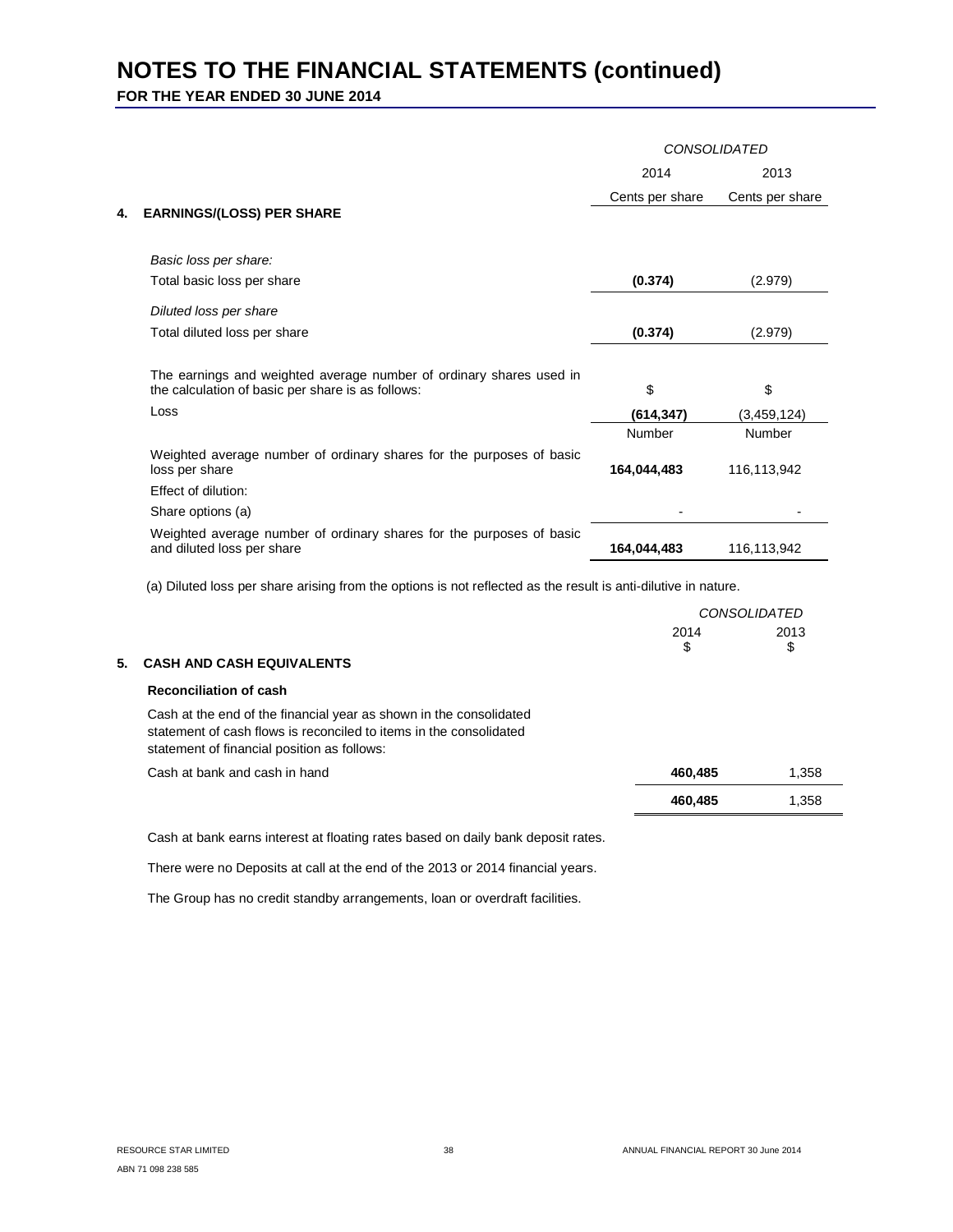**FOR THE YEAR ENDED 30 JUNE 2014**

|     |                                                                           | <b>CONSOLIDATED</b> |               |
|-----|---------------------------------------------------------------------------|---------------------|---------------|
|     |                                                                           | 2014<br>\$          | 2013<br>\$    |
| 5.  | <b>CASH AND CASH EQUIVALENTS (continued)</b>                              |                     |               |
|     |                                                                           |                     |               |
| (a) | Reconciliation of net loss after tax to net cash flows from<br>operations |                     |               |
|     | Net loss                                                                  | (614, 347)          | (3, 459, 124) |
|     | Adjustments for:                                                          |                     |               |
|     | Depreciation on property, plant and equipment                             | 469                 | 1,116         |
|     | Exploration expenditure written off                                       | 263,446             | 2,919,130     |
|     | Share based payments                                                      | $\blacksquare$      | 8,120         |
|     | Loss on sale of equipment                                                 | 782                 |               |
|     | Foreign exchange gain                                                     | 391                 |               |
|     | Convertible Note adjustment                                               | (7,644)             |               |
|     | Equity settled fees                                                       | 27,169              |               |
|     | Changes in assets and liabilities:                                        |                     |               |
|     | (Increase)/decrease in trade and other receivables                        | 10,660              | (2,463)       |
|     | (Decrease)/increase in trade payables and accruals                        | 157,262             | 240,504       |
|     | (Increase)/decrease in prepayments                                        | 1,030               | 3,224         |
|     | Net cash provided by/(used in) operating activities                       | (160, 782)          | (289, 493)    |
|     |                                                                           |                     |               |
|     |                                                                           |                     |               |
| 6.  | <b>TRADE AND OTHER RECEIVABLES</b>                                        |                     |               |
|     | <b>Current</b>                                                            |                     |               |
|     | Accrued income                                                            |                     |               |

|                       | 13.240 | 35,864                   |
|-----------------------|--------|--------------------------|
| Other receivables (i) | 13.240 | 35.864                   |
| Accrued income        |        | $\overline{\phantom{0}}$ |

(i) Other receivables are non-interest bearing and expected to be received in 30 days.

The Group has no concentration of credit risk with respect to any single counter party or group of counter parties. All of the other receivables are based in Australia. No amounts of other receivables are past due nor impaired.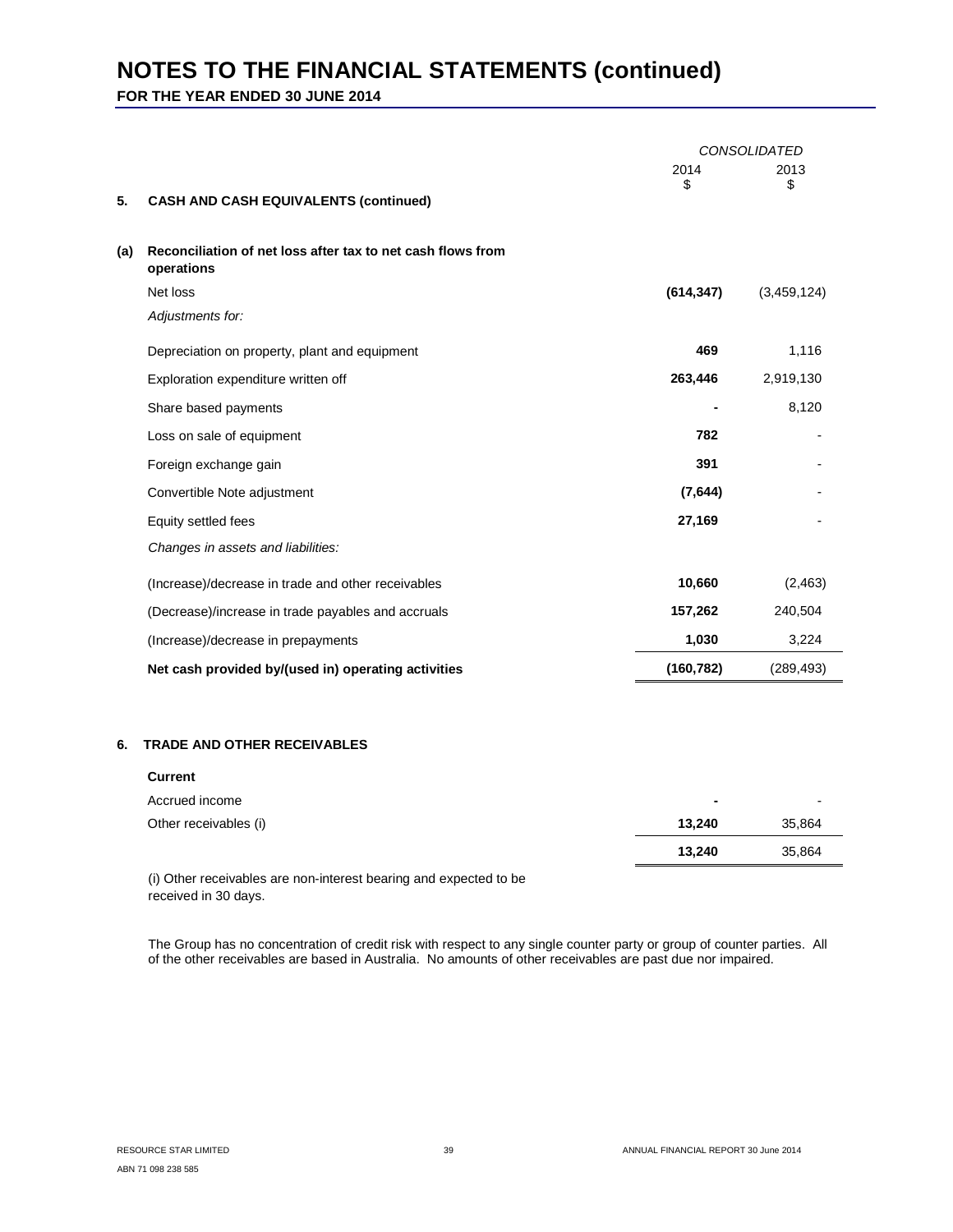**FOR THE YEAR ENDED 30 JUNE 2014**

|    |                                                       | <b>CONSOLIDATED</b> |             |
|----|-------------------------------------------------------|---------------------|-------------|
|    |                                                       | 2014                | 2013        |
| 7. | <b>OTHER CURRENT ASSETS</b>                           | \$                  | \$          |
|    | Current                                               |                     |             |
|    | Prepayments                                           | 7,454               | 8,484       |
|    |                                                       | 7,454               | 8,484       |
| 8. | DEFERRED EXPLORATION AND EVALUATION EXPENDITURE       |                     |             |
|    |                                                       |                     |             |
|    | Costs carried forward in respect of:                  |                     |             |
|    | Exploration and evaluation phase – at cost            |                     |             |
|    | Balance at beginning of year                          | 79,023              | 2,748,019   |
|    | Expenditure incurred                                  | 184,423             | 250,134     |
|    | Expenditure written off *                             | (263, 446)          | (2,919,130) |
|    | Total deferred exploration and evaluation expenditure |                     | 79,023      |

\* An assessment of the recoverable amount has been completed on all tenements and capitalised expenditure incurred during the 30 June 2014 financial year (2013: \$2,919,130) was written off. Write-downs occurred where capitalised expenditure was considered to exceed the recoverable amount, not in the Group's mandated area of "uranium and associated elements" or in relation to expired licenses.

|                                                            | <b>CONSOLIDATED</b> |           |
|------------------------------------------------------------|---------------------|-----------|
|                                                            | 2014                | 2013      |
| PROPERTY, PLANT AND EQUIPMENT<br>9.                        | \$                  | \$        |
| <b>Plant and equipment</b>                                 |                     |           |
| At 1 July, net of accumulated depreciation and impairment  | 1,251               | 2,367     |
| Additions                                                  |                     |           |
| <b>Disposals</b>                                           | (782)               |           |
| Depreciation charge for the year                           | (469)               | (1, 116)  |
| At 30 June, net of accumulated depreciation and impairment |                     | 1,251     |
| Cost                                                       | 13,687              | 13,687    |
| Accumulated depreciation and impairment                    | (13,687)            | (12, 436) |
| Net carrying amount                                        |                     | 1,251     |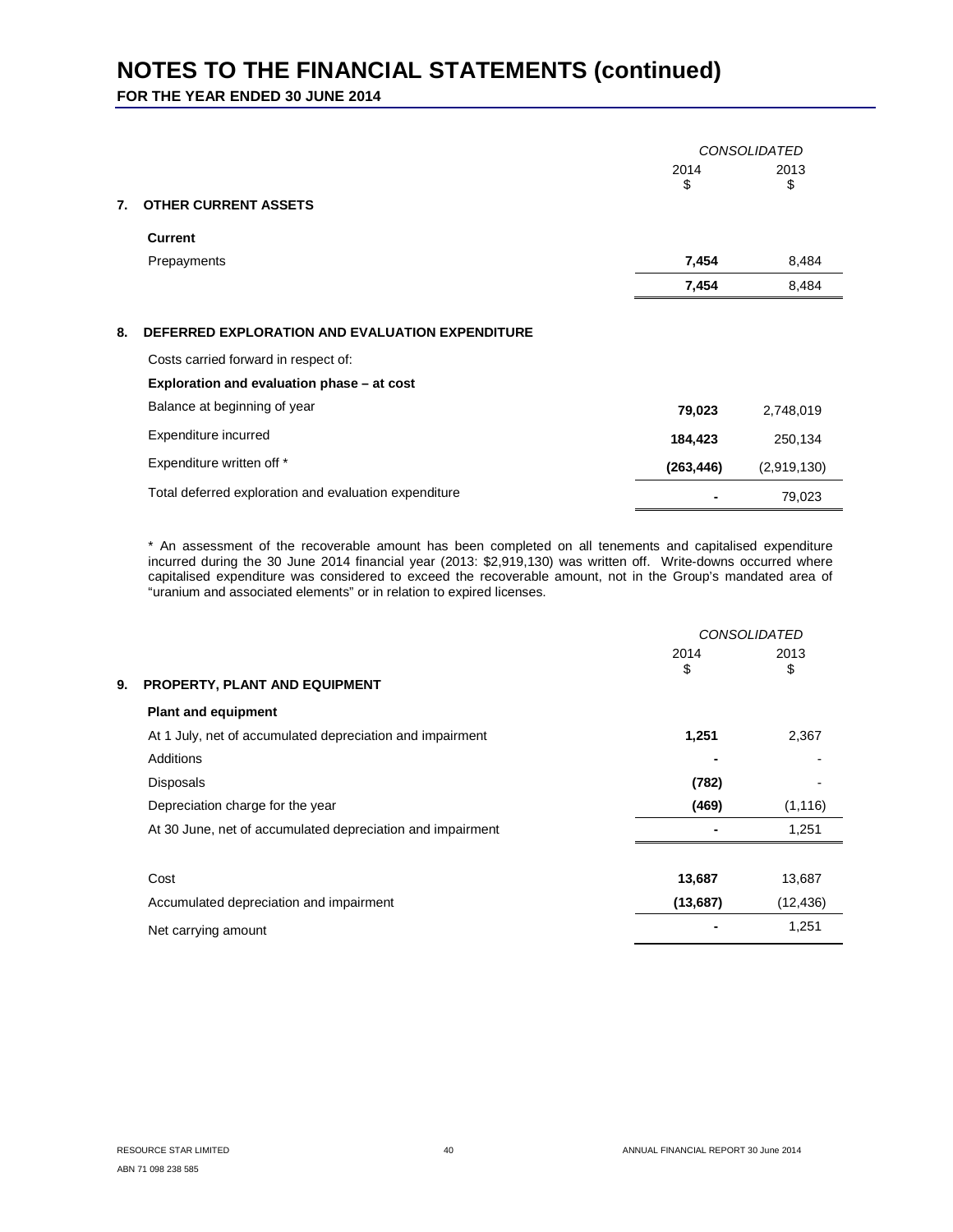**FOR THE YEAR ENDED 30 JUNE 2014**

|                                                                                                                                                                                           |            | <b>CONSOLIDATED</b> |
|-------------------------------------------------------------------------------------------------------------------------------------------------------------------------------------------|------------|---------------------|
|                                                                                                                                                                                           | 2014<br>\$ | 2013<br>\$          |
| 10. TRADE AND OTHER PAYABLES                                                                                                                                                              |            |                     |
| <b>Current</b>                                                                                                                                                                            |            |                     |
| <b>Unsecured Liabilities</b>                                                                                                                                                              |            |                     |
| Trade payables                                                                                                                                                                            | 419,674    | 222,132             |
| Accrued expenses                                                                                                                                                                          | 105,554    | 96,297              |
|                                                                                                                                                                                           | 525,228    | 318,429             |
| Included in the above balance are the following amounts payable to<br>current and former Directors and their related entities:<br>Current and former Directors and their related entities | 119,103    | 96,600              |
|                                                                                                                                                                                           | 119,103    | 96,600              |
| Refer to remuneration report for further details.                                                                                                                                         |            |                     |
| <b>11. BORROWINGS</b>                                                                                                                                                                     |            |                     |
| <b>Current Liabilities</b>                                                                                                                                                                |            |                     |
| Loan from related entities (i)                                                                                                                                                            |            | 81,644              |
| Convertible notes (ii)                                                                                                                                                                    | 47,098     |                     |
| Convertible note derivative                                                                                                                                                               | 2,902      |                     |
|                                                                                                                                                                                           | 50,000     | 81,644              |

Refer to remuneration report for further details.

(i) Red Rock Resources Plc (Red Rock) is a substantial shareholder of the Company and holds more than 20% of the issued capital. The amount owed to Red Rock by the Group at 30 June 2014 was \$Nil (30 June 2013: \$26,880). The borrowing is unsecured and non-interest bearing.

(ii) The Convertible Notes have a Face value of \$1.00 and a 12 month maturity date from the date of issue and are unsecured. The Notes were issued in October 2013 and are convertible into Fully Paid Ordinary Shares at \$0.0125 per Note. Interest is payable at the rate of 5.5% per annum.

For financial reporting purposes, the Company has had to determine the fair value of the convertible note and the derivative liability at initial recognition and period end. The fair value of the convertible notes and derivative liability as at 30 June 2014 were \$47,098 and \$2,902 respectively and were classified as category 3 instrument for fair value purposes.

Their fair value was estimated by discounting the future contractual cashflows at the current market interest rate that are available to the group for similar instruments without a conversion option. The discount rate used was 12% based on unobservable market input. Had a discount rate of 15% been used, their fair value would have been \$45,870 and \$4,130 respectively.

There were no transfers between categories during the period.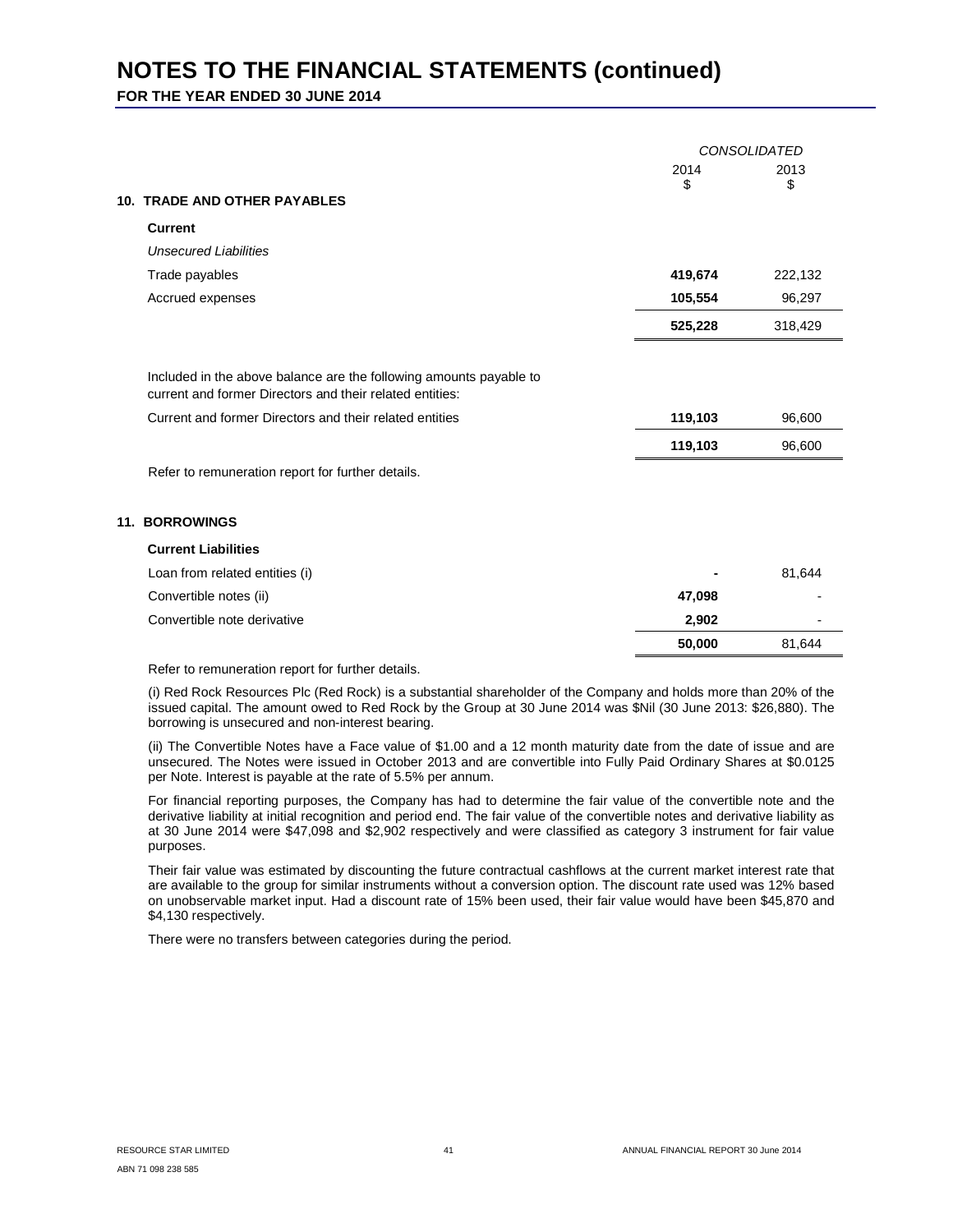#### **12. CONTRIBUTED EQUITY CONSOLIDATED**

|                                       |            | <u>CUNSULIDATED</u> |  |
|---------------------------------------|------------|---------------------|--|
|                                       | 2014       | 2013                |  |
|                                       |            |                     |  |
| Ordinary shares issued and fully paid | 33.569.173 | 32,930,782          |  |
|                                       | 33,569,173 | 32,930,782          |  |

Fully paid ordinary shares carry one vote per share and carry the right to dividends. Changes to the then Corporations Law abolished the authorised capital and par value concept in relation to share capital from 1 July 1998. Therefore, the company does not have a limited amount of share capital and issued shares do not have a par value.

| (i) Movement in ordinary shares on issue                            | Number      | \$         |
|---------------------------------------------------------------------|-------------|------------|
|                                                                     |             |            |
| At 1 July 2012                                                      | 113,856,364 | 32,820,772 |
| Fully paid shares issued for cash                                   |             |            |
| Exercise of options - 31 August 2012<br>$\bullet$                   | 50          | 10         |
| Share purchase plan - 18 March 2013<br>$\bullet$                    | 7,333,340   | 110,000    |
| Shares issued other than for cash                                   |             |            |
| Exploration Manager as per consultancy agreement - 27 November 2012 | 250,000     | 5,000      |
| Share issue costs                                                   |             | (5,000)    |
| At 30 June 2013                                                     | 121,439,754 | 32,930,782 |

| At 1 July 2013                                               | 121,439,754 | 32,930,782 |
|--------------------------------------------------------------|-------------|------------|
| Fully paid shares issued for cash                            |             |            |
| Equity settled tenement acquisition                          | 5,000,000   | 75,000     |
| Shares issued to director for services rendered<br>$\bullet$ | 733.334     | 9,167      |
| Conversion of 110,000 Convertible Notes                      | 8,800,000   | 104.000    |
| Share Placement                                              | 20,026,912  | 100.134    |
| Non-renounceable entitlements issue                          | 156,000,000 | 468,000    |
| Share issue costs                                            |             | (117, 910) |
| At 30 June 2014                                              | 312,000,000 | 33,569,173 |

#### **(a) Capital management**

Management controls the capital of the Group in order to provide the shareholders with adequate returns and ensure that the Group can fund its operations and continue as a going concern.

The Group's debt and capital includes ordinary share capital and financial liabilities, supported by financial assets. There are no externally imposed capital requirements. Management effectively manages the Group's capital by assessing the Group's financial risks and adjusting its capital structure in response to changes in these risks and in the market. These responses include the management of debt levels, distributions to shareholders and share issues.

There have been no changes in the strategy adopted by management to control the capital of the Group since the prior year. Refer to note 16 for how the Group manages its liquidity risk.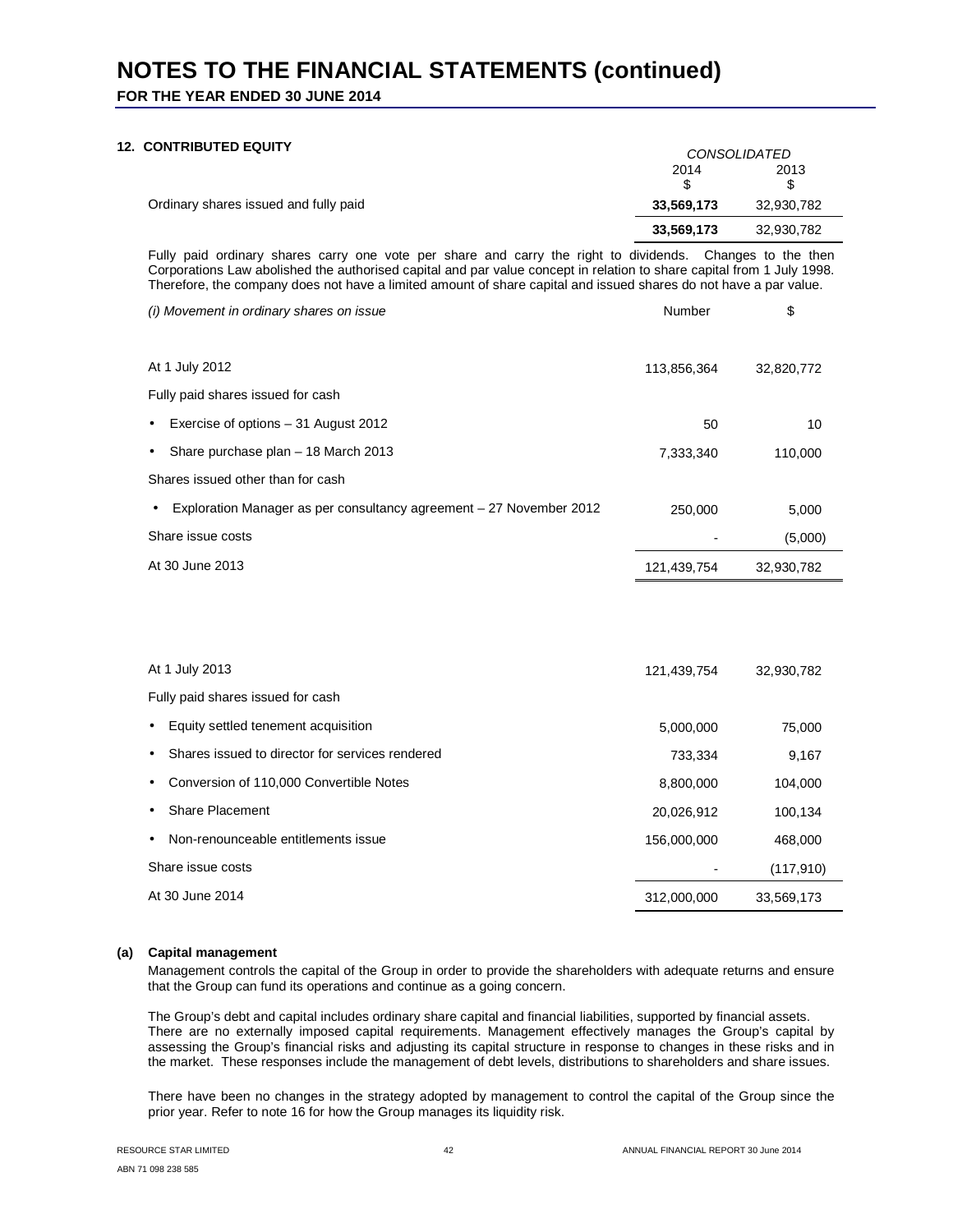**FOR THE YEAR ENDED 30 JUNE 2014**

|                                                                                                                                  | <b>CONSOLIDATED</b> |                     |
|----------------------------------------------------------------------------------------------------------------------------------|---------------------|---------------------|
|                                                                                                                                  | Number              | \$                  |
| <b>13. RESERVES</b>                                                                                                              |                     |                     |
| <b>Options Reserve</b>                                                                                                           |                     |                     |
| At 1 July 2012                                                                                                                   | 51,514,091          | 473,302             |
| Options issued                                                                                                                   |                     | 3,120               |
| Options exercised                                                                                                                | (50)                |                     |
| Options expired/forfeited                                                                                                        | (48, 514, 041)      | (451, 972)          |
| At 1 July 2013                                                                                                                   | 3,000,000           | 24,450              |
| Options issued as per the non-renounceable entitlement issue                                                                     | 78,000,000          | 156,000             |
| Options exercised                                                                                                                |                     |                     |
| Options expired/forfeited                                                                                                        | (3,000,000)         | (24, 450)           |
| At 30 June 2014                                                                                                                  | 78,000,000          | 156,000             |
| The reserve is used to record the value of equity benefits provided to employees and directors as part of their<br>remuneration. |                     |                     |
|                                                                                                                                  |                     | <b>CONSOLIDATED</b> |
|                                                                                                                                  | 2014<br>\$          | 2013                |
| <b>ACCUMULATED LOSSES</b><br>14.                                                                                                 |                     | \$                  |

| Movements in accumulated losses                       |                |                |
|-------------------------------------------------------|----------------|----------------|
| At 1 July                                             | (33, 229, 325) | (30, 222, 173) |
| Loss attributable to the members of the parent entity | (614, 347)     | (3,459,124)    |
| Options expired/forfeited                             | 24.450         | 451,972        |
| At 30 June                                            | (33,819,222)   | (33, 229, 325) |

### **15. SHARE BASED PAYMENTS**

| Recognised share-based payment expenses                                                                 |       |
|---------------------------------------------------------------------------------------------------------|-------|
| The expense recognised for share-based payment expenses during the<br>year is shown in the table below: |       |
| Expense arising from equity-settled share-based payment transactions<br>- Directors                     | 3.120 |
| Expense arising from equity-settled share-based payment transactions                                    |       |
| - Exploration Manager                                                                                   | 5.000 |
| Total expense arising from share-based payment transactions                                             | 8.120 |

The table below illustrates the number of options, the weighted average exercise price (WAEP) of and movements in share options issued by the Company during the year to key management personnel current and prior: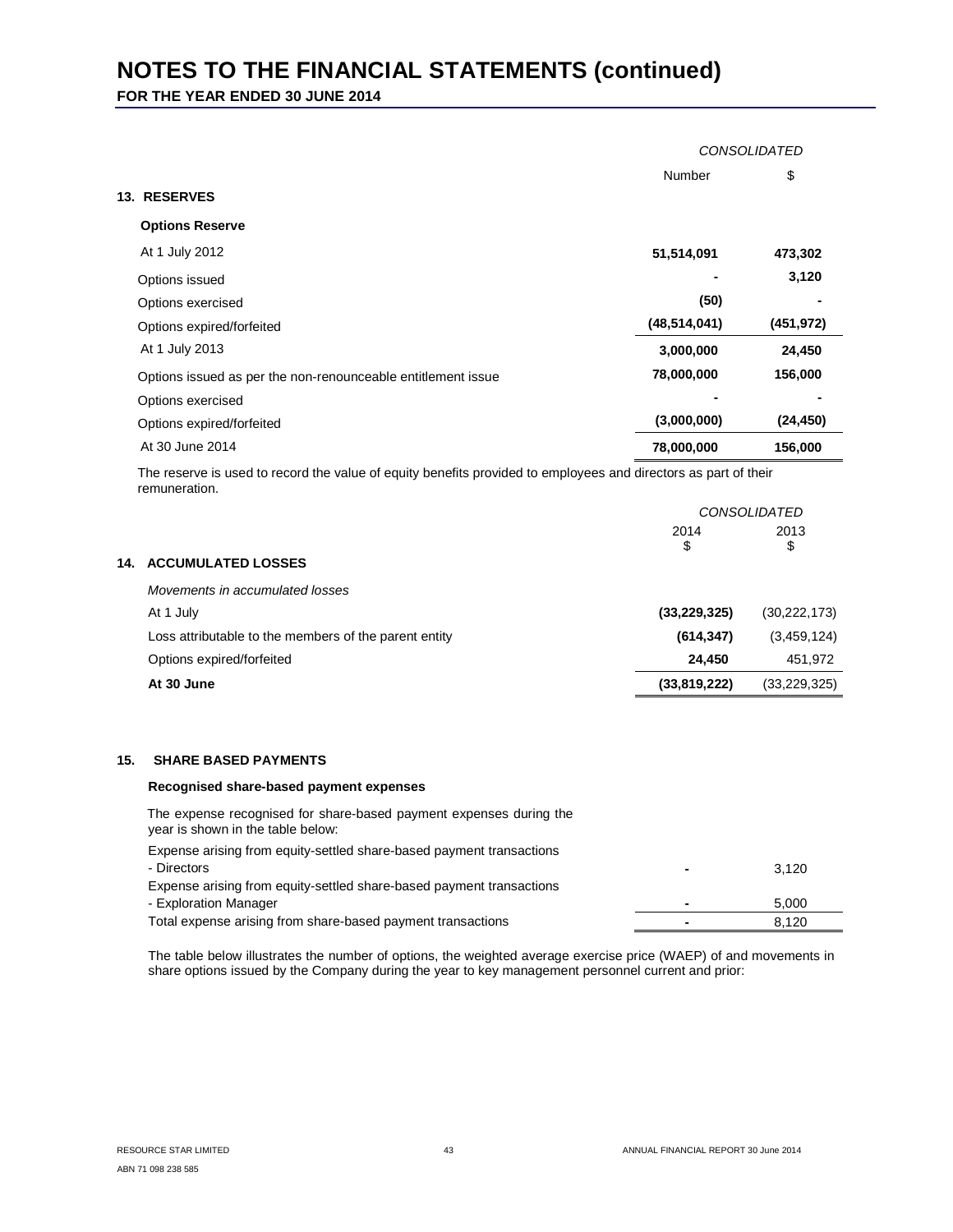### **15. SHARE BASED PAYMENTS (continued)**

|                                            | 30 June<br>2014<br>No. | 30 June 2014<br>Weighted<br>average<br>exercise price | 30 June<br>2013<br>No. | 30 June 2013<br>Weighted<br>average<br>exercise price |
|--------------------------------------------|------------------------|-------------------------------------------------------|------------------------|-------------------------------------------------------|
| Outstanding at the beginning of the period | 3,000,000              | \$0.1875                                              | 5.550.000              | \$0.1941                                              |
| Granted during the period                  | ۰                      |                                                       |                        |                                                       |
| Forfeited during the period                | (3,000,000)            | \$0.1875                                              | (2,550,000)            | \$0.2020                                              |
| Outstanding at the end of the period       | ۰                      |                                                       | 3,000,000              | \$0.1875                                              |
| Exercisable at the end of the period       | ۰                      |                                                       | 3,000,000              | \$0.1875                                              |

The outstanding balance as at 30 June 2014 for options issued under share based payments is nil.

The weighted average remaining contractual life for the share options as at 30 June 2014 was Nil (2013: 0.42 years).

The weighted average exercise price for options outstanding at year end was \$Nil (2013: \$0.1875).

The fair value of options granted during the year was \$Nil (2013: \$Nil).

The fair value of options expired during the year was \$24,451 (2013: \$451,972).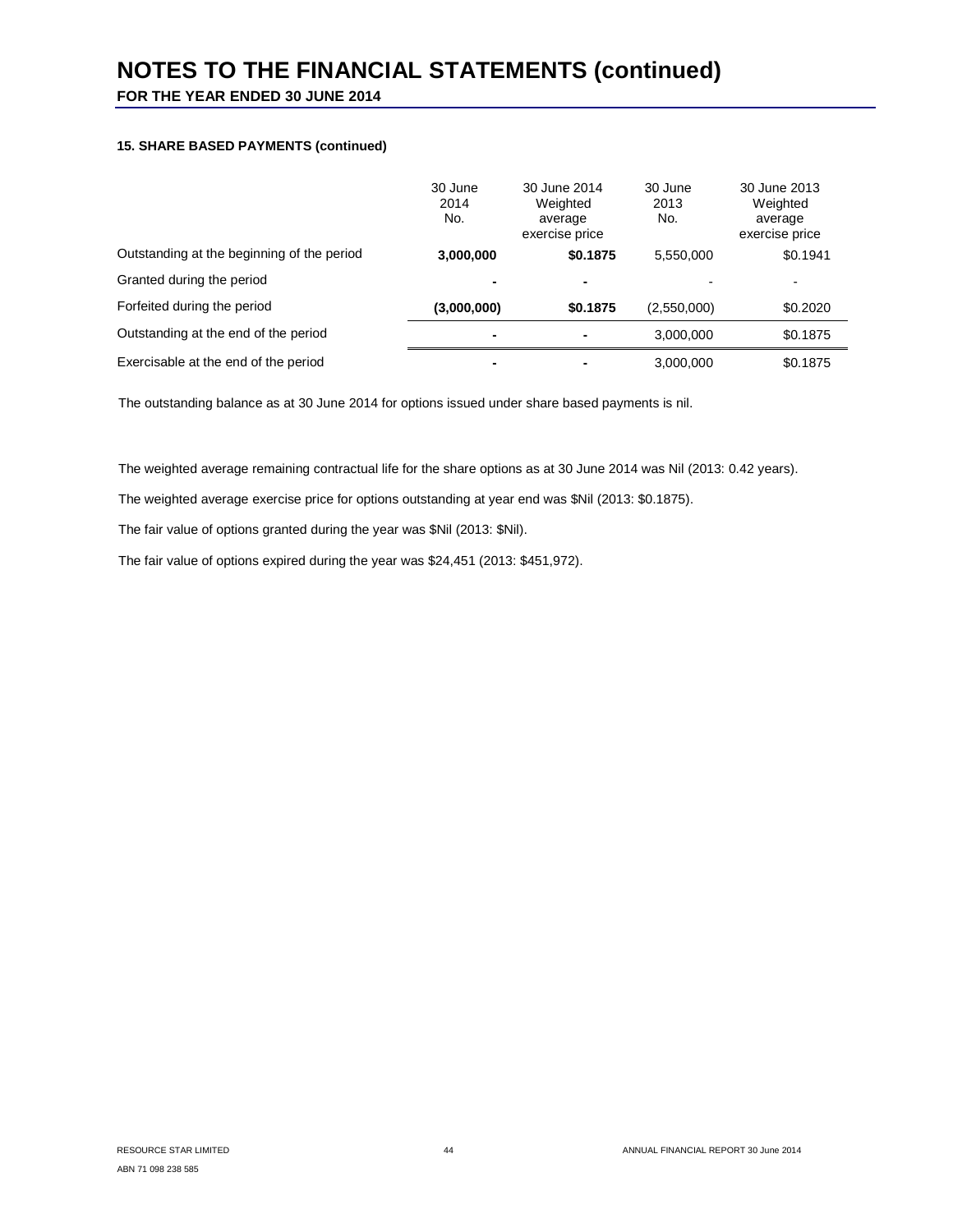#### **16. FINANCIAL RISK MANAGEMENT OBJECTIVES AND POLICIES**

The Board is responsible for monitoring and managing the Group's financial risk exposures by monitoring the Group's financial risk management policies and exposures and approves financial transactions within the scope of its authority. It also reviews the internal controls relating to currency risk, financing risk and interest rate risk. The overall risk management strategy seeks to assist the Group to meet its targets, while minimising potential adverse effects on financial performance.

The Group's principal financial instruments comprise receivables, payables, cash, convertible notes and financial liabilities from related parties.

The main purpose of these financial instruments is to finance the Group's operations. The Group has other financial assets and liabilities such as trade receivables and trade payables, which arise directly from its operations. The main risks arising from the Group's financial instruments are cash flow interest rate risk, liquidity risk, foreign exchange risk and credit risk. The Board reviews and agrees policies for managing each of these risks and they are summarised below.

Details of the significant accounting policies and methods adopted, including the criteria for recognition, the basis of measurement and the basis on which income and expenses are recognised, in respect of each class of financial asset, financial liability and equity instrument are disclosed in note 1 to the financial statements.

#### Interest rate risk

The Group's exposure to the risk of changes in market interest rates relates primarily to the Group's cash, short-term deposits and short-term borrowings. The short-term debt is a fixed rate debt. Since the Group does not have any long-term debt obligations, the Group's exposure to this risk is nominal.

#### Market risk

The Group's exposure to the financial risks of changes in foreign currency exchange rates, interest rates and equity prices relates primarily to accounts payables. The objective of market risk management is to manage and control market risk exposures within acceptable parameters, while optimising return.

|                              | <b>CONSOLIDATED</b> |                          |  |
|------------------------------|---------------------|--------------------------|--|
|                              | 2014<br>\$          | 2013<br>\$               |  |
| <b>Financial Assets</b>      |                     |                          |  |
| Cash and cash equivalents    | 460,485             | 1,358                    |  |
| <b>Financial Liabilities</b> | ٠                   | $\overline{\phantom{0}}$ |  |
| Net exposure                 | 460,485             | 1,358                    |  |
|                              |                     |                          |  |

#### Credit risk

Exposure to credit risk relating to financial assets arises from the potential non-performance by counter parties that could lead to financial loss to the Group. The Group's policy is to trade only with recognised, creditworthy third parties.

It is the Group's policy that all customers who wish to trade on credit terms will be subject to credit verification procedures. Cash and cash equivalents are held with Authorised Deposit Institutions (ADI) or an institution which has a Standard and Poor's (Australia) Pty Ltd rating of 'A-1+' for terms of a year or less.

In addition, receivable balances are monitored on an ongoing basis with the result that the Group's exposure to bad debts is not significant. There are no significant concentrations of credit risk within the Group. Details with respect to credit risk of trade and other receivables are disclosed in note 6.

#### Liquidity risk

Liquidity risk arises from the possibility that the Group might encounter difficulty in settling its debts or otherwise meeting its obligations related to financial liabilities. The Group's objective is to maintain a balance between continuity of funding and flexibility through the use of available funding facilities and capital raising. The liquidity risk is currently managed by the Board by monitoring the Group's cash flow and commitments on a monthly basis.

Refer to Note 1(u) for additional details.

The tables on page 48 reflects all contractually fixed pay-offs and receivables for settlement, repayments and interest resulting from recognised financial assets and liabilities. Cash flows for financial assets and liabilities without fixed amount or timing are based on the conditions existing at 30 June 2014 and 2013.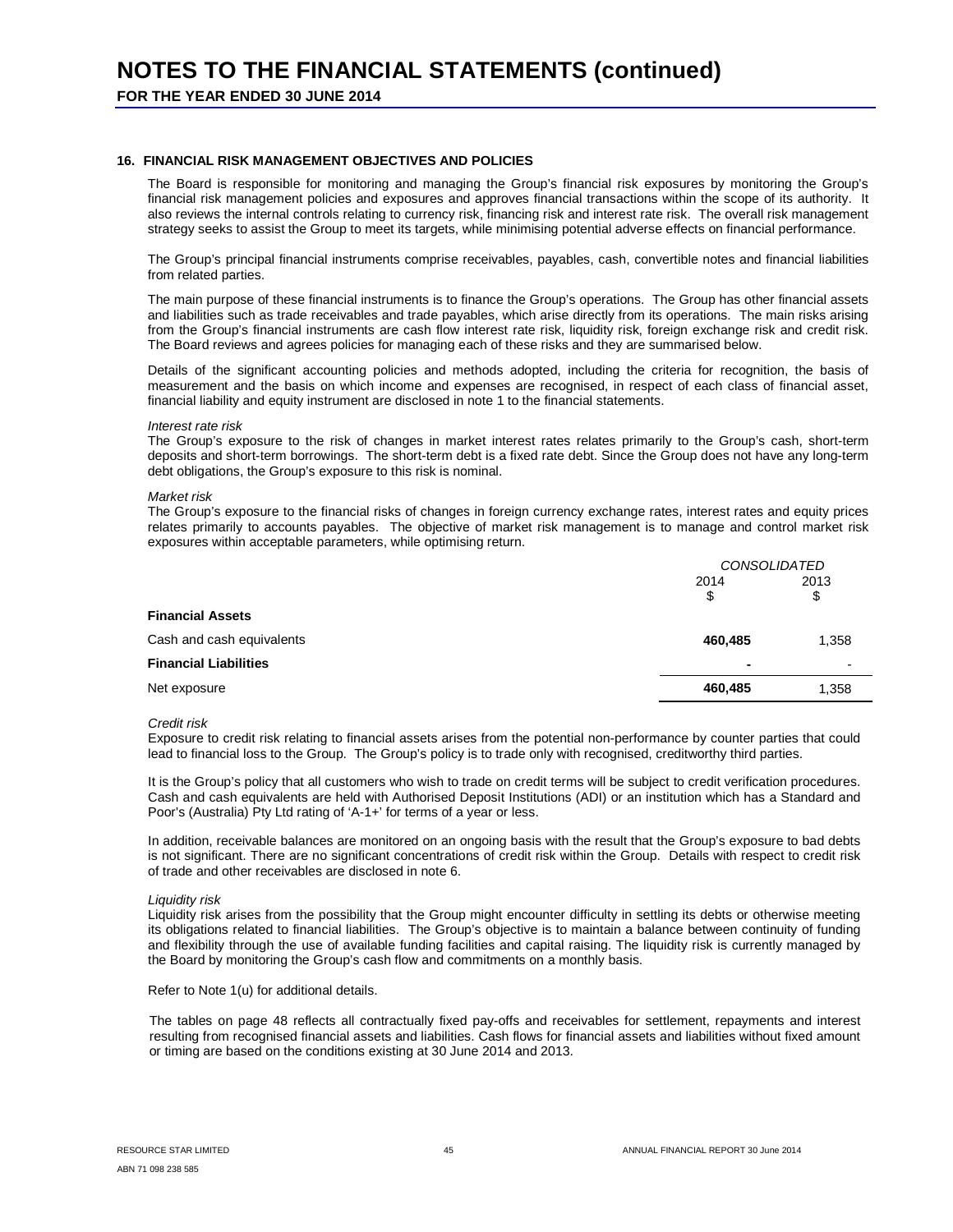#### **16. FINANCIAL RISK MANAGEMENT OBJECTIVES AND POLICIES (continued)**

#### Foreign currency risk management

Exposure to foreign exchange risk may result in the fair value of cash flows of a financial instrument fluctuating due to movement in foreign exchange rates of currencies in which the Group holds financial investments and/or financial liabilities which are other than the AUD currency of the Group.

The Group undertakes certain transactions denominated in foreign currencies, hence exposures to exchange rate fluctuations arise.

The carrying amount of the Group's foreign currency denominated monetary assets and monetary liabilities at the reporting date is as follows:

|            | Liabilities |       | Assets         |                |
|------------|-------------|-------|----------------|----------------|
|            | 2014        | 2013  | 2014           | 2013           |
|            | ۰D          | \$    | S              | \$             |
| <b>MWK</b> | 7,030       | 5,162 | $\blacksquare$ | $\blacksquare$ |

#### Foreign currency sensitivity analysis

#### The Group is exposed to Malawian (MWK) currency fluctuations.

The following table details the Group's sensitivity to a 10% increase and decrease in the Australian dollar against the relevant foreign currencies. 10% is the sensitivity rate used when reporting foreign currency risk internally to key management personnel and represents management's assessment of the possible change in foreign exchange rates. The sensitivity analysis includes only outstanding foreign currency denominated monetary items and adjusts their translation at the period end for a 10% change in foreign currency rates. The sensitivity analysis includes external loans where the denomination of the loan is in a currency other than the currency of the lender or the borrower. A positive number indicates an increase in profit or loss and other equity where the Australian Dollar (AUD) strengthens against the respective currency. For a weakening of the Australian Dollar against the respective currency there would be an equal and opposite impact on the profit and other equity and the balances below would be negative.

|                |              | AUD impact |  |
|----------------|--------------|------------|--|
|                | Consolidated |            |  |
|                | 2014         | 2013       |  |
|                | S            | \$         |  |
| Profit or loss | 614          | 516        |  |

#### Fair values

Set out below is a comparison by category of carrying amounts and fair values of all of the Group's financial instruments recognised in the financial statements. The fair values of financial assets have been calculated using market interest rates.

|                                                                           | Consolidated             |                |                                      |        |  |
|---------------------------------------------------------------------------|--------------------------|----------------|--------------------------------------|--------|--|
|                                                                           | Level 1                  | Level 2        | Level 3                              | Total  |  |
| 30 June 2014                                                              | \$'000                   | \$'000         | \$'000                               | \$'000 |  |
| <b>Assets</b><br>Financial assets at fair value through profit or<br>loss |                          | $\blacksquare$ | $\blacksquare$                       |        |  |
| Derivatives used for hedging                                              |                          | $\blacksquare$ | $\blacksquare$                       |        |  |
| Available-for-sale financial assets                                       |                          |                |                                      |        |  |
|                                                                           | $\overline{\phantom{0}}$ |                | $\blacksquare$                       |        |  |
| <b>Liabilities</b>                                                        |                          |                |                                      |        |  |
| Convertible Note                                                          |                          |                | 50,000                               | 50,000 |  |
|                                                                           | $\overline{\phantom{0}}$ |                | 50,000                               | 50,000 |  |
| RESOURCE STAR LIMITED                                                     | 46                       |                | ANNUAL FINANCIAL REPORT 30 June 2014 |        |  |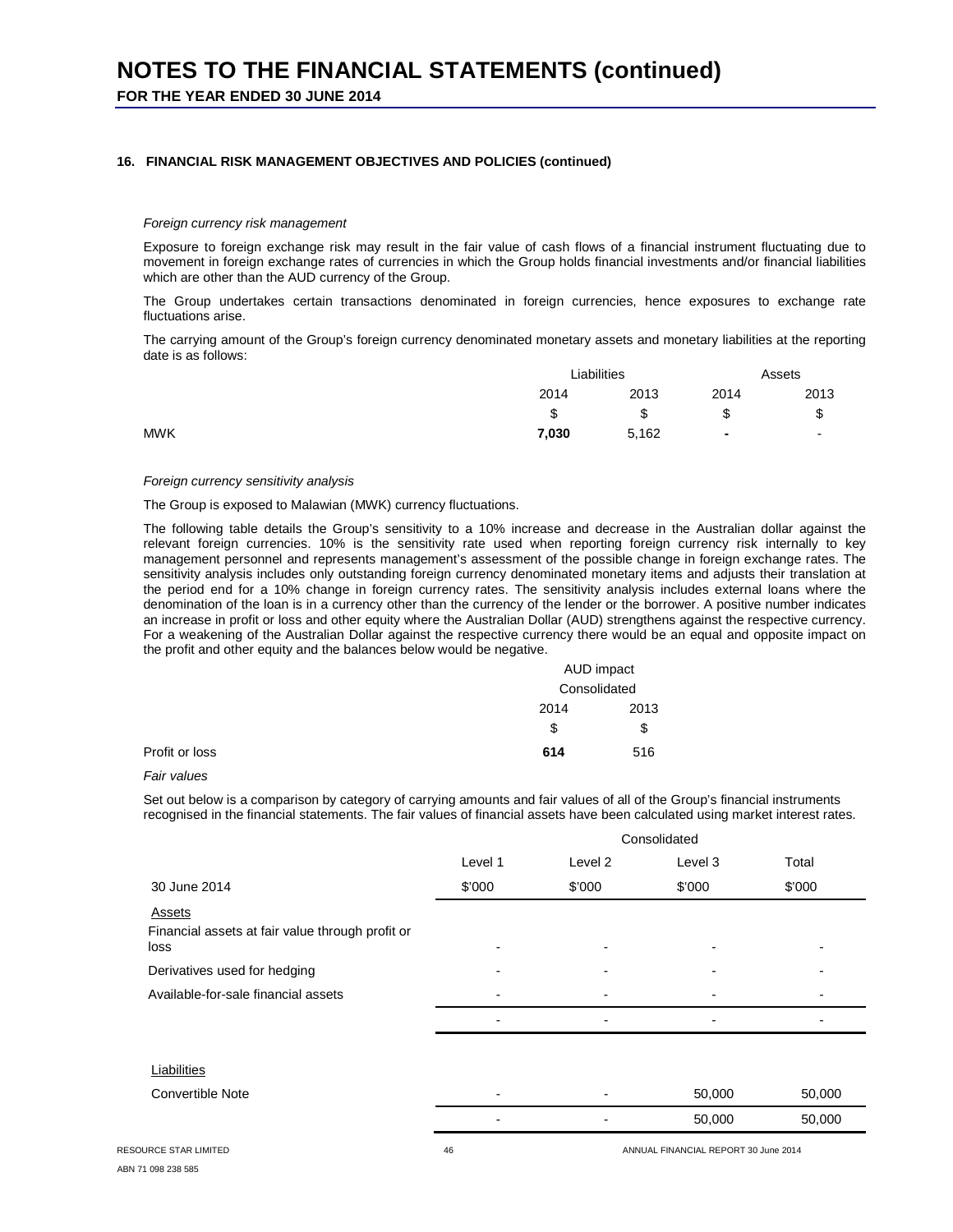### **16. FINANCIAL RISK MANAGEMENT OBJECTIVES AND POLICIES (continued)**

The fair value of financial instruments traded in active markets (such as publicly traded derivatives, and trading and available-for-sale securities) is based on quoted market prices at the end of the reporting period. The quoted market price used for financial assets held by the Group is the current bid price. These instruments are included in level 1.

The fair value of financial instruments that are not traded in an active market (for example, over-the-counter derivatives) is determined using valuation techniques. The Group uses a variety of methods and makes assumptions that are based on market conditions existing at the end of each reporting period. Quoted market prices or dealer quotes for similar instruments are used to estimate fair value for long-term debt for disclosure purposes. Other techniques, such as estimated discounted cash flows, are used to determine fair value for the remaining financial instruments. In the circumstances where a valuation technique for these instruments is based on significant unobservable inputs, such instruments are included in level 3. There were no significant transfers between levels 1 and 2 during the year.

The following table presents the changes in level 3 instruments for the years ended 30 June 2014 and 30 June 2013.

|                                                           | Consolidated               |        |  |
|-----------------------------------------------------------|----------------------------|--------|--|
|                                                           | Convertible<br><b>Note</b> | Total  |  |
| 30 June 2014                                              | \$'000                     | \$'000 |  |
| Balance at beginning of year                              |                            |        |  |
| Initial recognition                                       | 48,047                     | 50,000 |  |
| <b>Disposals</b>                                          |                            |        |  |
| Gain/(Losses) recognised in other<br>comprehensive income | 1,953                      | 1,953  |  |
| Balance at end of year                                    | 50,000                     | 50,000 |  |
|                                                           |                            |        |  |

Total gains or losses for the period included in other income (other expenses that relate to assets held at end of reporting period 7,665 7,665

As at the end of the 30 June 2013 financial year, the Group did not have any financial instruments held at fair value and accordingly, the fair value hierarchy was not required to be applied.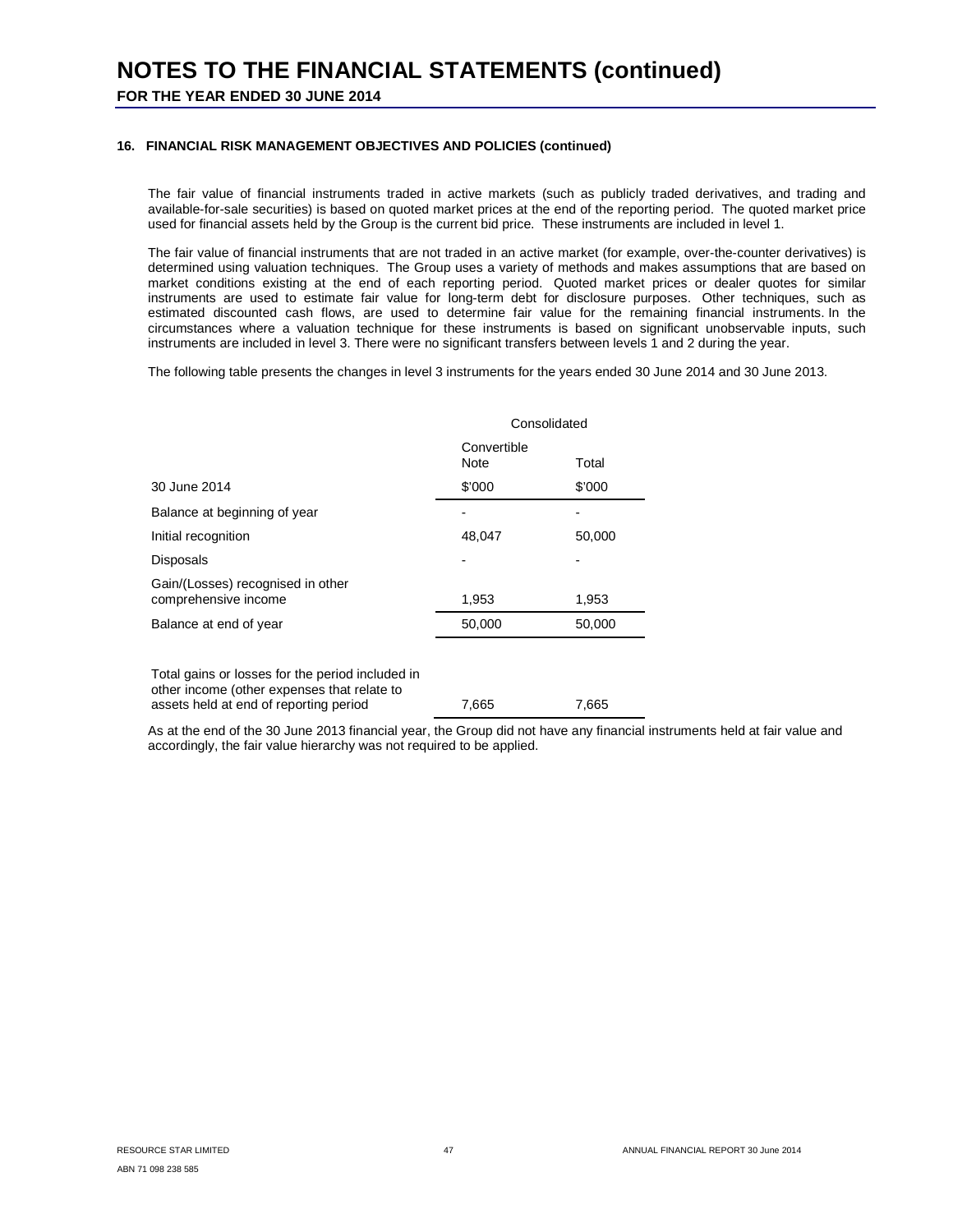## **116. FINANCIAL RISK MANAGEMENT OBJECTIVES AND POLICIES (continued)**

|                              | Carrying amount |            | Fair value |            |
|------------------------------|-----------------|------------|------------|------------|
|                              | 2014<br>\$      | 2013<br>\$ | 2014<br>\$ | 2013<br>\$ |
| <b>CONSOLIDATED</b>          |                 |            |            |            |
| Financial assets             |                 |            |            |            |
| Cash                         | 460,485         | 1,358      | 460,485    | 1,358      |
| Other financial assets       | ۰               |            |            |            |
| Trade and other receivables  | 13,240          | 35,864     | 13,240     | 35,864     |
| <b>Financial liabilities</b> |                 |            |            |            |
| Trade and other payables     | 419,674         | 222,132    | 419,674    | 222,132    |
| <b>Borrowings</b>            | 50,000          | 81,644     | 50,000     | 81,644     |

## **Interest rate risk**

The following table sets out the carrying amount, by maturity, of the financial instruments:

| Year ended 30/6/2014<br><b>CONSOLIDATED</b><br><b>FINANCIAL ASSETS</b><br><b>Floating rate</b> | <1 year<br>\$ | 1-2 years<br>\$ | 2-3 years<br>\$          | 3-4 years<br>\$ | 4-5 years<br>\$ | >5 years<br>\$           | Total<br>\$ | Weighted<br>average<br>effective<br>interest<br>rate<br>% |
|------------------------------------------------------------------------------------------------|---------------|-----------------|--------------------------|-----------------|-----------------|--------------------------|-------------|-----------------------------------------------------------|
| <b>Cash assets</b>                                                                             | 460,485       |                 |                          |                 |                 | $\overline{\phantom{a}}$ | 460,485     | 0.99%                                                     |
| Non-interest bearing                                                                           |               |                 |                          |                 |                 |                          |             |                                                           |
| Trade & other receivables                                                                      | 13,240        |                 | $\overline{\phantom{0}}$ | $\blacksquare$  |                 | $\overline{\phantom{a}}$ | 13,240      | $0.00\%$                                                  |
| <b>FINANCIAL LIABILITIES</b><br>Non-interest bearing                                           |               |                 |                          |                 |                 |                          |             |                                                           |
| Trade & other payables                                                                         | 419,674       | $\overline{a}$  |                          | -               |                 | -                        | 419,674     | $0.00\%$                                                  |
| <b>Borrowings</b>                                                                              | 50,000        | $\overline{a}$  |                          | -               | $\blacksquare$  | $\overline{\phantom{a}}$ | 50,000      | 5.5%                                                      |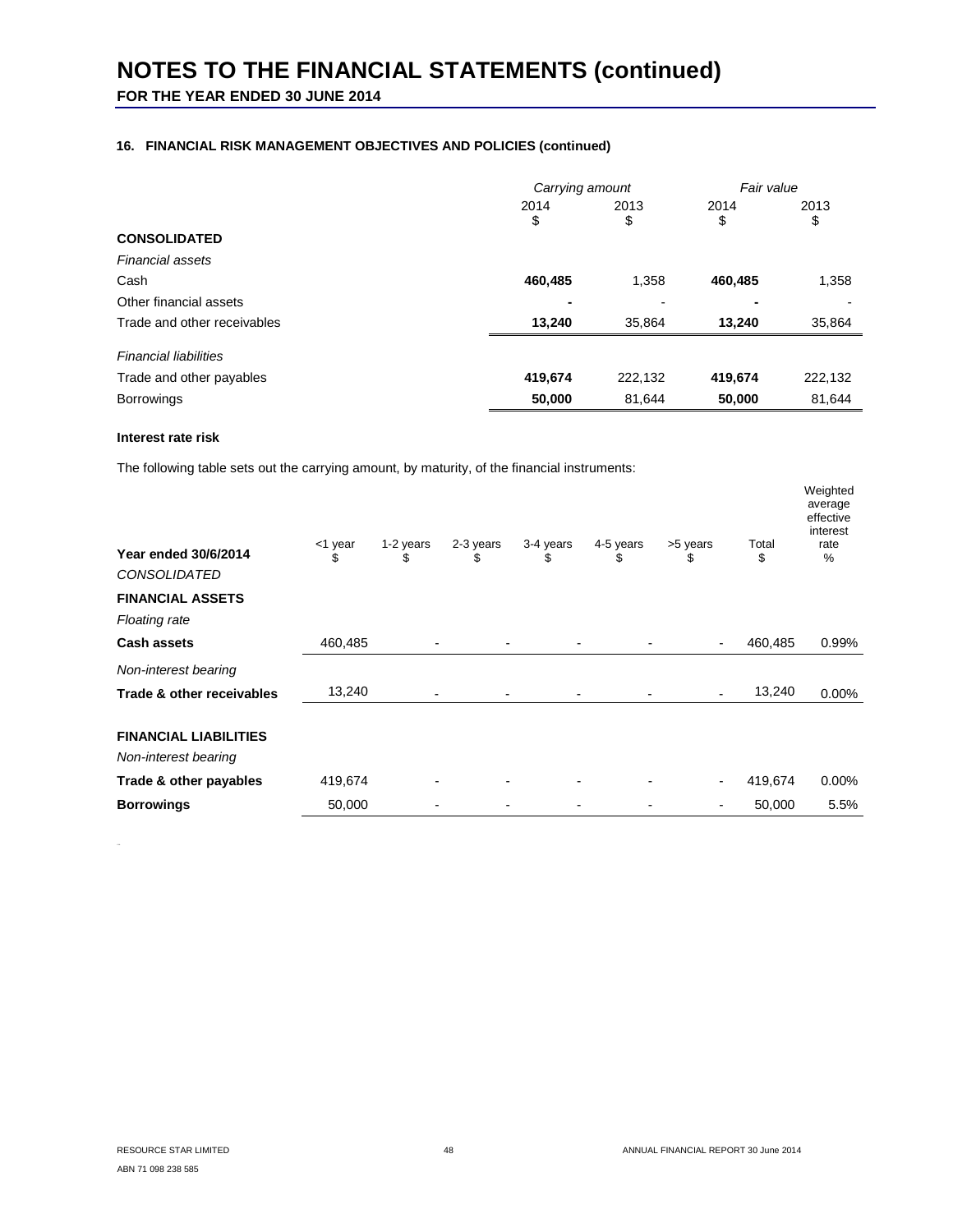**FOR THE YEAR ENDED 30 JUNE 2014**

## **16. FINANCIAL RISK MANAGEMENT OBJECTIVES AND POLICIES (continued)**

| <b>Period ended 30/6/2013</b> | <1 year<br>S. | 1-2 years<br>Ж | 2-3 years<br>\$ | 3-4 years<br>Ъ | 4-5 years<br>æ.          | >5 years<br>SS.          | Total<br>\$ | Weighted<br>average<br>effective<br>interest<br>rate<br>% |
|-------------------------------|---------------|----------------|-----------------|----------------|--------------------------|--------------------------|-------------|-----------------------------------------------------------|
| <b>CONSOLIDATED</b>           |               |                |                 |                |                          |                          |             |                                                           |
| <b>FINANCIAL ASSETS</b>       |               |                |                 |                |                          |                          |             |                                                           |
| <b>Floating rate</b>          |               |                |                 |                |                          |                          |             |                                                           |
| <b>Cash assets</b>            | 1,358         |                | $\blacksquare$  | $\blacksquare$ | $\overline{\phantom{a}}$ | $\blacksquare$           | 1,358       | 0.99%                                                     |
| Non-interest bearing          |               |                |                 |                |                          |                          |             |                                                           |
| Trade & other receivables     | 35,864        |                |                 |                |                          | $\overline{\phantom{a}}$ | 35,864      | 0.00%                                                     |
| <b>FINANCIAL LIABILITIES</b>  |               |                |                 |                |                          |                          |             |                                                           |
| Non-interest bearing          |               |                |                 |                |                          |                          |             |                                                           |
| Trade & other payables        | 222,132       |                |                 |                |                          | $\overline{\phantom{a}}$ | 222,132     | 0.00%                                                     |
| <b>Borrowings</b>             | 81,644        |                |                 |                |                          | $\overline{\phantom{a}}$ | 81,644      | $0.00\%$                                                  |

#### **17. CONTROLLED ENTITIES**

The consolidated financial statements include the financial statements of Resource Star Limited and the controlled subsidiaries listed in the following table:

|                                | Country of<br>Incorporation | % Equity interest<br>2014 | 2013 | <b>Owing to Parent Company</b><br>2014 | 2013           |
|--------------------------------|-----------------------------|---------------------------|------|----------------------------------------|----------------|
| Orion Exploration Pty Ltd      | Australia                   | 100%                      | 100% | 3.780                                  | 62,363         |
| Eastbourne Exploration Pty Ltd | Australia                   | 100%                      | 100% | ٠                                      | $\blacksquare$ |
|                                |                             |                           |      | 3.780                                  | 62,363         |

The transactions with the subsidiaries were limited to the advance of funds during the year.

### **18. EVENTS AFTER THE END OF THE REPORTING PERIOD**

On 2 July 2014, Mr C Guy resigned as a Non-executive director to the Company. Mr R Parker was appointed as Nonexecutive director.

On 1 August 2014, Resource Star announced that it has executed a binding terms sheet pursuant to which it has been granted an exclusive Option to conduct due diligence on Western Australian based cloud services provider Cloud Lands for the purpose of determining whether to acquire 100% of the issued capital of Cloud Lands. Due diligence continues up to the date of this report.

On 1 August 2014, Mr M Walker was appointed as Non-executive director to the Company.

On 12 September 2014, Mr S Cheema was appointed as Company Secretary with Ms Eryn Kestel subsequently resigning as Company Secretary.

On 19 September, Resource Star raised \$140,000 before costs through issue of 35,000,000 shares under its placement capacity which was approved at the 16 September General Meeting of Shareholders.

Other than the above, there has not been any matter or circumstance that has arisen after the end of the reporting period that has significantly affected, or may significantly affect, the operations of the Group, the results of those operations, or the state of affairs of the Group in future financial periods.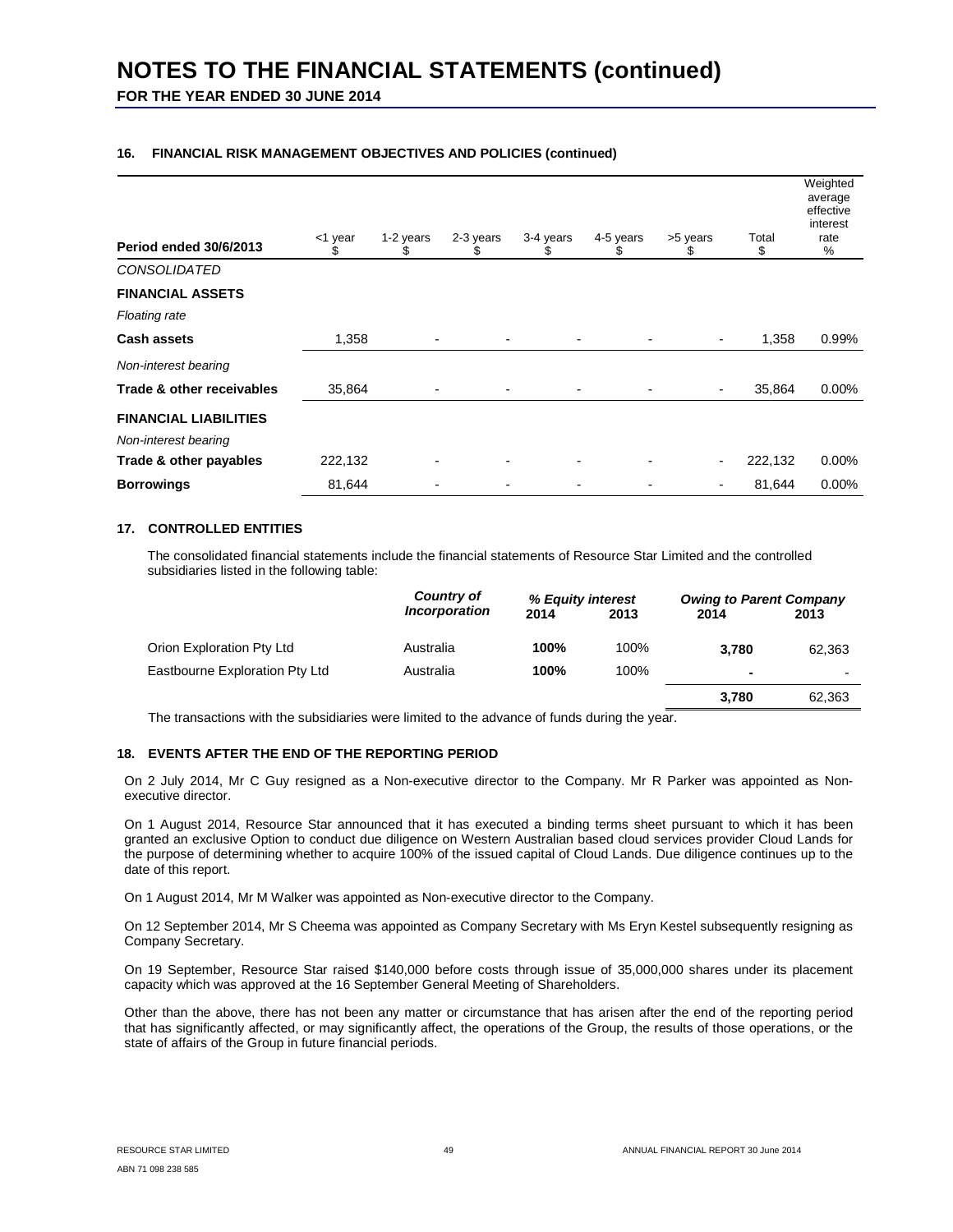|                                                                                                            | <i>CONSOLIDATED</i> |                   |
|------------------------------------------------------------------------------------------------------------|---------------------|-------------------|
| <b>19. AUDITOR'S REMUNERATION</b>                                                                          | 30 June 2014<br>\$  | 30 June 2013<br>S |
| The auditor of Resource Star Limited is HLB Mann Judd.                                                     |                     |                   |
| Amounts received or due and receivable by HLB Mann Judd for:                                               |                     |                   |
| An audit or review of the financial report of the entity and any other<br>entity in the consolidated group | 29,385              | 36,211            |
|                                                                                                            | 29,385              | 36.211            |

#### **20. SEGMENT INFORMATION**

The Group has identified its operating segment based on the internal reports that are reviewed and used by the Board of Directors (Chief operating decision makers) in assessing performance and determining the allocation of resources. The Group is managed primarily on the basis of its geographical segment.

During the year, the Group considers that it has operated in two segments, being mineral exploration in Australia and Malawi (Africa).

#### **Segment information**

The following table presents revenue and profit/(loss) information and certain asset and liability information regarding the reporting segments for the years ended 30 June 2014 and 30 June 2013. The accounting policies used to determine the segment information are consistent with those used to prepare the Group's financial statements.

|                                                                                    | Australia   | Malawi (Africa) | Total       |  |
|------------------------------------------------------------------------------------|-------------|-----------------|-------------|--|
|                                                                                    | \$          | \$              | \$          |  |
| 2014                                                                               |             |                 |             |  |
| Segment revenue                                                                    | 21,662      |                 | 21,662      |  |
| Segment net operating loss after tax                                               | (614, 347)  |                 | (614, 347)  |  |
| Segment assets                                                                     | 481,179     |                 | 481,179     |  |
| Segment liabilities                                                                | (561, 490)  | (13, 738)       | (575, 228)  |  |
| Cash flow information<br>Net cash flows provided by/(used in) investing activities | (111,008)   |                 | (111,008)   |  |
| 2013                                                                               |             |                 |             |  |
| Segment revenue                                                                    | 2,174       |                 | 2,174       |  |
| Segment net operating loss after tax                                               | (1,413,599) | (2,045,525)     | (3,459,124) |  |
| Segment assets                                                                     | 125,980     |                 | 125,980     |  |
| Segment liabilities                                                                | (400, 073)  |                 | (400, 073)  |  |
| Cash flow information                                                              |             |                 |             |  |
| Net cash flow provided by/(used in) investing activities                           | (48, 115)   | (190, 026)      | (238, 141)  |  |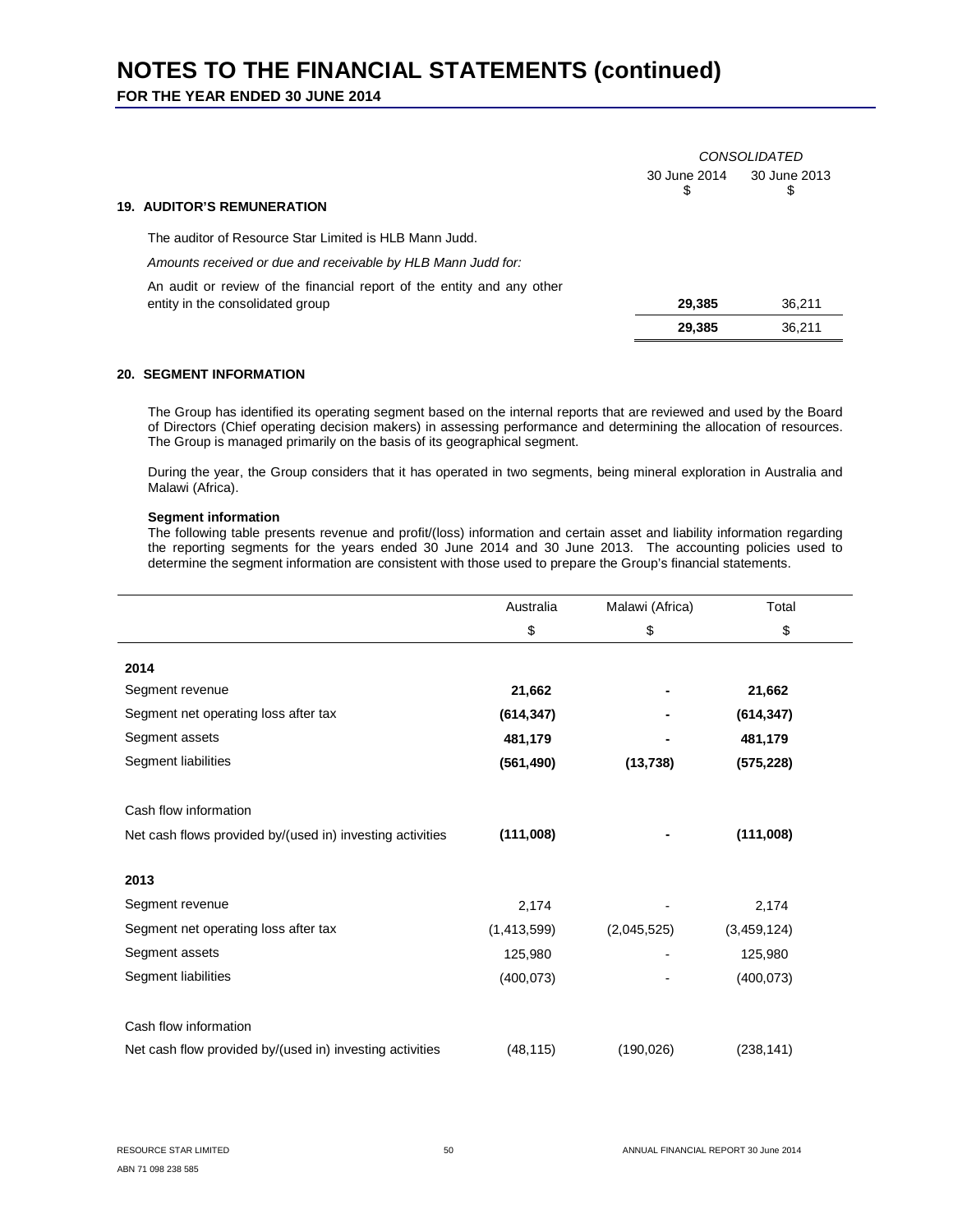### **21. RELATED PARTY DISCLOSURES**

#### **(a) Details of key management personnel (KMP)**

|             | Directors       |                                                                         |
|-------------|-----------------|-------------------------------------------------------------------------|
| Mr A Bell   |                 | Director (non-executive) – appointed 6 August 2007                      |
| Mr M Walker |                 | Director (non-executive) – appointed 1 August 2014                      |
|             | Mr G Karantzias | Director (non-executive) – appointed 18 December 2013                   |
| Mr C Guy    |                 | Director (non-executive) – appointed 9 April 2013, resigned 2 July 2014 |
| Mr R Parker |                 | Director (non-executive) – appointed 2 July 2014                        |
|             |                 |                                                                         |

(ii) Executives

 $\mathbf{u}$   $\mathbf{v}$ 

Mr C Burrell Director (executive) – appointed 9 April 2013, resigned 18 December 2013

Key management personnel remuneration has been included in the Remuneration Report section of the Directors' Report.

#### **(b) Remuneration paid or payable**

Refer to the Remuneration Report contained in the Directors' Report for details of the remuneration paid or payable to each member of the Group's key management personnel for the years ended 30 June 2014 and 30 June 2013. The total remuneration paid to KMP of the Company and the Group is as follows:

|                              | <b>CONSOLIDATED</b> |                   |
|------------------------------|---------------------|-------------------|
|                              | 30 June 2014<br>\$  | 30 June 2013<br>S |
| Short-term employee benefits | 104,921             | 260,131           |
| Post-employment benefits     | ۰                   | 13,501            |
| Share-based payments         |                     | 3,120             |
|                              | 104,921             | 276,752           |

#### **22. CAPITAL AND OTHER COMMITMENTS**

#### Exploration and other commitments

In order to maintain current rights of tenure to exploration of exploration licences, the Group is required to perform a minimum exploration work to meet the minimum expenditure requirements specified by various governments. These obligations are subject to renegotiation when application for a mining lease is made and at other times. For the exploration licences held at year end, the aggregate minimum expenditure requirement per annum is \$Nil (2013: \$Nil).

As at 30 June 2013, the Company had a contractual commitment for the acquisition of the Spinifex Uranium Project in accordance with the Agreement for Sale of Mining Assets, by way of the issue of 5 million shares to the vendor at the deemed price of 1.5 cents per share.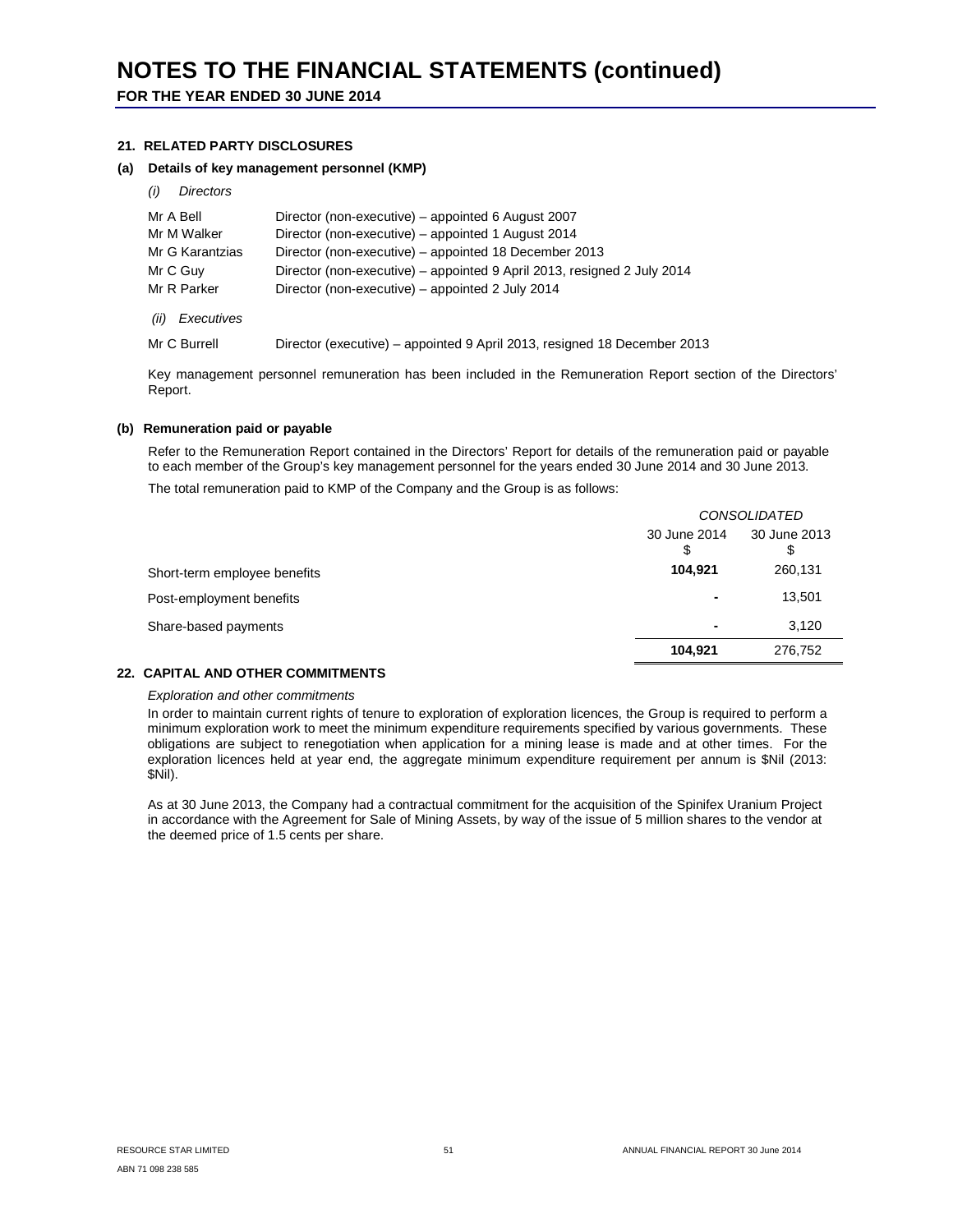**FOR THE YEAR ENDED 30 JUNE 2014**

| 23. PARENT ENTITY DISCLOSURES              | 2014<br>\$         | 2013<br>\$         |
|--------------------------------------------|--------------------|--------------------|
| (a) Summary of Financial Information       |                    |                    |
| <b>Financial position</b><br><b>Assets</b> |                    |                    |
| <b>Current assets</b>                      | 474,283            | 43,465             |
| Non-current assets                         | 3,780              | 63,615             |
| <b>Total assets</b>                        | 478,063            | 107,080            |
| <b>Liabilities</b>                         |                    |                    |
| <b>Current liabilities</b>                 | 561,490            | 381,173            |
| <b>Total liabilities</b>                   | 561,490            | 381,173            |
| <b>Net Assets</b>                          | (83, 427)          | (274, 093)         |
| <b>Equity</b>                              |                    |                    |
| Contributed capital                        | 33,569,173         | 32,930,782         |
| (Accumulated losses)                       | (33,808,600)       | (33, 229, 325)     |
| Reserves                                   |                    |                    |
| Options reserve                            | (156,000)          |                    |
| Share based payments reserve               |                    | 24,450             |
| <b>Total equity</b>                        | (83, 427)          | (274, 093)         |
|                                            | 30 June 2014<br>\$ | 30 June 2013<br>\$ |
| <b>Financial performance</b>               |                    |                    |
| Loss for the year                          | (603, 725)         | (3,282,601)        |
| Other comprehensive income (loss)          | ۰                  |                    |
| Total comprehensive income (loss)          | (603, 725)         | (3,282,601)        |
|                                            |                    |                    |

#### **(b) Contractual commitments for the acquisition of property, plant and equipment**

As at 30 June 2014, the Company had no contractual commitments for the acquisition of property, plant and equipment (2013: Nil), other than those disclosed in note 22.

## **(c) Guarantees and contingent liabilities**

As at 30 June 2014, the Company had no guarantees or contingent liabilities (2013: Nil), other than those already disclosed in note 24.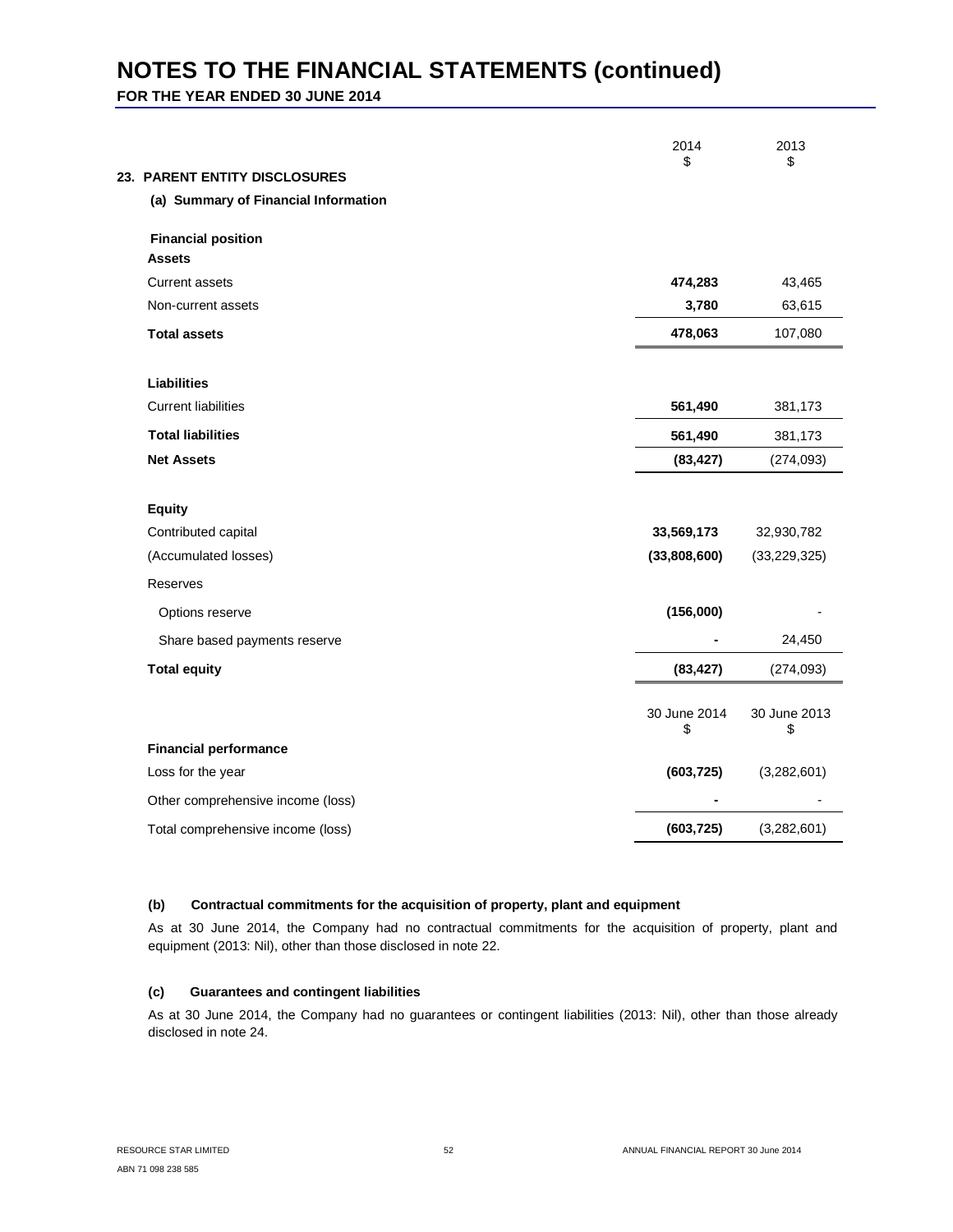## **24. CONTINGENCIES**

There were no contingencies as at 30 June 2014 and 2013.

### **25. COMPANY DETAILS**

 The registered office of the company is: Level 2, 330 Churchill Avenue Subiaco WA 6008

 The principal place of business is: Level 2, 330 Churchill Avenue Subiaco WA 6008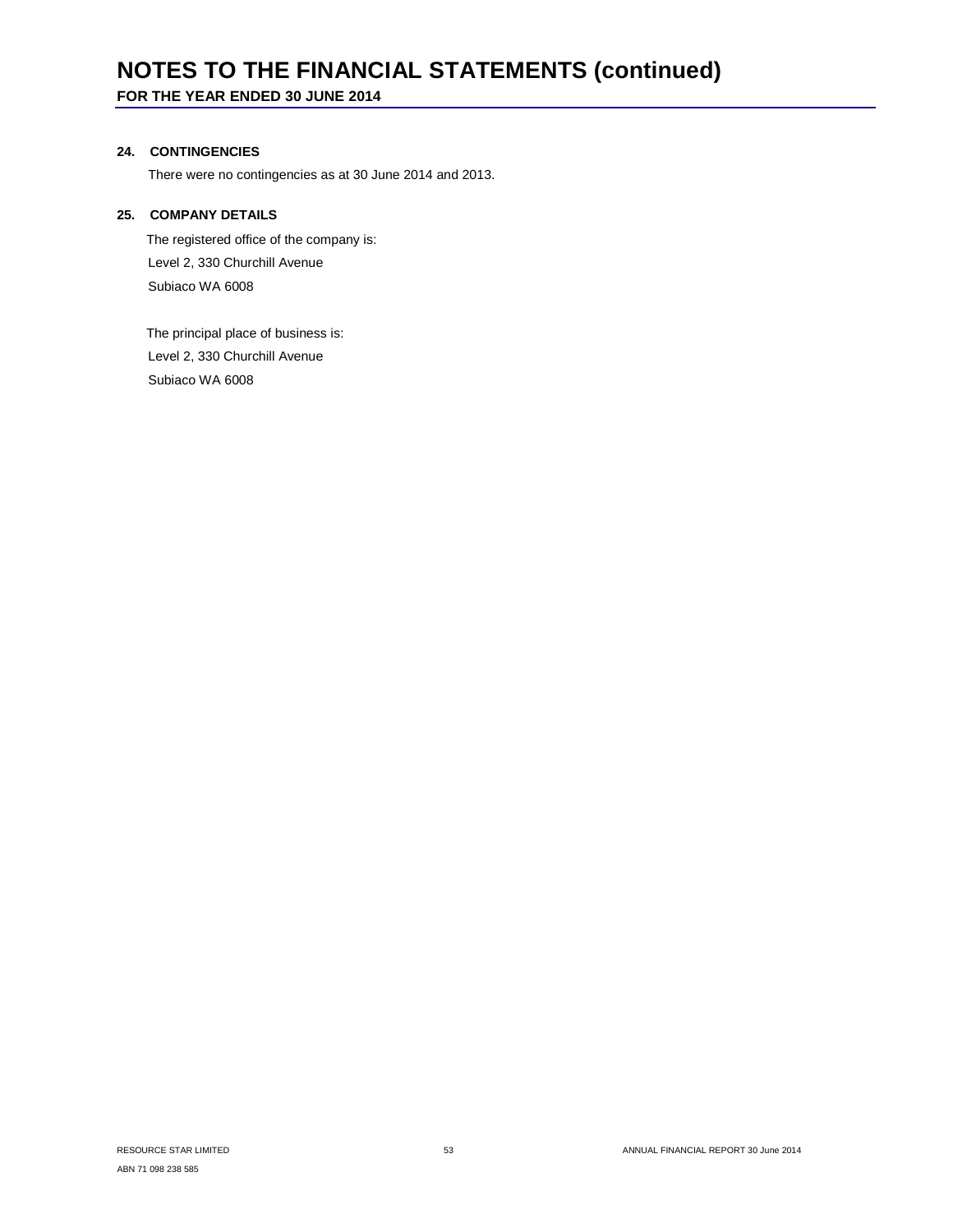## **DIRECTORS' DECLARATION**

## **FOR THE YEAR ENDED 30 JUNE 2014**

- 1. In the opinion of the directors of Resource Star Limited (the "Company"):
	- (a) the financial statements, notes and additional disclosures included in the director's report designated as audited are in accordance with the Corporations Act 2001, including:
		- (i) giving a true and fair view of the Group's financial position as at 30 June 2014 and of its performance for the year then ended; and
		- (ii) complying with Australian Accounting Standards (including the Australian Interpretations) and the Corporations Regulations 2001;
	- (b) there are reasonable grounds to believe that the Company will be able to pay its debts as and when they become due and payable, based on the factors outlined in note 1(u); and
	- (c) the financial statements and notes thereto are in accordance with International Financial Reporting Standards issued by the International Accounting Standards Board, as outlined in note 1(c).
- 2. This declaration has been made after receiving the declarations required to be made to the directors in accordance with sections 295A of the Corporations Act 2001 for the year ended 30 June 2014.

This declaration is signed in accordance with a resolution of the Board of Directors.

lew surfer

**Andrew Bell Chairman** 

30 September 2014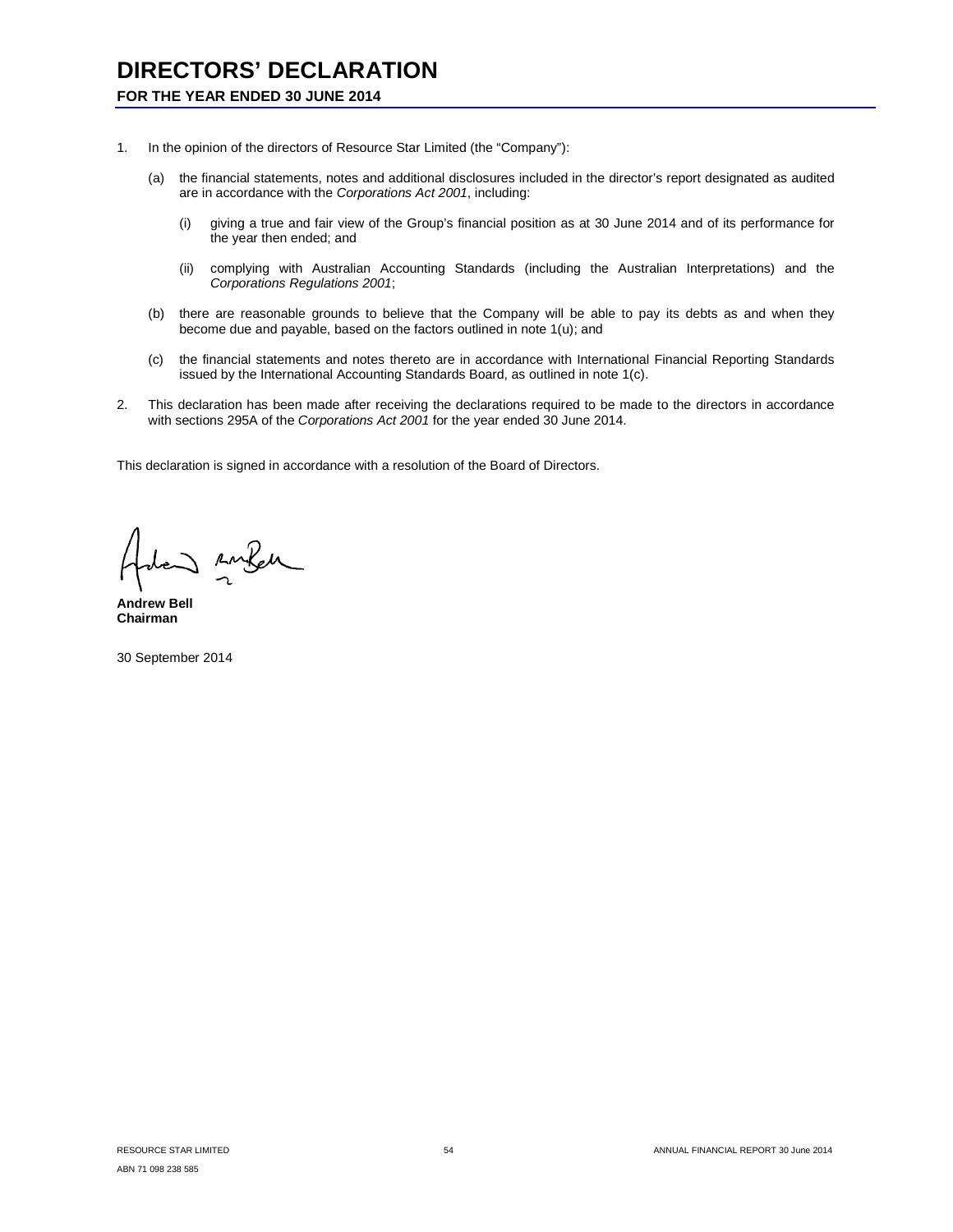

Accountants | Business and Financial Advisers

#### **Independent Auditor's Report to the Members of Resource Star Limited**

### **Report on the Financial Report**

We have audited the accompanying financial report of Resource Star Limited ("Resource Star" or " the Company") and its controlled entities ("the Group"), which comprises the consolidated statement of financial position as at 30 June 2014, the consolidated statement of profit or loss and other comprehensive income, the consolidated statement of changes in equity and the consolidated statement of cash flows for the year then ended, notes comprising a summary of significant accounting policies and other explanatory information, and the directors' declaration for the Group. The Group comprises the Company and the entities it controlled at the year's end or from time to time during the financial year.

#### **Directors' Responsibility for the Financial Report**

The directors of the Company are responsible for the preparation of the financial report that gives a true and fair view in accordance with Australian Accounting Standards and the Corporations Act 2001 and for such internal control as the directors determine is necessary to enable the preparation of the financial report that is free from material misstatement, whether due to fraud or error. In Note 1 (c), the directors also state, in accordance with Accounting Standard AASB 101: Presentation of Financial Statements, that the consolidated financial report complies with International Financial Reporting Standards.

#### **Auditor's Responsibility**

Our responsibility is to express an opinion on the financial report based on our audit. We conducted our audit in accordance with Australian Auditing Standards. Those standards require that we comply with relevant ethical requirements relating to audit engagements and plan and perform the audit to obtain reasonable assurance whether the financial report is free from material misstatement.

An audit involves performing procedures to obtain audit evidence about the amounts and disclosures in the financial report. The procedures selected depend on the auditor's judgement, including the assessment of the risks of material misstatement of the financial report, whether due to fraud or error. In making those risk assessments, the auditor considers internal control relevant to the Company's preparation and fair presentation of the financial report in order to design audit procedures that are appropriate in the circumstances, but not for the purpose of expressing an opinion on the effectiveness of the Company's internal control. An audit also includes evaluating the appropriateness of accounting policies used and the reasonableness of accounting estimates made by the directors, as well as evaluating the overall presentation of the financial report.

Our audit did not involve an analysis of the prudence of business decisions made by directors or management.

We believe that the audit evidence we have obtained is sufficient and appropriate to provide a basis for our audit opinion.

#### **Independence**

In conducting our audit, we have complied with the independence requirements of the Corporations Act 2001.

#### **HLB Mann Judd (VIC Partnership)**

Level 9, 575 Bourke Street, Melbourne VIC 3000 | GPO Box 2850, Melbourne VIC 3001 | DX 154 Melbourne | Tel: +61 (0)3 9606 3888 | Fax: +61 (0)3 9606 3888 Email: mailbox@hlbvic.com.au | Website: www.hlbvic.com.au

Liability limited by a scheme approved under Professional Standards Legislation

HLB Mann Judd (VIC Partnership) is a member of **HLB** International. A world-wide network of independent accounting firms and business advisers.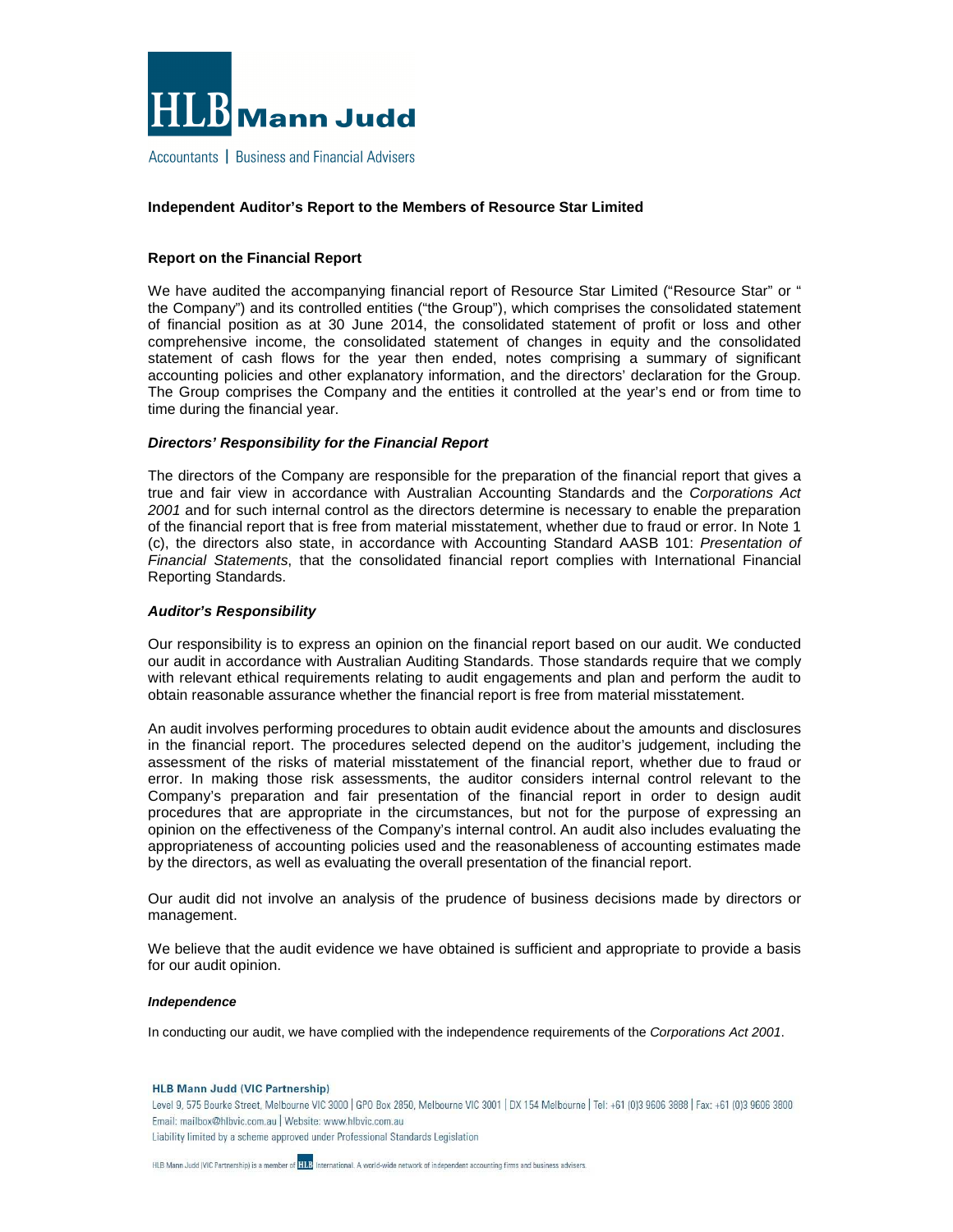

Accountants | Business and Financial Advisers

#### **Opinion**

In our opinion:

- (a) the financial report of Resource Star Limited is in accordance with the Corporations Act 2001, including:
	- (i) giving a true and fair view of the Group's financial position as at 30 June 2014 and of its performance for the year ended on that date; and
	- (ii) complying with Australian Accounting Standards and the Corporations Regulations 2001; and
- (b) the financial report also complies with International Financial Reporting Standards as disclosed in Note 1 (c).

#### **Emphasis of Matter**

Without modifying our opinion, we draw attention to Note 1 (u) in the financial report, which indicates that the Group incurred a loss of \$614,347 (2013: loss of \$3,459,124) and experienced a net operating cash outflow of \$160,782 during the year (2013: outflow of \$289,493). Those conditions, along with other matters set forth in Note 1 (u), indicate the existence of a material uncertainty that may cast significant doubt about the Group's ability to continue as a going concern and therefore, the Group may be unable to realise its assets and discharge its liabilities in the normal course of business.

#### **Report on the Remuneration Report**

We have audited the Remuneration Report included in the directors' report for the year ended 30 June 2014. The directors of the Company are responsible for the preparation and presentation of the Remuneration Report in accordance with section 300A of the Corporations Act 2001. Our responsibility is to express an opinion on the Remuneration Report, based on our audit conducted in accordance with Australian Auditing Standards.

#### **Auditor's Opinion**

In our opinion, the Remuneration Report of Resource Star Limited for the year ended 30 June 2014 complies with section 300A of the Corporations Act 2001.

HUB Han fold

**HLB Mann Judd** Jude Lau and Superior Control of the Superior Control of the Superior Control of Tude Lau and Superior Control of Tude Lau and Superior Control of Tude Lau and Superior Control of Tude Lau and Superior Cont **Chartered Accountants** 

Melbourne 30 September 2014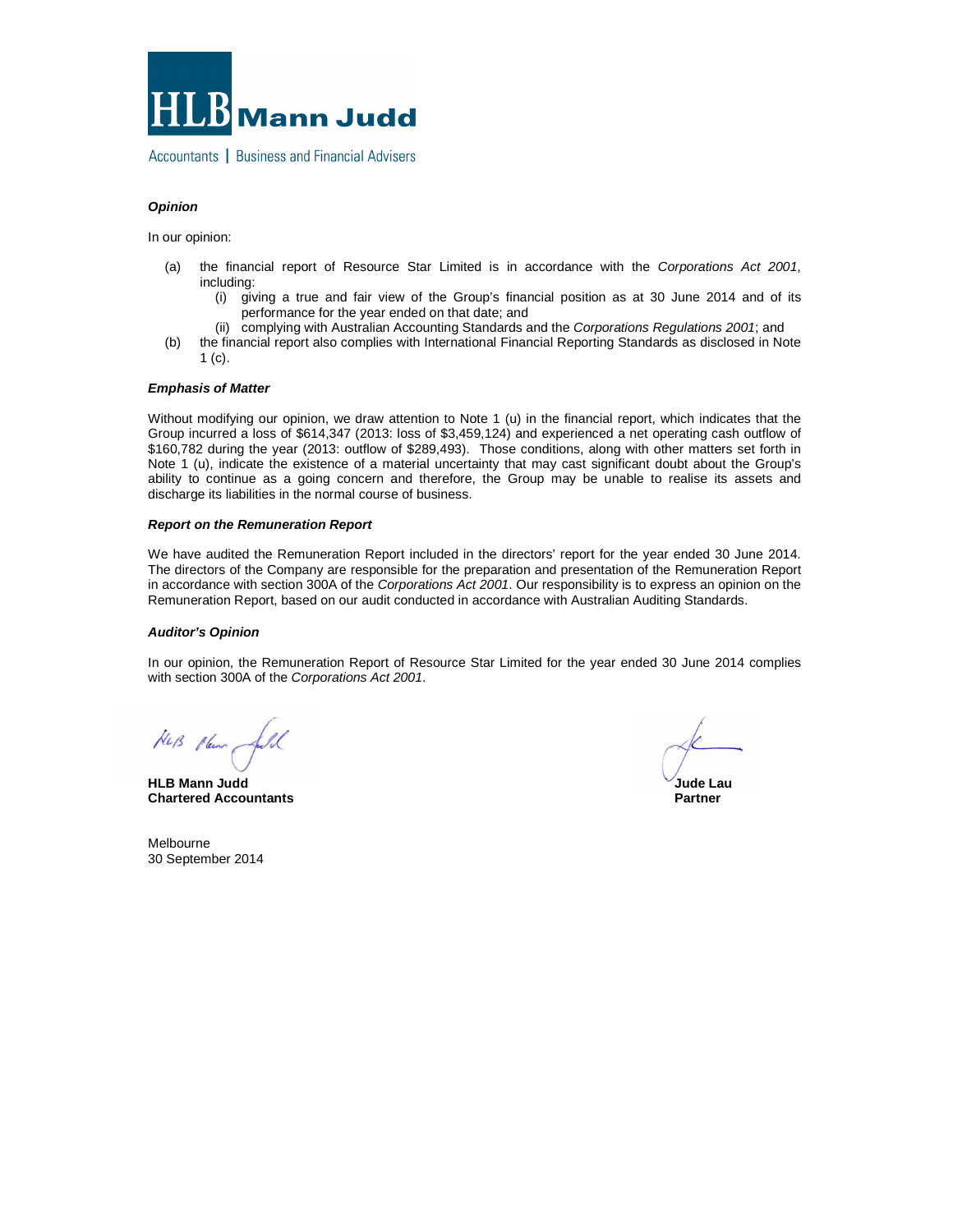## **ASX ADDITIONAL INFORMATION**

Additional information required by the Australian Securities Exchange Ltd, and not shown elsewhere in this report is as follows. The information is current as at 30 September 2014.

#### **(a) Distribution of equity securities**

- (i) Ordinary share capital
	- 351,025,466 fully paid shares held by 1,464 shareholders. All issued ordinary shares carry one vote per share and carry the rights to dividends.

Analysis of numbers of equity security holders by size of holding are:

|                      | <b>Class of Equity Security</b> |                                             |  |
|----------------------|---------------------------------|---------------------------------------------|--|
|                      | Number of<br><b>Holders</b>     | <b>Fully Paid Ordinary</b><br><b>Shares</b> |  |
| $1 - 1,000$          | 543                             | 141,542                                     |  |
| $1,001 - 5,000$      | 277                             | 687,846                                     |  |
| $5,001 - 10,000$     | 176                             | 1,203,157                                   |  |
| $10,001 - 100,000$   | 335                             | 11,444,125                                  |  |
| 100,000 and over     | 133                             | 337,548,796                                 |  |
| <b>Total Holders</b> | 1,464                           | 351,025,466                                 |  |

There are 1,287 shareholders holding less than a marketable parcel of shares.

#### **(b) Twenty largest holders of quoted equity securities (fully paid ordinary shares)**

|                                                                                                    | Number held | Percentage<br>$\frac{9}{6}$ |
|----------------------------------------------------------------------------------------------------|-------------|-----------------------------|
| CITICORP NOMINEES PTY LIMITED                                                                      | 63,031,450  | 17.96                       |
| RED ROCK RESOURCES PLC <ya (2)="" a="" c="" global=""></ya>                                        | 57,335,134  | 16.33                       |
| MR MATHEW DONALD WALKER                                                                            | 50,000,000  | 14.24                       |
| <b>ECOMETRIX PTY LTD</b>                                                                           | 22,057,330  | 6.28                        |
| AVIEMORE CAPITAL PTY LTD                                                                           | 20,000,000  | 5.70                        |
| SABRELINE PTY LTD <jpr a="" c="" investment=""></jpr>                                              | 12,500,000  | 3.56                        |
| MR WILLIAM MURRAY MITCHELL + MRS DIANE JOAN MITCHELL <mitchell<br>SUPER FUND A/C&gt;</mitchell<br> | 10,000,000  | 2.85                        |
| RED ROCK RESOURCES PLC <ya (2)="" a="" c="" global=""></ya>                                        | 8,000,000   | 2.28                        |
| RAVENHILL INVESTMENTS PTY LTD <house a="" c="" equity="" of=""></house>                            | 6,250,000   | 1.78                        |
| <b>ECOMETRIX PTY LTD</b>                                                                           | 5,061,406   | 1.44                        |
| LUKE ANDREW HALL                                                                                   | 5,000,000   | 1.42                        |
| THUNDELARRA LTD                                                                                    | 5,000,000   | 1.42                        |
| WIMALEX PTY LTD <trio a="" c="" fund="" super=""></trio>                                           | 5,000,000   | 1.42                        |
| <b>TROMSO PTY LTD</b>                                                                              | 4,400,000   | 1.25                        |
| J P MORGAN NOMINEES AUSTRALIA LIMITED                                                              | 3,872,141   | 1.10                        |
| MS LORAINE VON DER WEID-DE WECK                                                                    | 3,500,000   | 1.00                        |
| MR PAUL BARBER <husselbee a="" c="" fund="" super=""></husselbee>                                  | 2,600,000   | 0.74                        |
| MR GARRY BENJAMIN RALSTON                                                                          | 2,250,000   | 0.64                        |
| BONVIEW ORCHARDS PTY LTD <superfund a="" c=""></superfund>                                         | 2,000,000   | 0.57                        |
| MR MATTHEW COOK                                                                                    | 2,000,000   | 0.57                        |
|                                                                                                    | 289,857,461 | 82.57                       |